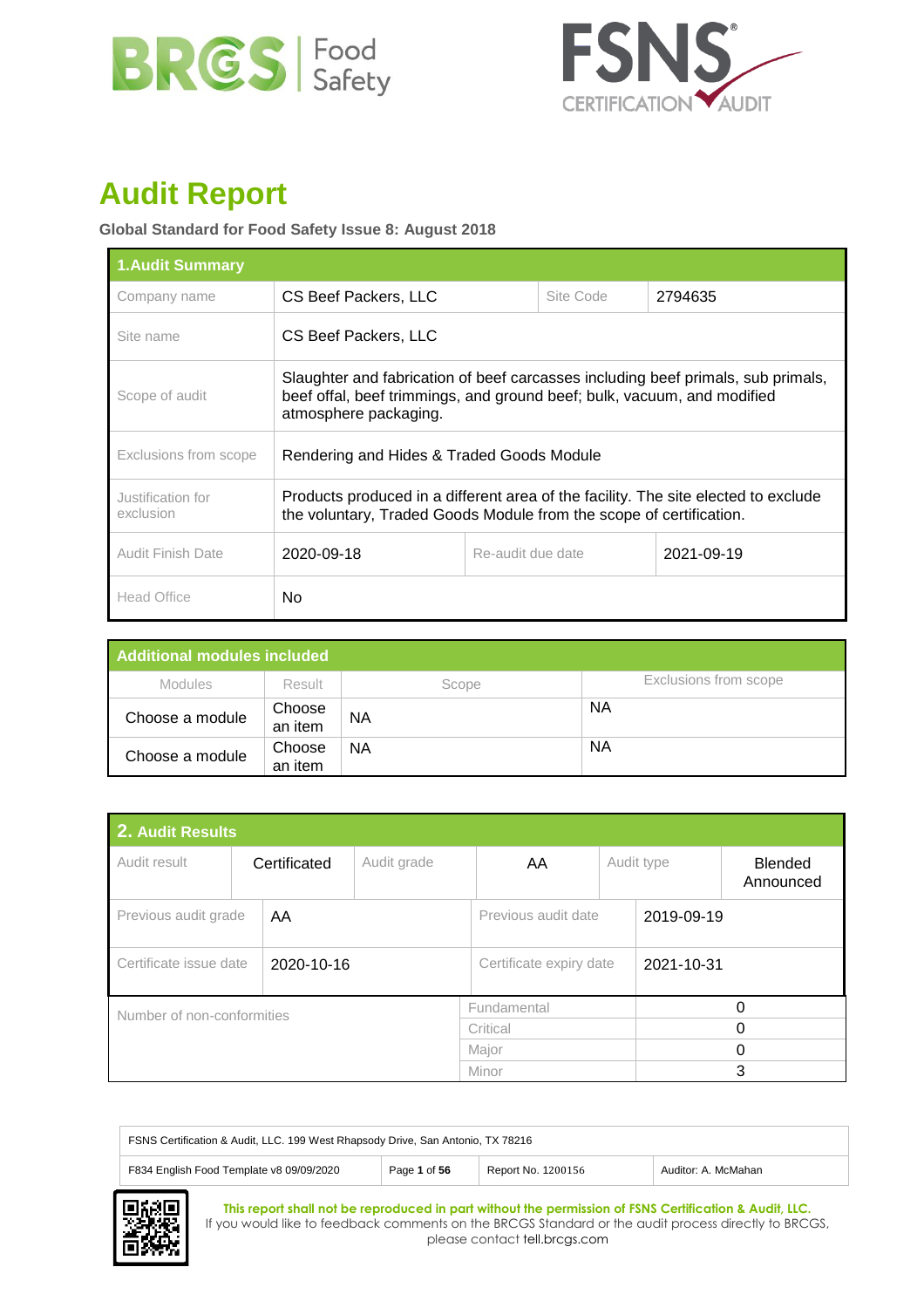



| <b>3. Company Details</b>            |                                      |                                    |                          |  |  |
|--------------------------------------|--------------------------------------|------------------------------------|--------------------------|--|--|
| Address                              | 17365 South Cole Road                |                                    |                          |  |  |
|                                      | Kuna, Idaho 83634                    |                                    |                          |  |  |
|                                      |                                      |                                    |                          |  |  |
|                                      |                                      |                                    |                          |  |  |
| Country                              | <b>United States</b>                 | <b>Site</b><br>Telephone<br>Number | 208 810 7509             |  |  |
| Commercial<br>representative<br>Name | Roger Cooper - Operations<br>Manager | Email                              | Roger.cooper@csbeef.com  |  |  |
| Technical<br>representative<br>Name  | Matt Thompson - FSQA<br>Manager      | Email                              | matt.thompson@csbeef.com |  |  |

|                                                        | <b>4. Company Profile</b> |                         |                                |          |                       |         |
|--------------------------------------------------------|---------------------------|-------------------------|--------------------------------|----------|-----------------------|---------|
| Plant size<br>(metres square)                          | >25K sq.m s               | No. of<br>employees     |                                | 501-1500 | No. of HACCP<br>plans | $1 - 3$ |
| <b>Shift Pattern</b>                                   |                           | One Ten-hour shift      |                                |          |                       |         |
| Subcontracted processes                                |                           | <b>No</b>               |                                |          |                       |         |
| Other certificates held                                |                           | Halal                   |                                |          |                       |         |
| Regions exported to                                    |                           | Asia<br>Other<br>Africa | North America<br>South America |          |                       |         |
| Company registration<br><b>USDA 630</b><br>number      |                           |                         |                                |          |                       |         |
| Major changes since last<br>None<br><b>BRCGS</b> audit |                           |                         |                                |          |                       |         |

| FSNS Certification & Audit, LLC. 199 West Rhapsody Drive, San Antonio, TX 78216                       |  |  |  |  |  |
|-------------------------------------------------------------------------------------------------------|--|--|--|--|--|
| F834 English Food Template v8 09/09/2020<br>Report No. 1200156<br>Page 2 of 56<br>Auditor: A. McMahan |  |  |  |  |  |
|                                                                                                       |  |  |  |  |  |

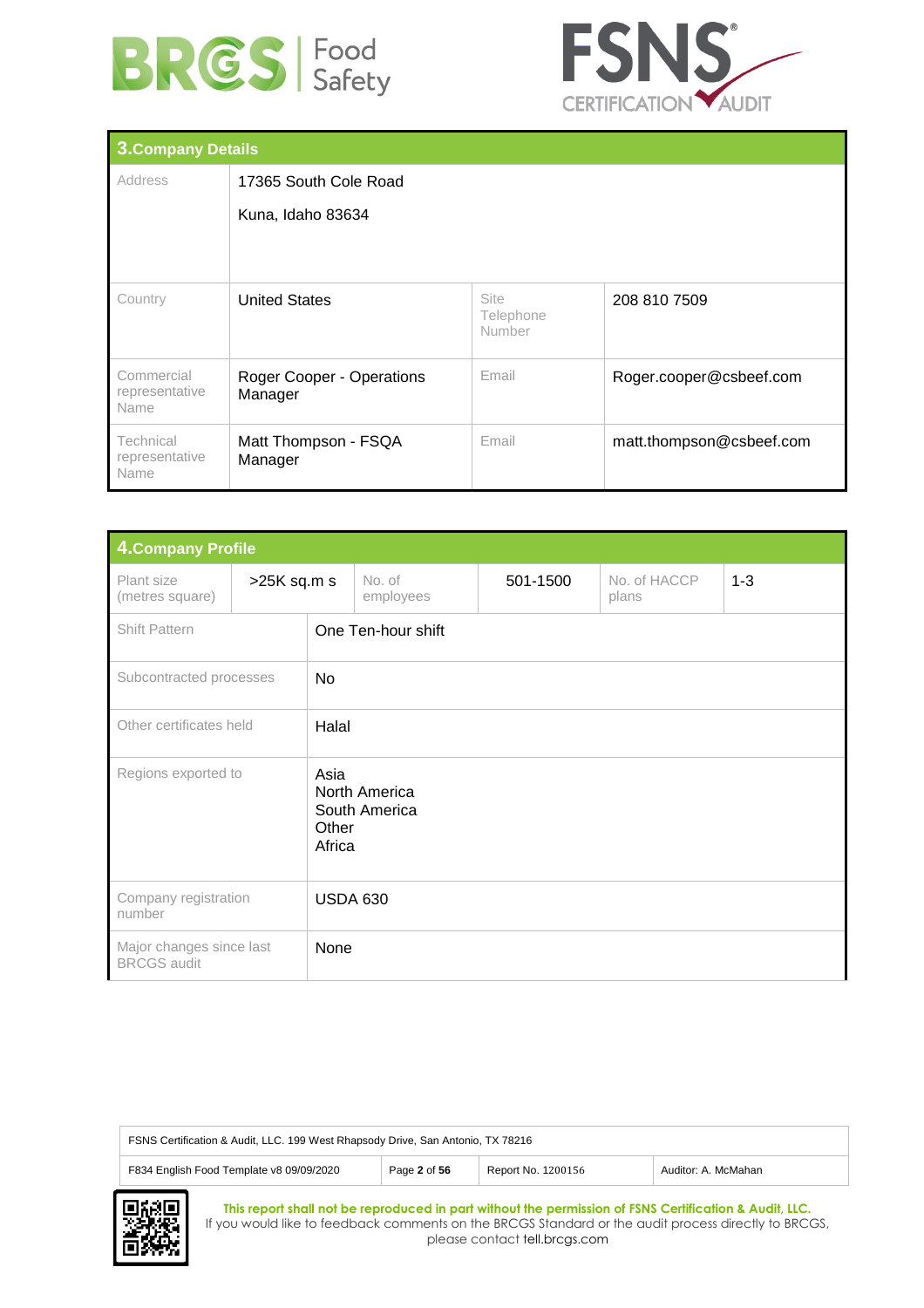



# **4.Company Profile**

# Company Description

The facility was built in 2017 and harvest 1700 head per day on average. Their major product was ground beef which started in 2018. The facility consisted of approximately 500,000 sq ft. and employed 750 people. One extended shift had a 6:30 AM start up and ran for approximately 10 hour shifts. Contracted sanitation cleaned the facility overnight. Retail and food service were the primary customer base.

| <b>5. Product Characteristics</b>                  |    |           |                                                                                                                                                                                                                                     |                                                                                                           |  |  |
|----------------------------------------------------|----|-----------|-------------------------------------------------------------------------------------------------------------------------------------------------------------------------------------------------------------------------------------|-----------------------------------------------------------------------------------------------------------|--|--|
| Product categories                                 |    |           | 01 - Raw red meat<br>03 - Raw prepared products (meat and vegetarian)                                                                                                                                                               |                                                                                                           |  |  |
| Finished product safety rationale                  |    |           | Low risk - Finished products were raw required finished product<br>cooking prior to consumption and were stored at temperatures<br>$<$ 44.6F                                                                                        |                                                                                                           |  |  |
| High care                                          | No | High risk | No<br>Ambient high care<br>No                                                                                                                                                                                                       |                                                                                                           |  |  |
| Justification for area                             |    |           | Harvest and Fabrication areas were physically segregated and staffed with<br>designated employees. Finished products were raw required finished<br>product cooking prior to consumption and were stored at temperatures <<br>44.6F. |                                                                                                           |  |  |
| Allergens handled on site                          |    |           | None                                                                                                                                                                                                                                |                                                                                                           |  |  |
| Product claims made e.g. IP, organic               |    |           | Natural, USDA Grade Claims                                                                                                                                                                                                          |                                                                                                           |  |  |
| Product recalls in last 12 Months                  |    |           | N <sub>o</sub>                                                                                                                                                                                                                      |                                                                                                           |  |  |
| Products in production at the time of<br>the audit |    |           |                                                                                                                                                                                                                                     | Beef carcasses, variety meats, sub-primals, boneless beef trim,<br>ground beef, chubs, bricks and loaves. |  |  |

| <b>6. Audit Duration Details</b> |              |                                               |              |  |
|----------------------------------|--------------|-----------------------------------------------|--------------|--|
| On-site duration                 | 29 man hours | Duration of production<br>facility inspection | 14 man hours |  |

| FSNS Certification & Audit, LLC. 199 West Rhapsody Drive, San Antonio, TX 78216                       |  |  |  |  |  |
|-------------------------------------------------------------------------------------------------------|--|--|--|--|--|
| F834 English Food Template v8 09/09/2020<br>Page 3 of 56<br>Report No. 1200156<br>Auditor: A. McMahan |  |  |  |  |  |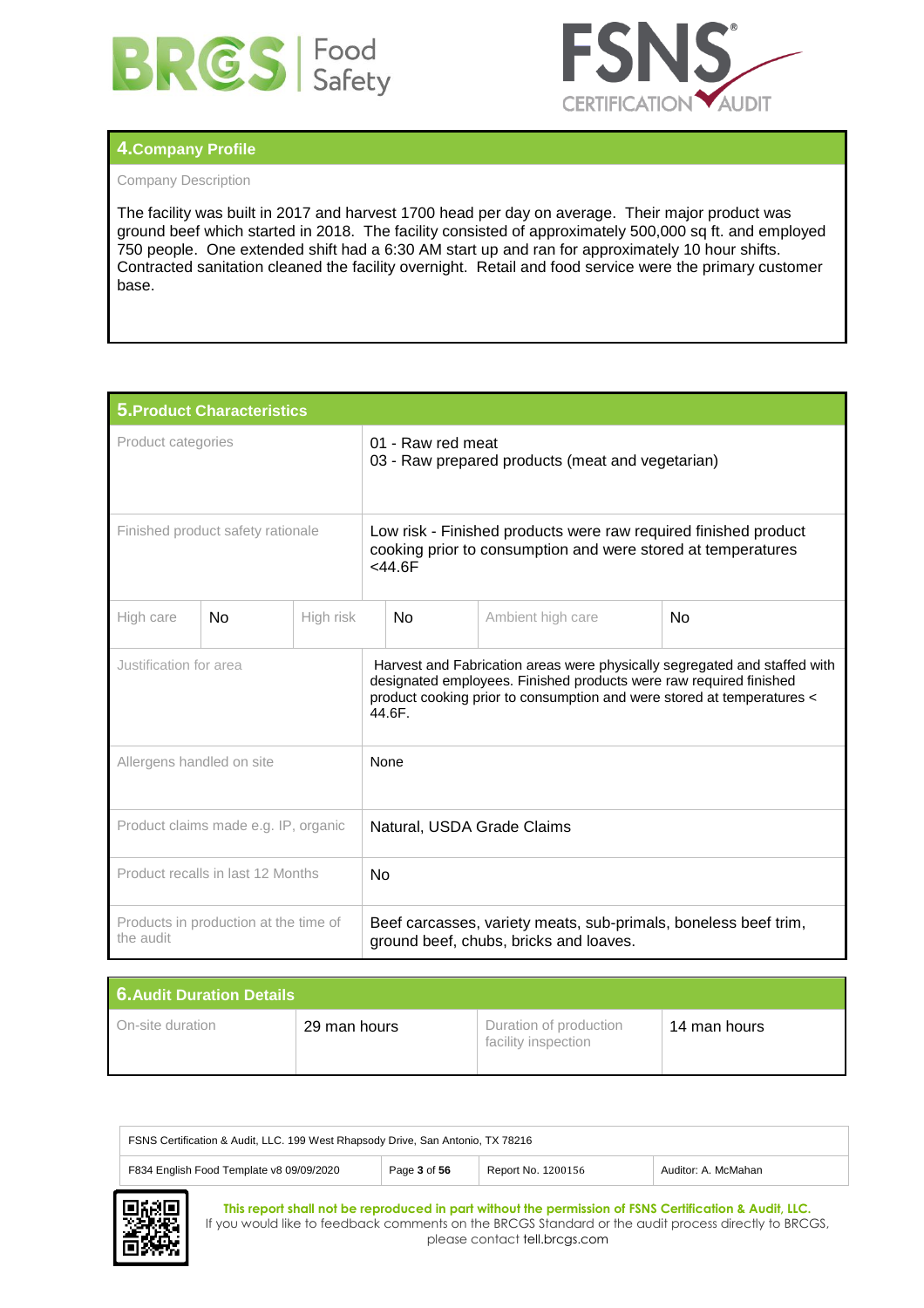



| <b>6. Audit Duration Details</b>                                    |                                                                                                                                                                                                                             |  |  |  |  |
|---------------------------------------------------------------------|-----------------------------------------------------------------------------------------------------------------------------------------------------------------------------------------------------------------------------|--|--|--|--|
| Reasons for deviation from<br>typical or expected audit<br>duration | The facility was well prepared with programs and records easily accessible.<br>Additionally, a significant portion of the square footage was designated as<br>carcass storage where minimal processing activities occurred. |  |  |  |  |
| Next audit type selected                                            | Announced                                                                                                                                                                                                                   |  |  |  |  |

| <b>Audit Duration per day</b> |                    |                         |                   |  |  |
|-------------------------------|--------------------|-------------------------|-------------------|--|--|
| <b>Audit Days</b>             | <b>Audit Dates</b> | <b>Audit Start Time</b> | Audit Finish Time |  |  |
| 1 (start date)                | 2020-09-14         | 08:00                   | 16:00             |  |  |
| 2                             | 2020-09-15         | 08:00                   | 14:00             |  |  |
| 3                             | 2020-09-17         | 05:00                   | 16:00             |  |  |
| 4                             | 2020-09-18         | 07:00                   | 11:00             |  |  |

|                       | Auditor (s) number | Name            | Role         |
|-----------------------|--------------------|-----------------|--------------|
| <b>Auditor Number</b> | 258011             | Alyssa McMahan  | Lead Auditor |
| Second Auditor Number | N/A                | Sherri Speziale | Observer     |

| <b>Present at audit</b>                                                                                                                                    |                 |                 |                            |                        |  |
|------------------------------------------------------------------------------------------------------------------------------------------------------------|-----------------|-----------------|----------------------------|------------------------|--|
| Note: the most senior operations<br>manager on site should be listed<br>first and be present at both<br>opening & closing meetings (ref:<br>clause 1.1.11) |                 |                 |                            |                        |  |
| Name / Job Title                                                                                                                                           | Opening Meeting | Site Inspection | Procedure<br><b>Review</b> | <b>Closing Meeting</b> |  |
| Steve Cherry/Plant Manager                                                                                                                                 | X               |                 |                            | X                      |  |
| <b>Roger Cooper/Operations</b><br>Manager                                                                                                                  | X               | X               | X                          | X                      |  |
| Matt Thompson                                                                                                                                              | X               | X               | X                          | X                      |  |
| Kyle Hand/HACCP-BRC<br>Coordinator                                                                                                                         | X               | X               | X                          | X                      |  |
| Amanda Adair/Fabrications QA<br>Superintendent                                                                                                             | X               | X               | X                          | X                      |  |
| <b>Brandy Whitehead/Grind</b><br>Superintendent                                                                                                            | X               | X               | X                          | X                      |  |

FSNS Certification & Audit, LLC. 199 West Rhapsody Drive, San Antonio, TX 78216

| F834 English Food Template v8 09/09/2<br>2020 | 1200156<br><b>N<sub>O</sub></b> | AcMahar<br>$4$ $1$ $0$ $1$ $0$ $1$ $0$ $1$<br>___ |
|-----------------------------------------------|---------------------------------|---------------------------------------------------|

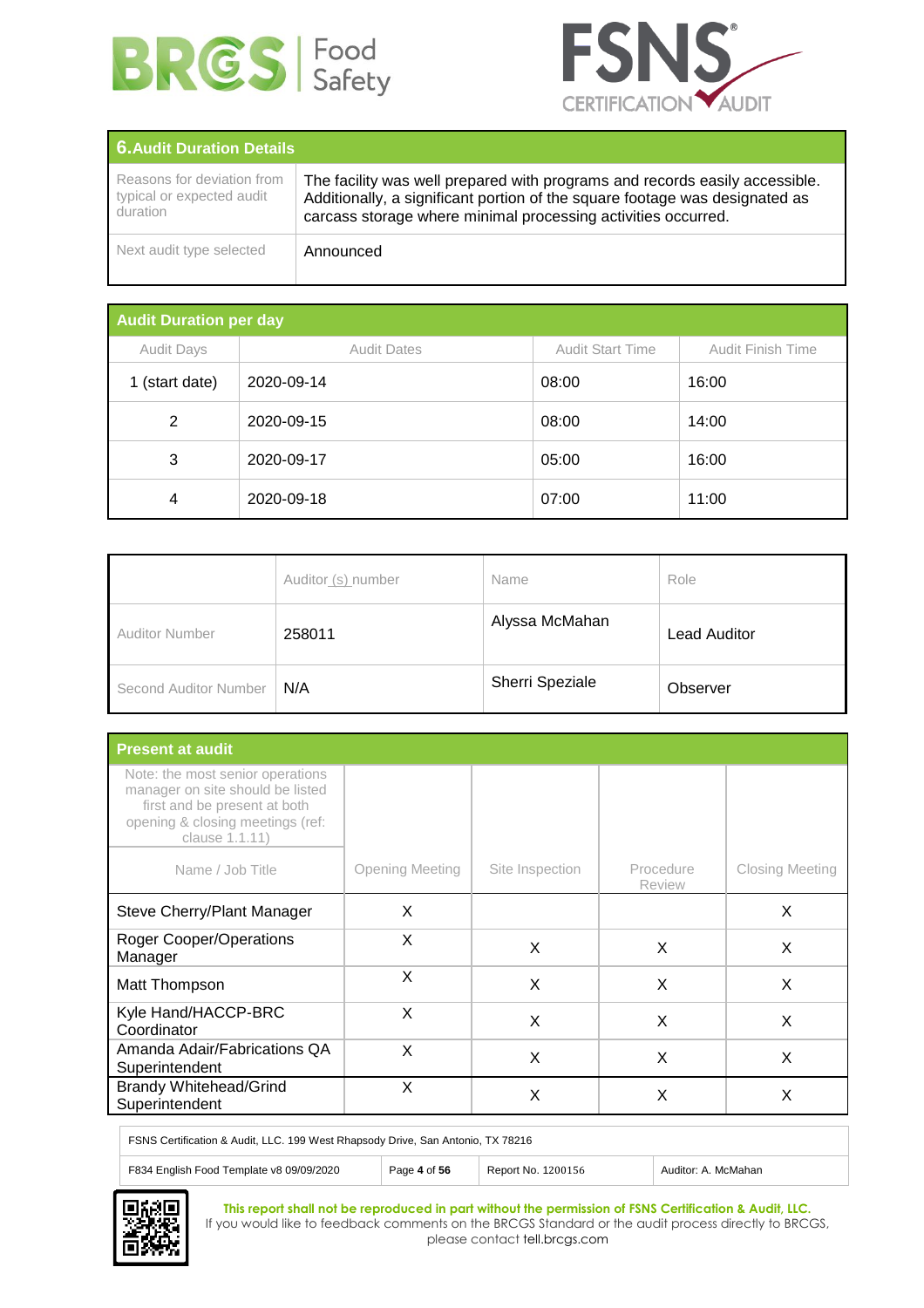



| <b>Present at audit</b>                 |  |  |
|-----------------------------------------|--|--|
| Maria Luna/Harvest QA<br>Superintendent |  |  |

| <b>GFSI Audit History</b> |                                  |                       |  |  |
|---------------------------|----------------------------------|-----------------------|--|--|
| Date                      | Scheme/Standard                  | Announced/Unannounced |  |  |
| 2020-09-18                | <b>BRC, Food Safety Standard</b> | Announced             |  |  |

| FSNS Certification & Audit, LLC. 199 West Rhapsody Drive, San Antonio, TX 78216                       |  |  |  |  |
|-------------------------------------------------------------------------------------------------------|--|--|--|--|
| F834 English Food Template v8 09/09/2020<br>Report No. 1200156<br>Page 5 of 56<br>Auditor: A. McMahan |  |  |  |  |
|                                                                                                       |  |  |  |  |

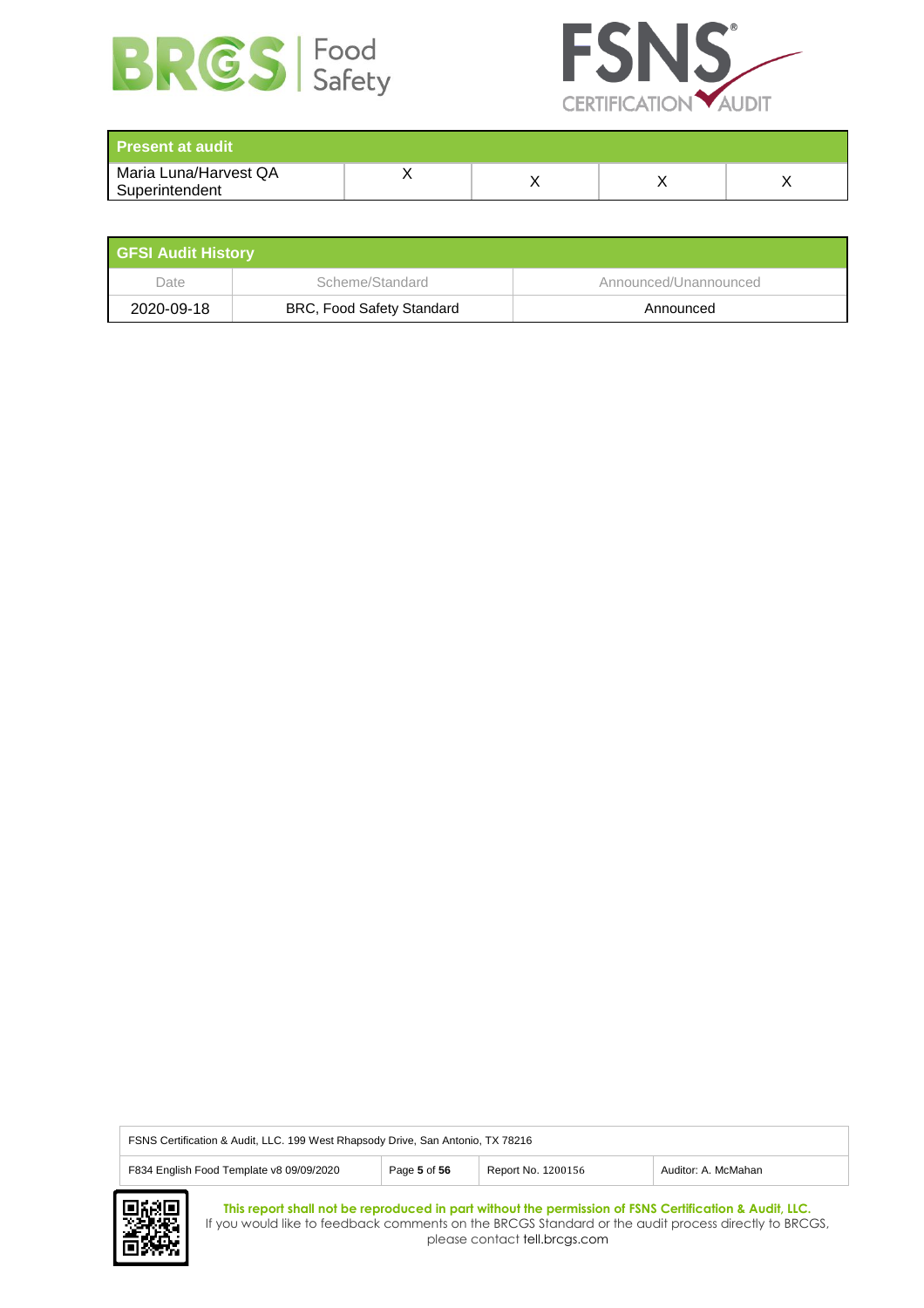



# **Non-Conformity Summary Sheet**

|     | <b>Critical or Major Non-Conformities Against Fundamental Requirements</b> |                           |                           |                           |  |  |
|-----|----------------------------------------------------------------------------|---------------------------|---------------------------|---------------------------|--|--|
| No. | Requirement ref.                                                           | Details of non-conformity | <b>Critical or Major?</b> | Anticipated re-audit date |  |  |
|     |                                                                            |                           |                           |                           |  |  |
|     |                                                                            |                           |                           |                           |  |  |
|     |                                                                            |                           |                           |                           |  |  |

| <b>Critical</b> |                                                    |                           |  |  |
|-----------------|----------------------------------------------------|---------------------------|--|--|
|                 | No.   Requirement ref.   Details of non-conformity | Anticipated re-audit date |  |  |
|                 |                                                    |                           |  |  |
|                 |                                                    |                           |  |  |
|                 |                                                    |                           |  |  |

| FSNS Certification & Audit, LLC. 199 West Rhapsody Drive, San Antonio, TX 78216 |              |                    |                     |  |
|---------------------------------------------------------------------------------|--------------|--------------------|---------------------|--|
| F834 English Food Template v8 09/09/2020                                        | Page 6 of 56 | Report No. 1200156 | Auditor: A. McMahan |  |

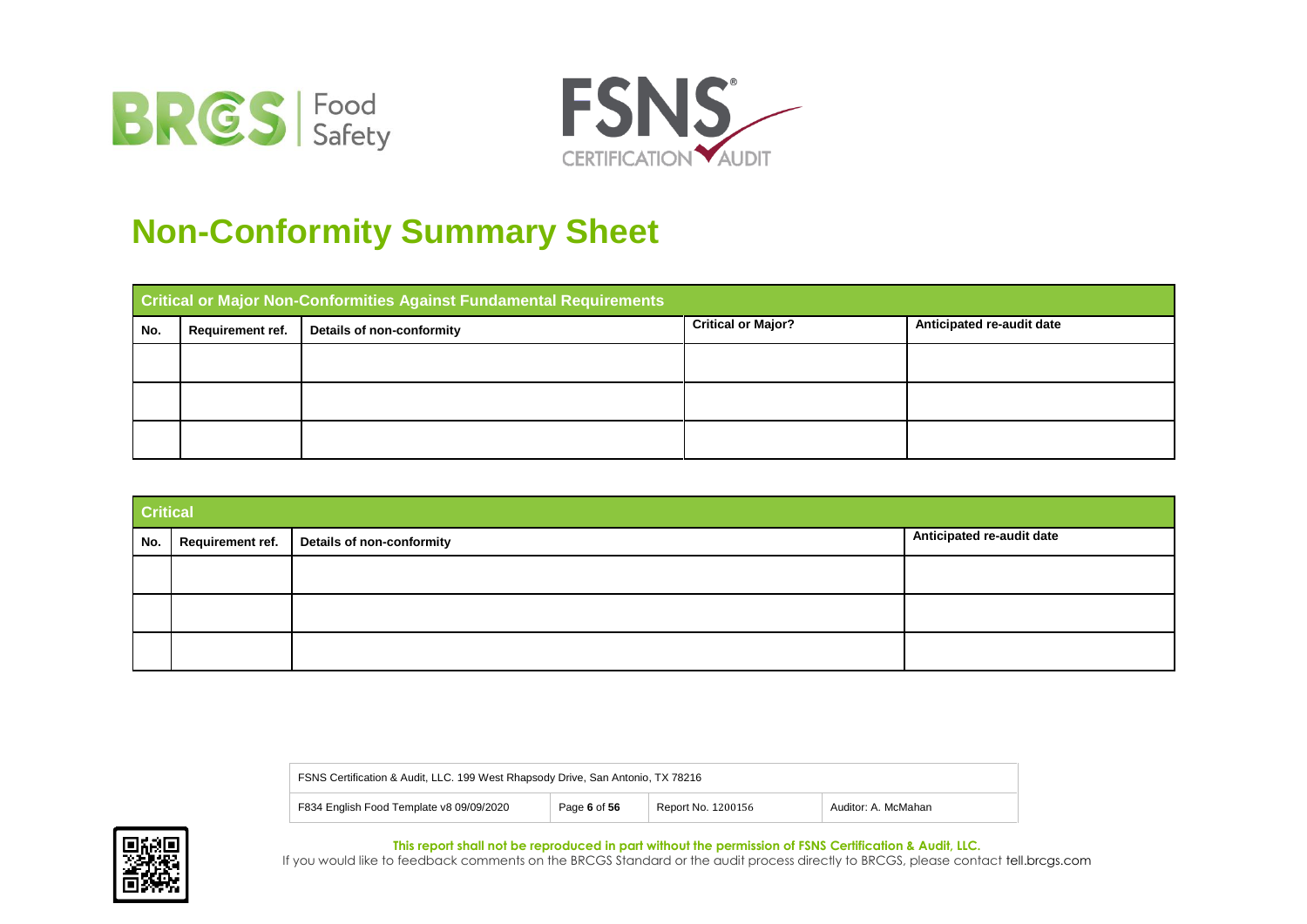



|     | <b>Major</b>        |                           |                   |                                           |                     |                         |                    |
|-----|---------------------|---------------------------|-------------------|-------------------------------------------|---------------------|-------------------------|--------------------|
| No. | Requirement<br>ref. | Details of non-conformity | <b>Correction</b> | <b>Proposed preventive</b><br>action plan | Root cause analysis | <b>Date</b><br>reviewed | <b>Reviewed by</b> |
|     |                     |                           |                   |                                           |                     |                         |                    |
|     |                     |                           |                   |                                           |                     |                         |                    |
|     |                     |                           |                   |                                           |                     |                         |                    |

|     | <b>Minor</b>        |                                                                                                                                                                                                           |                                                                                                                                                                                                                                                              |                                                                                                                                                                                 |                                                                                                                                                                                                           |                  |                    |
|-----|---------------------|-----------------------------------------------------------------------------------------------------------------------------------------------------------------------------------------------------------|--------------------------------------------------------------------------------------------------------------------------------------------------------------------------------------------------------------------------------------------------------------|---------------------------------------------------------------------------------------------------------------------------------------------------------------------------------|-----------------------------------------------------------------------------------------------------------------------------------------------------------------------------------------------------------|------------------|--------------------|
| No. | Requirement<br>ref. | Details of non-conformity                                                                                                                                                                                 | <b>Correction</b>                                                                                                                                                                                                                                            | <b>Proposed preventive</b><br>action plan                                                                                                                                       | Root cause analysis                                                                                                                                                                                       | Date<br>reviewed | <b>Reviewed by</b> |
|     | 1.1.2               | The site did not<br>document the review<br>of the effectiveness of<br>the completed<br>activities and their<br>timescales of the<br>results of the surveys<br>for the food safety and<br>quality culture. | CS Beef Management<br>added a section for<br>Review of Employee<br>Food Safety and<br>Quality Culture to the<br><b>Monthly Manager's</b><br>Meeting to ensure that<br>the plan and any<br>updates/timeframes for<br>improvement are<br>communicated at least | Monthly Manager's<br>Meeting notes will be<br>reviewed after every<br>meeting to ensure the<br><b>Employee Food Safety</b><br>and Quality Culture<br>Plan has been<br>reviewed. | The root cause of the<br>issue was identified to<br>be human error and a<br>misunderstanding of<br>the identified<br>timescales for review<br>of the Employee Food<br>Safety and Quality<br>Culture Plan. | 2020-10-04       | Alyssa<br>McMahan  |

| FSNS Certification & Audit, LLC. 199 West Rhapsody Drive, San Antonio, TX 78216 |              |                    |                     |
|---------------------------------------------------------------------------------|--------------|--------------------|---------------------|
| F834 English Food Template v8 09/09/2020                                        | Page 7 of 56 | Report No. 1200156 | Auditor: A. McMahan |

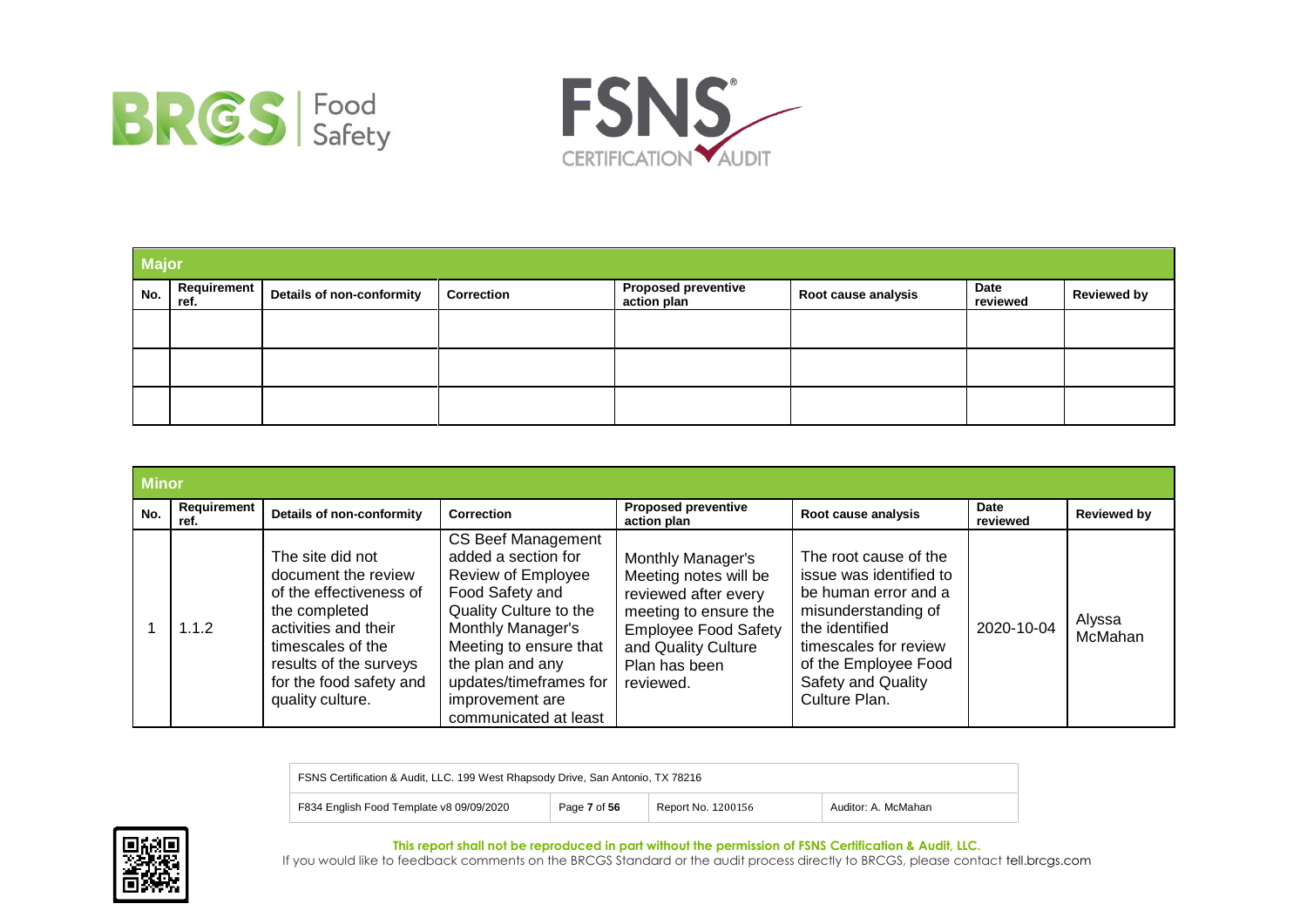



|                |         |                                                                                                                                                                                                  | quarterly to the site's<br>Senior Management.                                                                                                                          |                                                                                                                                                                                                                                                                                                                                               |                                                                                                                                                                                                                                                                               |            |                   |
|----------------|---------|--------------------------------------------------------------------------------------------------------------------------------------------------------------------------------------------------|------------------------------------------------------------------------------------------------------------------------------------------------------------------------|-----------------------------------------------------------------------------------------------------------------------------------------------------------------------------------------------------------------------------------------------------------------------------------------------------------------------------------------------|-------------------------------------------------------------------------------------------------------------------------------------------------------------------------------------------------------------------------------------------------------------------------------|------------|-------------------|
| $\overline{2}$ | 4.9.2.1 | A blue handled box<br>knife was observed in<br>the case sealer area<br>which did not include<br>identification<br>information.                                                                   | A training on small<br>equipment<br>accountability was<br>conducted to ensure<br>equipment is<br>accounted for in the<br>Case Sealer area.                             | A Box Shop Small<br><b>Equipment Check List</b><br>has been created and<br>implemented to ensure<br>accountability of box<br>knives for Case Sealer<br>area employees.<br>Accountability will be<br>documented daily<br>(start of shift, lunch<br>break and end of shift)<br>on each area<br>employee and verified<br>by the area supervisor. | The root cause was<br>deemed to be lack of<br>proper training for<br>Case Sealer area<br>employees in regards<br>to small equipment<br>accountability (box<br>knives).                                                                                                        | 2020-10-04 | Alyssa<br>McMahan |
| 3              | 4.11.2  | There was no<br>documentation of<br>quarterly cleaning of<br>seven refrigeration<br>units on the Master<br><b>Sanitation Cleaning</b><br>Schedule (units 24, 25,<br>28, 30, 32, 37S and<br>37N). | A Training was<br>conducted on Master<br><b>Sanitation Verification</b><br>to ensure items on the<br><b>Master Sanitation</b><br>Schedule are<br>documented correctly. | A Monthly Master<br><b>Sanitation Verification</b><br>Check Off Sheet has<br>been created to<br>ensure that the MSS is<br>reviewed and verified<br>as being complete.<br>This document will<br>help to ensure that all<br>MSS items are<br>documented correctly<br>on the Master<br>Sanitation Schedule.                                      | Root Cause was<br>determined to be<br>human error. During<br>the timeframe in<br>question, the Master<br><b>Sanitation Schedule</b><br>was revised several<br>times and due to this<br>change, seven<br>refrigeration units were<br>not documented as<br>having been cleaned. | 2020-10-04 | Alyssa<br>McMahan |

FSNS Certification & Audit, LLC. 199 West Rhapsody Drive, San Antonio, TX 78216 F834 English Food Template v8 09/09/2020 Page **8** of **56** Report No. 1200156 Auditor: A. McMahan



**This report shall not be reproduced in part without the permission of FSNS Certification & Audit, LLC.**

If you would like to feedback comments on the BRCGS Standard or the audit process directly to BRCGS, please contact tell.brcgs.com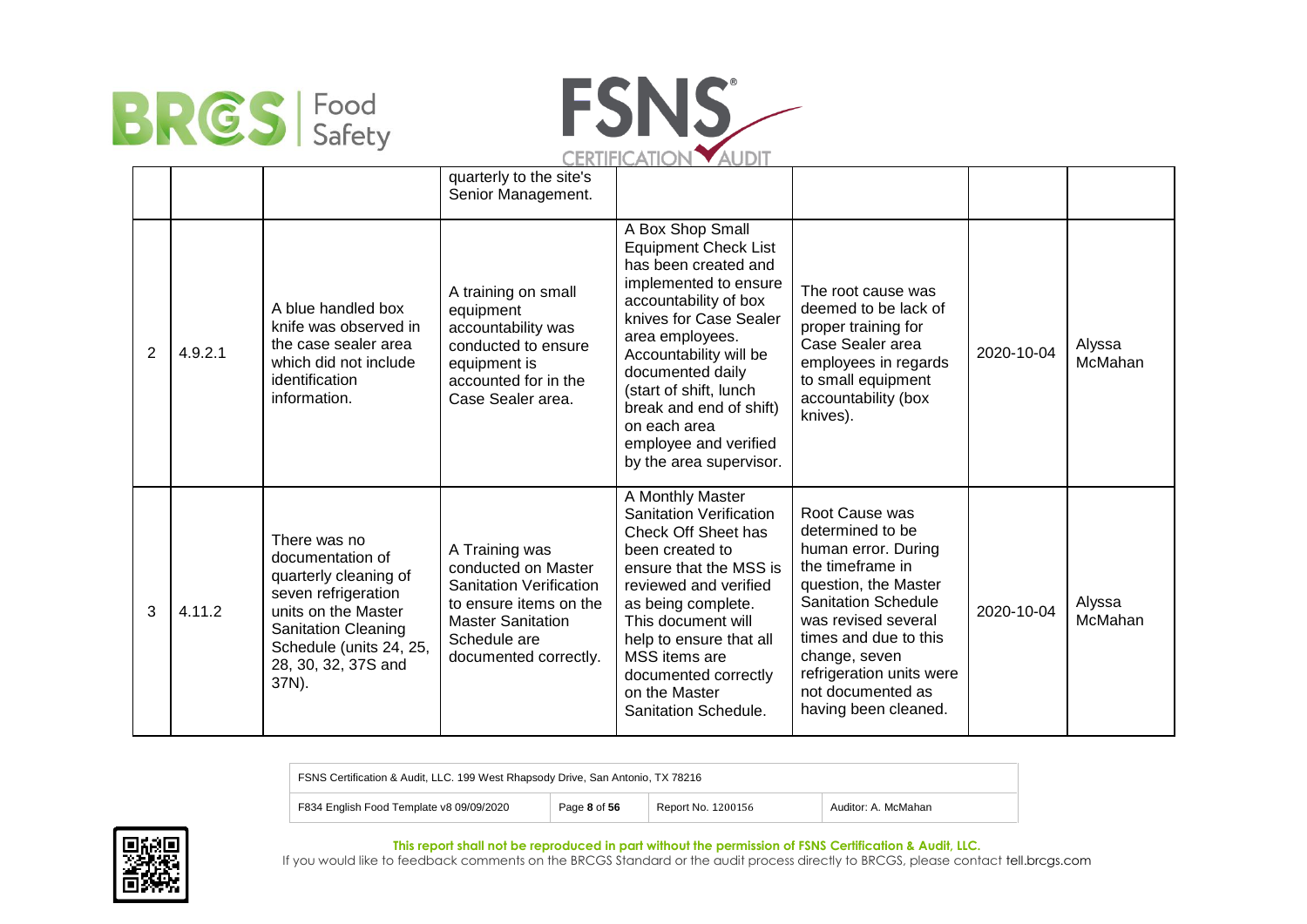



| <b>Comments on non-conformities</b> |  |  |
|-------------------------------------|--|--|
|                                     |  |  |

| FSNS Certification & Audit, LLC. 199 West Rhapsody Drive, San Antonio, TX 78216 |              |                    |                     |
|---------------------------------------------------------------------------------|--------------|--------------------|---------------------|
| F834 English Food Template v8 09/09/2020                                        | Page 9 of 56 | Report No. 1200156 | Auditor: A. McMahan |

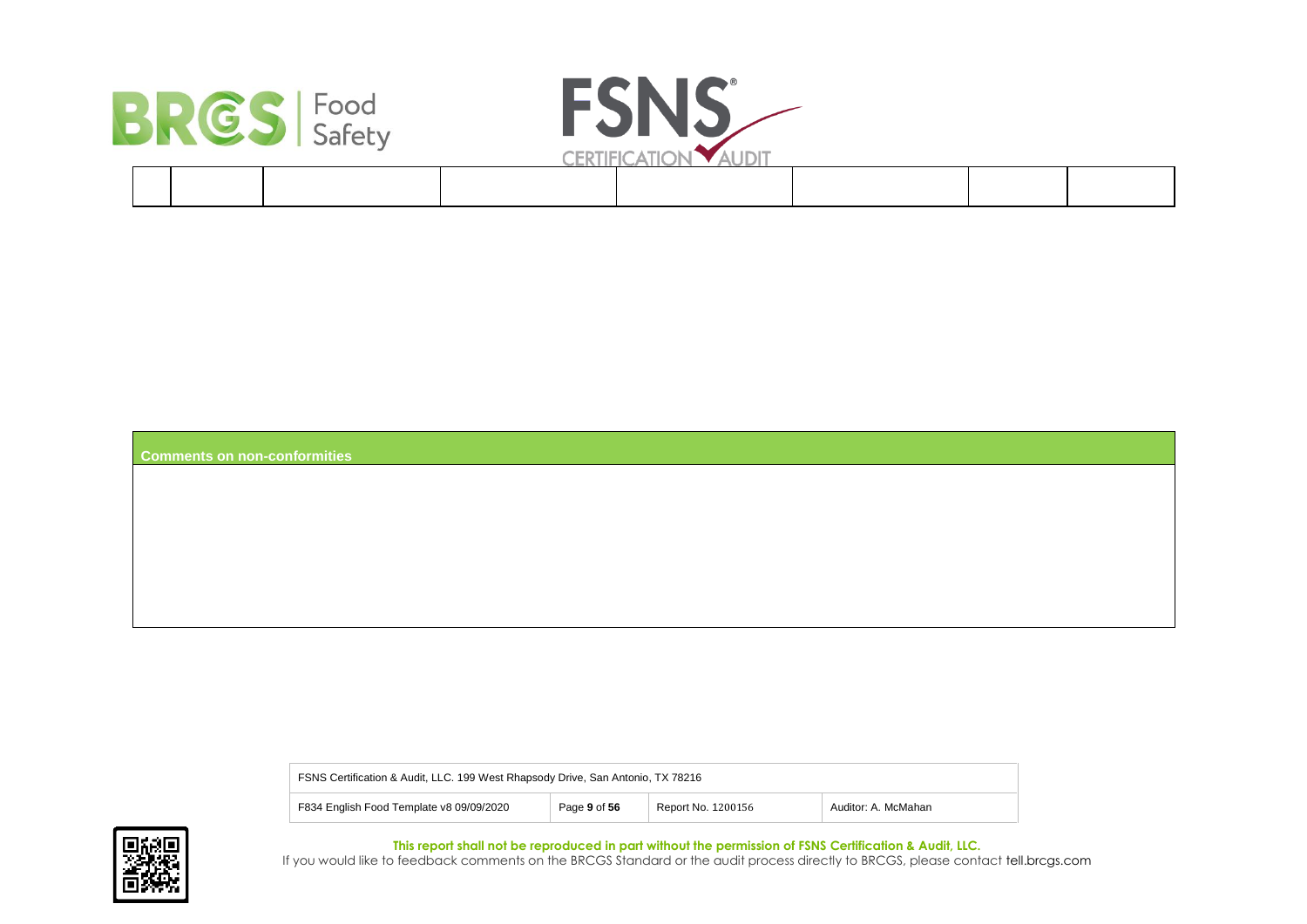



# **Additional Modules / Head Office Non-Conformity Summary Sheet**

|     | <b>Critical</b>  |                           |                           |  |
|-----|------------------|---------------------------|---------------------------|--|
| No. | Requirement ref. | Details of non-conformity | Anticipated re-audit date |  |
|     |                  |                           |                           |  |
|     |                  |                           |                           |  |
|     |                  |                           |                           |  |

| FSNS Certification & Audit, LLC. 199 West Rhapsody Drive, San Antonio, TX 78216 |               |                    |                     |  |
|---------------------------------------------------------------------------------|---------------|--------------------|---------------------|--|
| F834 English Food Template v8 09/09/2020                                        | Page 10 of 56 | Report No. 1200156 | Auditor: A. McMahan |  |

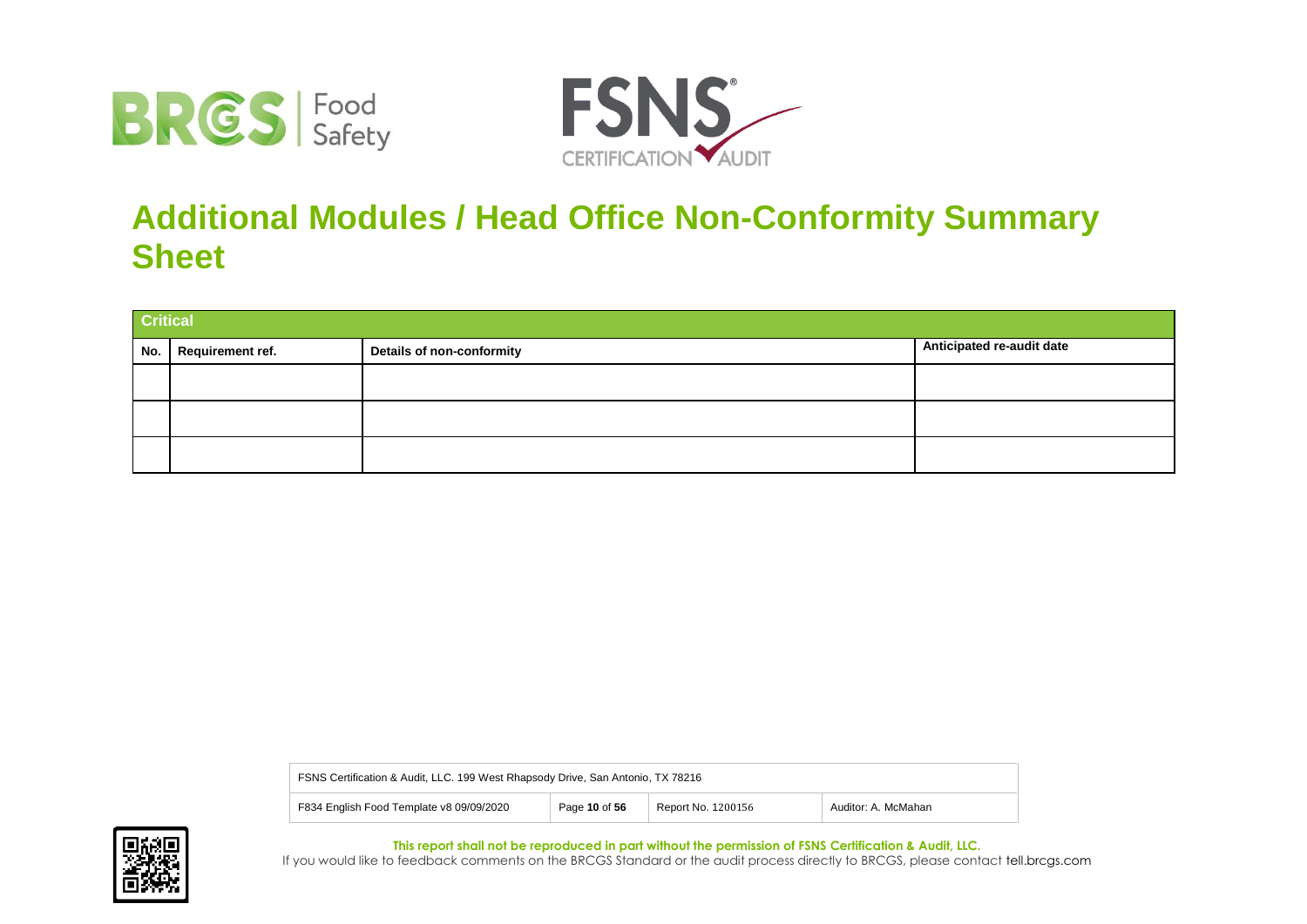



| <b>Major</b> |                            |                           |                                |                                           |                     |                  |                    |
|--------------|----------------------------|---------------------------|--------------------------------|-------------------------------------------|---------------------|------------------|--------------------|
| No.          | <b>Requirement</b><br>ref. | Details of non-conformity | <b>Corrective action taken</b> | <b>Proposed preventive</b><br>action plan | Root cause analysis | Date<br>reviewed | <b>Reviewed by</b> |
|              |                            |                           |                                |                                           |                     |                  |                    |
|              |                            |                           |                                |                                           |                     |                  |                    |
|              |                            |                           |                                |                                           |                     |                  |                    |

| FSNS Certification & Audit, LLC. 199 West Rhapsody Drive, San Antonio, TX 78216 |               |                    |                     |
|---------------------------------------------------------------------------------|---------------|--------------------|---------------------|
| F834 English Food Template v8 09/09/2020                                        | Page 11 of 56 | Report No. 1200156 | Auditor: A. McMahan |

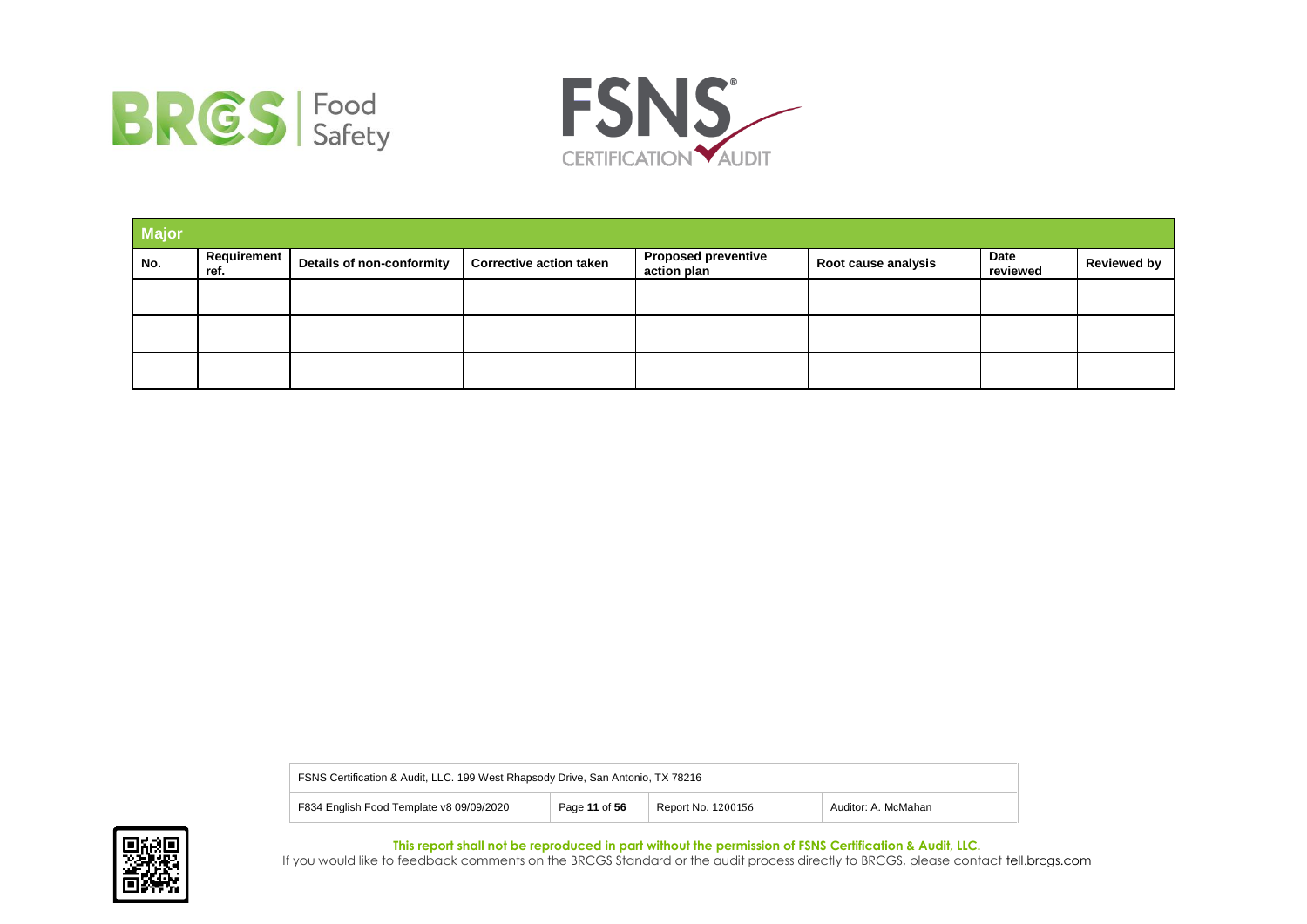



|     | Minor                 |                           |                                |                                           |                     |               |                    |
|-----|-----------------------|---------------------------|--------------------------------|-------------------------------------------|---------------------|---------------|--------------------|
| No. | Requirement  <br>ref. | Details of non-conformity | <b>Corrective action taken</b> | <b>Proposed preventive</b><br>action plan | Root cause analysis | Date reviewed | <b>Reviewed by</b> |
|     |                       |                           |                                |                                           |                     |               |                    |
|     |                       |                           |                                |                                           |                     |               |                    |

| FSNS Certification & Audit, LLC. 199 West Rhapsody Drive, San Antonio, TX 78216 |               |                    |                     |
|---------------------------------------------------------------------------------|---------------|--------------------|---------------------|
| F834 English Food Template v8 09/09/2020                                        | Page 12 of 56 | Report No. 1200156 | Auditor: A. McMahan |

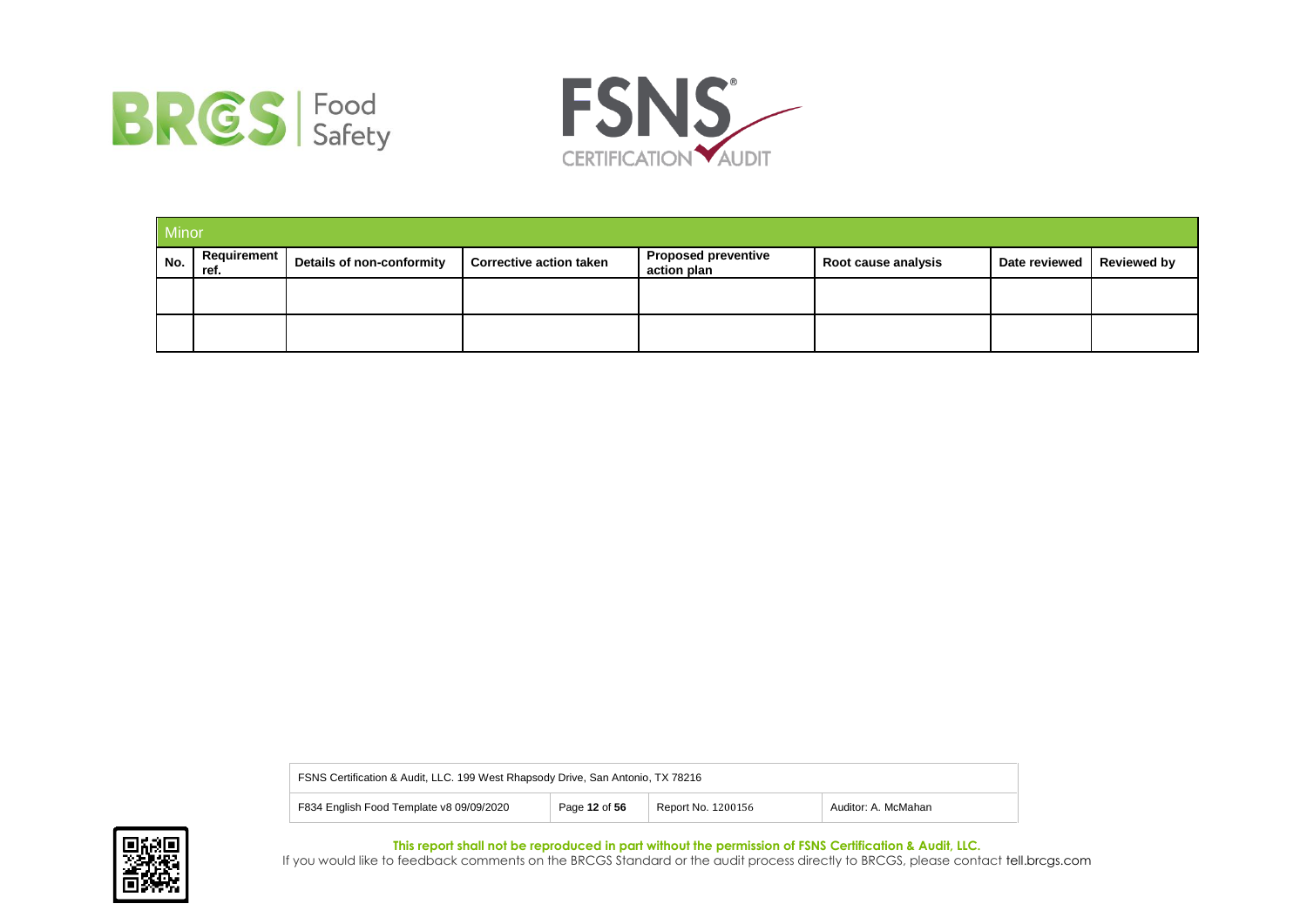

# **Detailed Audit Report**



# **1. Senior management commitment**

# 1.1 Senior management commitment and continual improvement

\*The Commitment To Food Safety and Quality was posted throughout the facility in employee common areas and with current signatures by the Plant Manager and Operations Manager. The statement explained the site was committed to producing food products that were safe, legal, authentic, wholesome, and of the highest quality. The site demonstrated continuous improvement through corrective and preventive actions, reviewed operating procedures annually and archived those no longer in use, and properly trained supervisors and operators signed off by plant and operations management. The site conducted employee engagement surveys every two years of food safety and quality culture within each department. Goals listed for the facility included customer complaint index less ≤5 and ≤ 90 nonconformances issued by the USDA. Monthly management review meeting notes reviewed from May and August listed COVID-19 precautions, a new head splitter installed, floors repaired, BRC corrective actions working as intended, customer complaints , USDA non-conformances issued and HACCP reassessments reviewed since the last meeting. Management posted a confidential suggestion box in guard shack for employees to report concerns of food safety, integrity, quality and legality issues. They also communicated this system to the employees during hire and using monitors located throughout the facility as daily reminders. The FSQA Manager reviewed the suggestions and reported them during the management meetings. Employee food safety and quality issues were trended. The following updates were installed since the last audit: Ground Beef grind and packaging lines, grind area cooler racking, railing installed in the stimulator area to streamline the process and the flooring was resealed in the majority of the facility. The company kept informed of scientific and technical developments, new risks identified in raw materials, industry codes of practice and relevant legislation through the USDA website,weekly meetings with the inspectors, and emails, using Meatingplace notifications and industry trade associations. The site maintained hard and electronic copies of the BRCGS Standard Issue 8. BRC re-audits were conducted within scheduled time-frame. The sites most senior production managers attended the opening and closing meetings of the audit certification. Senior management ensured the root causes of non-conformities against the Standard from the previous audit were effectively addressed to prevent recurrence. The facility did not use the BRC logo.

The following minor non-conformity was identified:

1.1.2 - The site did not document the review of the effectiveness of the completed activities and their timescales of the results of the surveys for the food safety and quality culture.

# **1.2 Organisational structure, responsibilities and management authority**

\*The organizational chart defined the reporting structure from the Plant Manager to plant employees and was reviewed 9/12/20. The job descriptions and back-ups were identified for essential positions (dated 3/12/20). Position responsibilities for each department manager and FSQA superintendent dated 9/12/20 were reviewed. The FSQA Manager was responsible for overall food safety and quality at the site and reported to the Operations Manager. Employees were given on the job training and reviewed job standard operating procedures (SOP's) using Alchemy training upon hire and annually. Reviewed Fabrication

| FSNS Certification & Audit, LLC. 199 West Rhapsody Drive, San Antonio, TX 78216 |               |                    |                     |
|---------------------------------------------------------------------------------|---------------|--------------------|---------------------|
| F834 English Food Template v8 09/09/2020                                        | Page 13 of 56 | Report No. 1200156 | Auditor: A. McMahan |

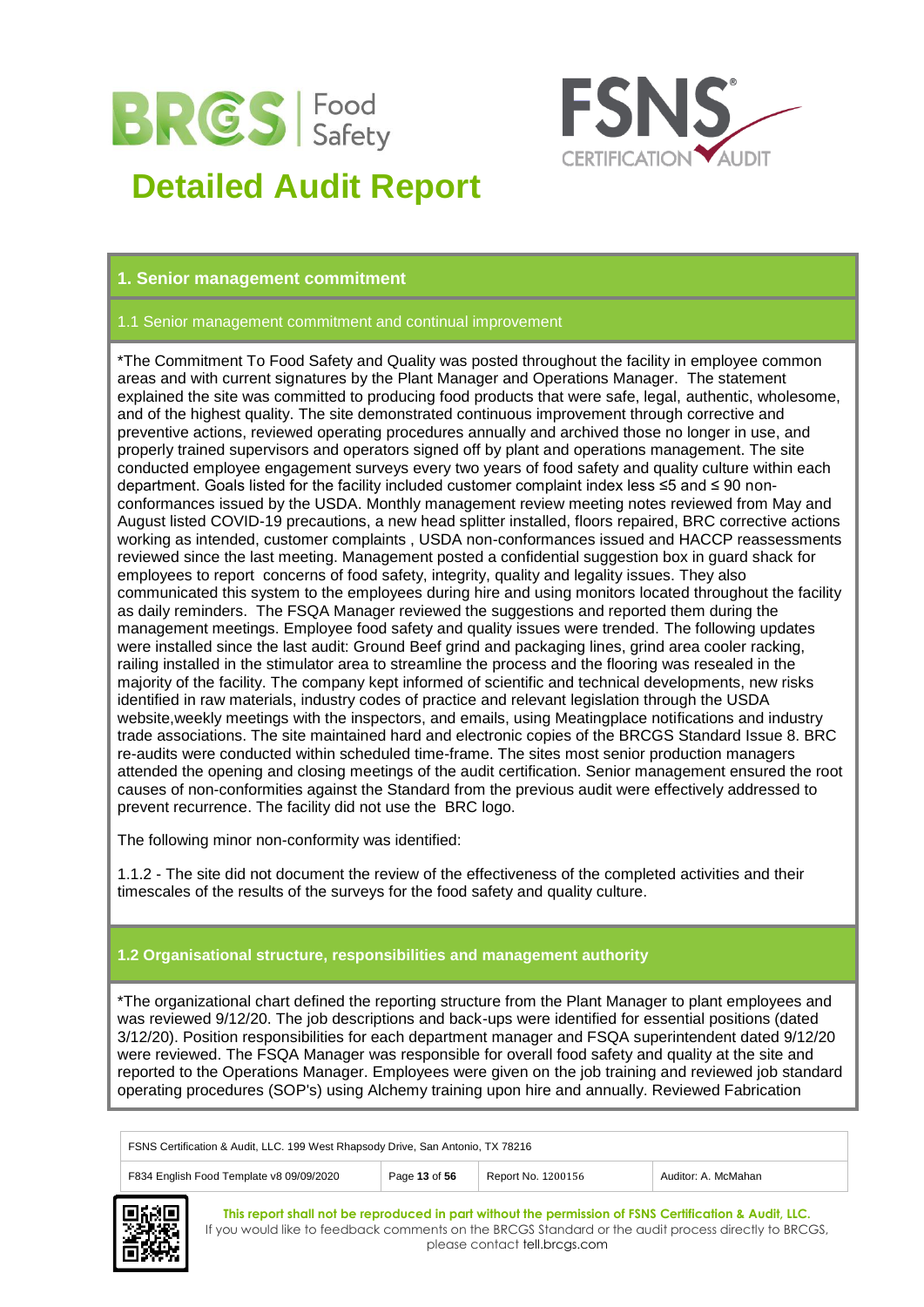



employee job description and Quality employee SOP's for individual jobs dated 6/10/2020. The organizational chart, responsibilities and job descriptions were reviewed annually or as needed.

| Details of non-applicable clauses with justification |                                  |  |
|------------------------------------------------------|----------------------------------|--|
| <b>Clause/Section</b><br>reference                   | <b>Justification</b>             |  |
| 1.1.13                                               | The BRCGS logo was not utilized. |  |
|                                                      |                                  |  |

# **2 The Food Safety Plan – HACCP**

The facility operated under three HACCP plans based on Codex Alimentarius: Harvest, Fabrication (Raw Not Ground) and Ground Beef (Chub, Patties, Loafs and Bricks). HACCP Team Members listed were: Plant Manager, Assistant Plant Manager, Operations Manager, Food Safety Quality Assurance (FSQA) Manager, HACCP/BRC Coordinator, Ground Beef Quality Assurance (GBQA) Superintendent, Plant Engineer, Safety Manager, Ground Beef (GB) Manager and Harvest Manager. The HACCP Team Leader was HACCP trained July 17-18, 2017. HACCP certifications were also held by additional Quality Assurance (QA) department personnel. The Team Leader discussed the HACCP Principles with the HACCP team annually. The facility was a cattle slaughter facility, producing beef primals, sub-primals, trimmings, raw ground and offal products. Sold to customers, further processors, grinding facilities, and the general public. The facility operated under Category 1 (Raw products requiring cook prior to consumption, slaughter and primary cutting) and Category 3 (Retail butchery, processing and packing). Prerequisite programs implemented but not limited to: Water Potability, Supplier Approval, Metal Detection, Food Defense, Good Manufacturing Practices (GMP's), Sanitation, Pest Control, Recall Program, Traceability, Foreign Object Control, Residue Program, Sanitary Dressing Monitoring , Chemical Application, Sanitation Standard Operating Procedures (SSOP), Facility Audits, Labelling, Trailer Inspections, Environmental Testing, N60 Plus Procedures, Thermometer Calibration, AQL Program, Returned Product, Certificate of Authenticity (COA) Verification, HACCP Corrective Action, Plant Temperatures, (Manual Sampling Device (MSD) MicroTally Cloth, Lactic Acid Checks, Acidified Sodium Chlorite (ASC) Checks, Spray Chill, Carcass Chilling, Birdshot Carcass, Offal Sampling, Carcass Sampling, Residue Program, HEP, Offal Sponge Sampling, Material Receiving and Quarterly Validation were reassessed annually (at a minimum). HACCP Reassessments were conducted annually, or as needed. Programs were clearly documented. Reassessment dates were listed on the SOP Change Log. Records were reviewed for reassessments conducted on the Slaughter and Fabrication HACCP plans on 1/2/20 and the Ground Beef HACCP plan on 1/17/20 (this reassessment also condensed two previous ground plans into one). HACCP meeting notes were provided from plan reassessments. Product and process descriptions were provided for each plan and included the process category, products covered, product intended use, type of packaging, distribution, labeling instructions, shelf life, consumers, and intended use. Intended use was identified as further processing, retail, and food service sales for consumption by the general public. Flow charts were provided, color-coded and verified by the HACCP team on 1/20/20 (Harvest), 3/12/2020 (Fabrication) and 9/9/2020 (Ground Beef). The steps of the flow charts included receiving live animals/chemicals/packaging materials, CCP's, process inputs/outputs, packaging, storage and shipping of finished products. Hazard analysis identified Biological, Chemical,

FSNS Certification & Audit, LLC. 199 West Rhapsody Drive, San Antonio, TX 78216

| F834 English Food Template v8 09/09/2020 | of <sub>56</sub> | 1200156<br>Report No.<br>__ | McMahan<br>Auditor <sup>.</sup> |
|------------------------------------------|------------------|-----------------------------|---------------------------------|

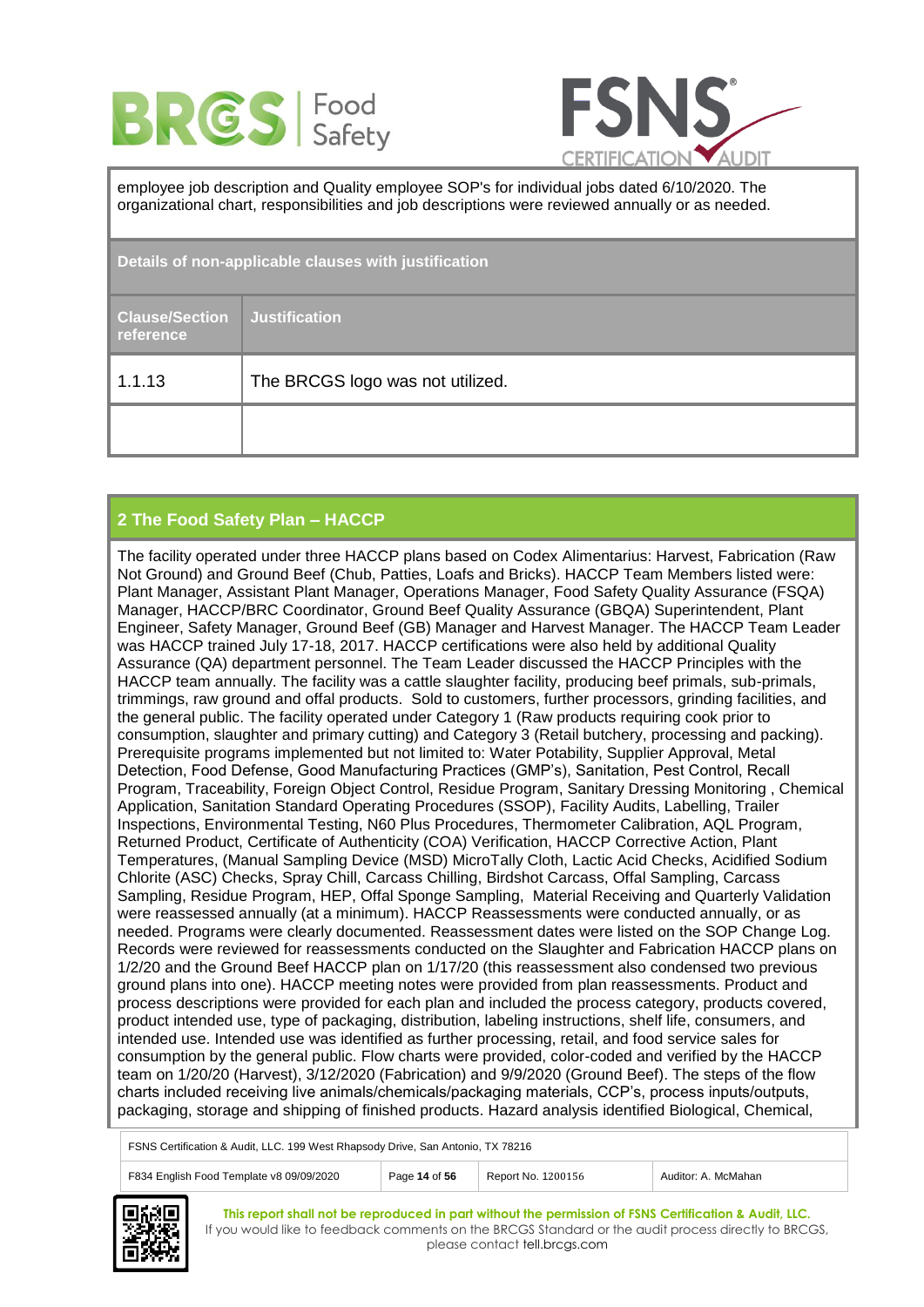



Physical and Radiological hazards of concern including: E. coli O157:H7, Non-pathogenic E. coli O157:H7, Salmonella, STEC O24, O45, O103, O111, O121, O145, Specified Risk Materials (SRM), sanitizer, metal, hard plastic, wood, lead shot, antibiotic residue, needles, fecal material, hair, bruises, abscesses, lactic acid and dry ice. The Harvest HACCP plan listed five CCP's. CCP1 – Carcass zero tolerance for E. coli O157:H7 and Salmonella, monitoring for zero visible fecal, milk, and ingesta as defined in FSIS Directive 6420.2 using 50 candlepower lighting, documented once per audit (or at failure) on CCP1 form, CCP2 – Carcass Hot Water Wash/Inspection had a critical limit of 198F at the header, and a visual verification that product passed through the cabinet. Hourly monitoring was conducted of the hot water temperature and visual verification of proper coverage. CCP3 – Carcass Lactic Acid Application had a critical limit of 2-5% solution at the mixing tank and temperature range of 75-150F over the carcass and visual verification the product passes thru the cabinet. CCP4 – Offal Lactic Acid Cabinets had a critical limit of 2-5% solution at the mixing tank and temperature range of 75-150F over the carcass and visual verification the product passed thru the cabinet, and CCP5 – Variety Meats Zero Tolerance (Head/cheek meat) of E. coli O157:H7 and Salmonella. Fecal inspections were conducted by inspecting 30 lbs., of both products, once within the first hour, once within the last hour, and once per period of production. The Fabrication HACCP Plan listed two CCP's: CCP F1 – Cold Storage of sub-primal boxed product with a critical limit of  $<$  44.6F within two hours of final packaging time listed on the product label and CCP F2 – Cold Storage of combo boxed product with a critical limit of < 44.6F within two hours of final packaging time listed on the product label. The Ground Meat HACCP Plan listed CCP G1 - Final grinder product temperature, with a critical limit of ≤ 44.6F within two hours of final packaging monitored once per hour of ground beef production per final grind time listed on the case label. Product temperature monitoring was conducted after the final grinder once per production hour. Monitoring activities were conducted by QA or properly trained designated employees. Verification activities included daily direct observation of monitoring procedures, daily record review, and daily thermometer verification. Corrective actions were in accordance with 9 CFR 417.3(a) requirements. CCP records were reviewed from the week of 5/4- 5/8/2020. A deviation was identified for one hour on 5/7/2020 on CCP 5 noting 23 cases of head meat tagged back to the last acceptable check. The failure with plant inspectors resulted in performance coaching of the employee involved in the failure and staff followed up to ensure the employee learned from this incident. The FSQA staff inspected the 30 lb. cases every 30 minutes until four consecutive checks were passed. Validations were conducted quarterly, records were observed for the first three quarters (E. coli O157:H7, and non-E. coli O157:H7). HACCP records were maintained for three years.

# **Details of non-applicable clauses with justification**

| <b>Clause/section Justification</b><br>reference |  |
|--------------------------------------------------|--|
|                                                  |  |
|                                                  |  |

| FSNS Certification & Audit, LLC. 199 West Rhapsody Drive, San Antonio, TX 78216                        |  |  |  |  |
|--------------------------------------------------------------------------------------------------------|--|--|--|--|
| F834 English Food Template v8 09/09/2020<br>Page 15 of 56<br>Report No. 1200156<br>Auditor: A. McMahan |  |  |  |  |
| —---                                                                                                   |  |  |  |  |

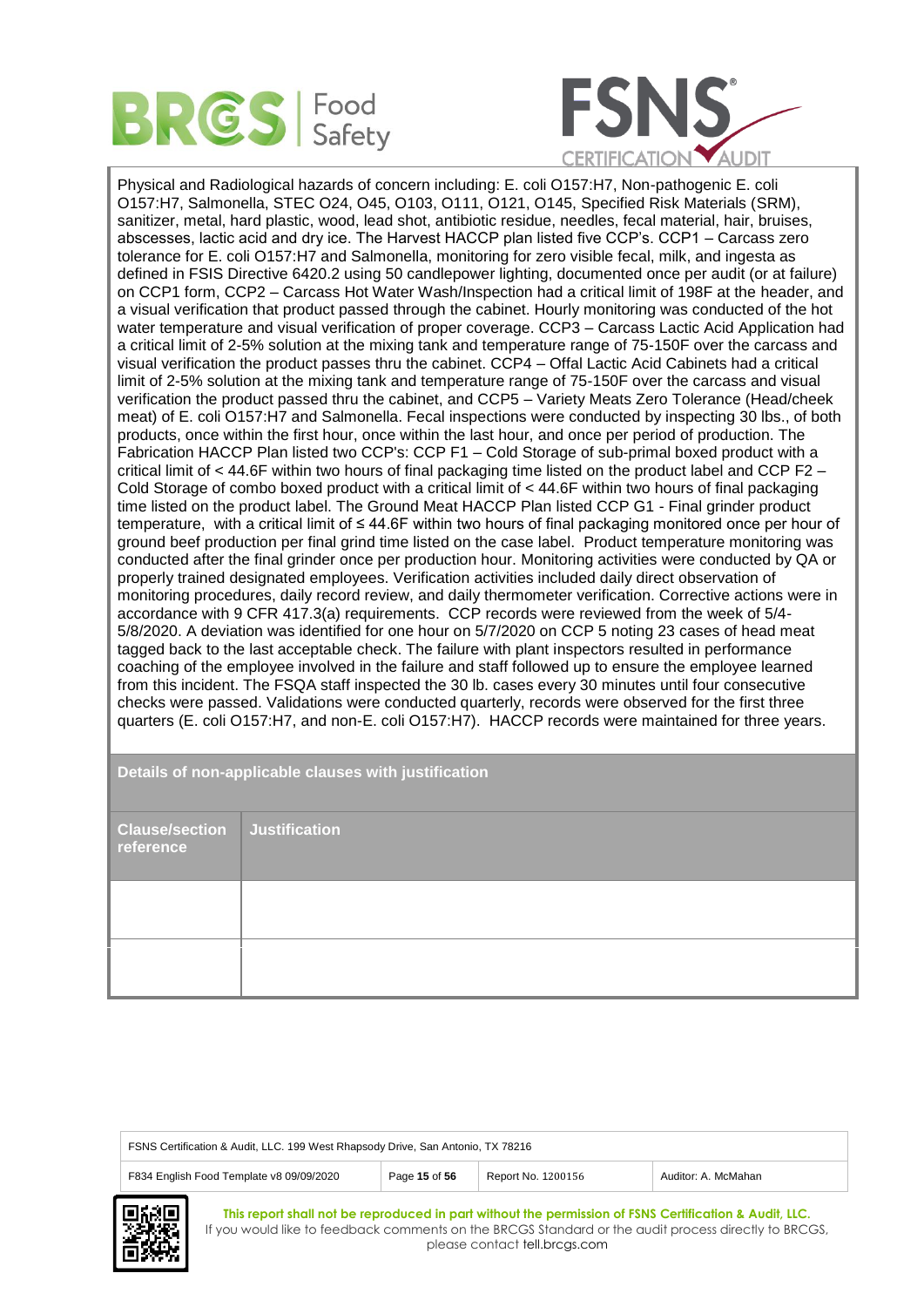



# **3. Food safety and quality management system**

# 3.1 Food safety and quality manual

\*The site's Food Safety and Quality procedures were maintained in an electronic Quality Manual and hard copy which was fully implemented and available to relevant facility personnel. The procedures and work instructions were legible, unambiguous, translated, as needed, in Spanish, Koran and Swahili and detailed enough for relevant personnel to understand. The hard copies were maintained in the FSQA office and were available for relevant personnel to view. Reviewed the color-coding policy, dated, 2/1/20 and the slaughter work Instruction, dated 3/23/2019.

# 3.2 Document Control

\*Reviewed the Document Control Policy, dated 2/22/2017 which was authorized by the FSQA Manager. A list of controlled SOP's and documents were listed by title, version, date and reason. Their authorization, original date and current version number were listed in the body of each policy. As documents were updated, they were distributed throughout the plant by giving production and QA management hard copies on the slaughter side and removing the old versions from their respective folders. The Fabrication and Ground Beef areas utilized the electronic versions. As these were updated the change was in effect for the next business day. Production did not have access to change the electronic versions of the documents. The electronic documents were password protected, stored securely and backed up daily, to prevent loss.

# 3.3 Record completion and maintenance

\*The Record Completion and Maintenance Policy dated 1/2/2020 was reviewed. Records were legible, maintained in good condition and easily obtained. They were stored securely in electronic form using passwords and authorized access. They were also backed-up daily and retained for 3 years. Errors on manual forms were corrected by placing a single line through the error and initialing. Electronic forms were corrected during the daily document review by typing the correction in the column.

# 3.4 Internal audits

\*The BRC Internal Audit Schedule defined internal audit scheduling and audit requirements, reviewed date 1/2/2020. The frequencies of the audits were based upon risk, activity type and previous audit performance. An internal BRC audit was completed in its entirety annually by covering different sections at least four different times throughout the year. Auditors were independent of their area of responsibility, and maintained internal auditor training certificates from FSNS dated 2/29/12, 1/31/19, and 1/17/19. Completed audit reports were provided of the internal audits conducted against policies developed to meet the BRC standard (Mar, July, August 11 and August 25, 2020). Monthly Housekeeping/Sanitation audits were completed as required by the schedule. Completed reports from the previous twelve months evidenced compliance to 3.4.3 and facility requirements.

# 3.5 Supplier and raw material approval and performance monitoring

# 3.5.1 Management of suppliers of raw material and packaging

\*The HACCP hazard analysis included risk assessments for raw and packaging materials. Supplier approval and monitoring procedures were outlined in the Supplier Approval SOP (QA SOP 8) dated 1/2/20. Suppliers were required to meet all USDA/FSIS requirements and provide third party audit results or supplier audits which include traceability, product safety HACCP review and good manufacturing practices (GMP's), control of non-conforming product, trace system in place, quality and food safety evaluation of product provided, allergen control program, certificate of analysis (COA), new supplier risk

FSNS Certification & Audit, LLC. 199 West Rhapsody Drive, San Antonio, TX 78216

| F834 English Food Template v8 09/09/2020 | Page 16 of 56 | Report No. 1200156 | McMahar<br>Auditor: |
|------------------------------------------|---------------|--------------------|---------------------|

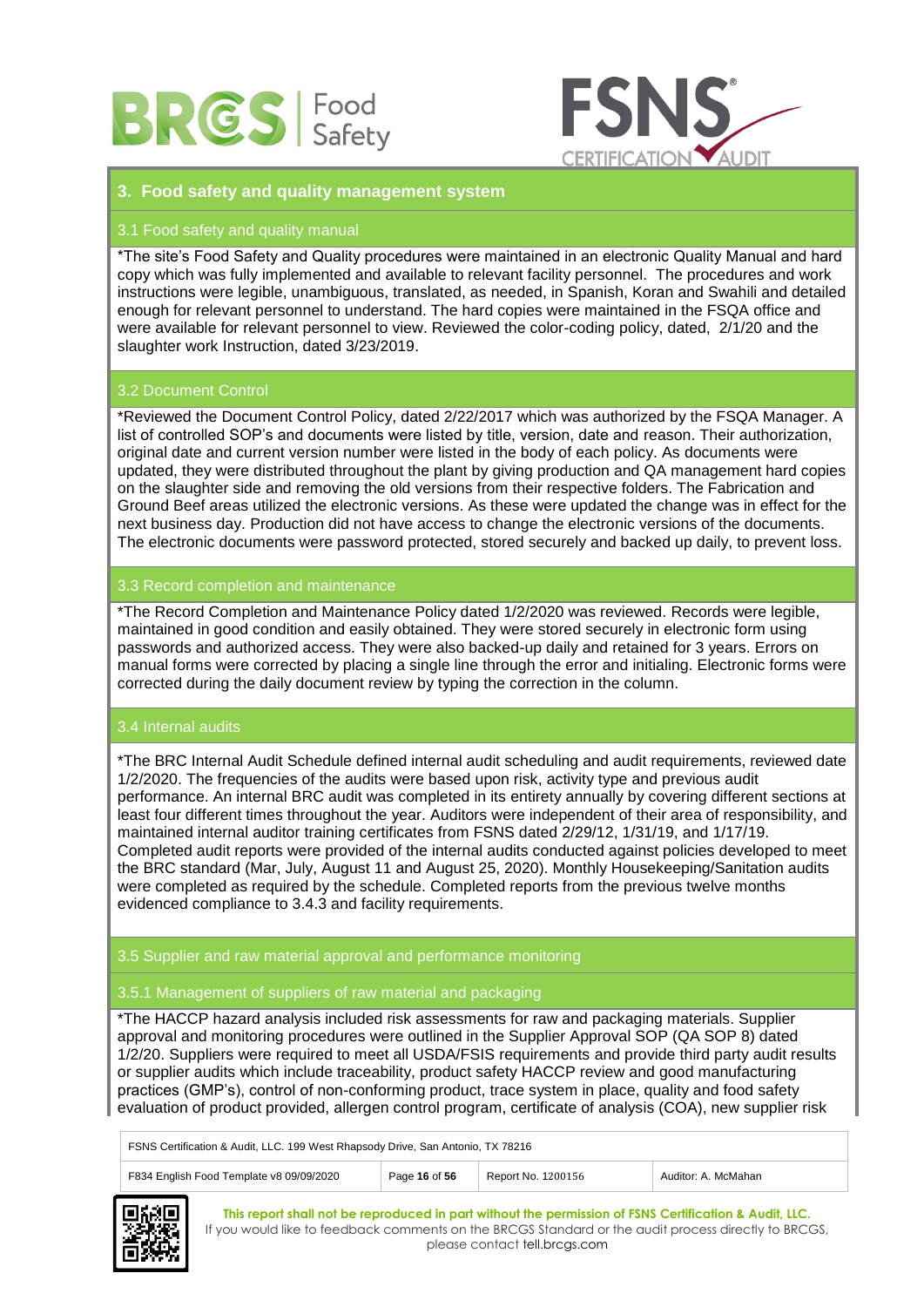



assessment, supplier questionnaire (low risk products), letters of guarantee (LOG) and product specifications. Live cattle suppliers submitted signed Producer's Wholesomeness Certificate and Market/Dealer Certificates every three years. Certificates were verified weekly against the FSIS Repeat Violator List. Approval was based on historical relationships with the site. The site did not purchase from brokers. Supplier approval documents were reviewed and compliant. The site conducted supplier monitoring through the ability to meet company requirements, LOG's, third party audits, supplier questionnaires, HACCP reviews, GMP's and allergen control program compliance. Approved suppliers were listed on the List of Approved Suppliers/Services dated 8/14/20. Exceptions were permitted (in dire situations or products used for research and development)) with corrective actions (CA) in place. Prior to purchasing from non-approved vendors, incoming goods were inspected and verified through testing, if needed. Suppliers were reviewed every three years at a minimum, or as needed.

# 3.5.2 Raw material and packaging acceptance, monitoring and management procedures

\*Raw Material and Packaging Receiving and Monitoring Procedures required incoming trailers to be sealed, clean and in good physical condition. Suppliers were verified as listed on the List of Approved Suppliers. The Raw Material Receiving Policy (GB SOP 1), dated 1/2/20, explained the procedures for receiving boneless beef from external suppliers. Meat trailers were maintained ≤40F. Shipments required a COA indicating products were tested for E. coli O157:H7 and found negative. The Material Receiving Policy (CP 24), dated 1/2/2020, listed the procedures for receiving packaging and chemicals. Packaging, raw materials, and ingredients were inspected organoleptically. Live animals were subjected to FSIS antemortem inspection. Inspections were recorded on the electronic Receiving Log.

# 3.5.3 Management of suppliers of services

\*Supplier Raw Material Vendor Phone list was viewed showing approved suppliers as active. This list also included the type of material purchased and phone contact. The Service Approval and Performance Monitoring SOP, dated 1/2/20, listed procedures for service supplier approval and monitoring. Suppliers were approved based on historical relationship, required to provide a LOG indicating there was no potential food safety risks associated with the services and a signed contract. Contracted services included pest control, laundry, pathogen laboratory testing, certifying bodies, sanitation, select maintenance services, food vendor and waste removal. Signed contracts provided for sanitation and laboratory services were reviewed and current. Service suppliers were monitored for the quality of services provided.

# 3.5.4 Management of Out sourced processing

\*Processing was not outsourced.

# 3.6 Specifications

\*The Finished Product Specification (QA SOP 18), dated 1/2/2020, explained the process for customer specifications approval. If no formal specifications were agreed upon, then the schedule was the approved specification. Specifications were developed for raw and finished products. Hard copy and electronic versions were maintained. Specifications were reviewed for raw beef trim, dated 1/2/20, (lean point was verified through in-plant testing conducted on every batch of product). Information listed was necessary to manufacture their products, such as: ingredients, UPC code, GTIN, pack size, box type, product weight, container weight, product temperature, shelf-life, boxes per pallet and product packaging. A finished specification was reviewed for Niman Coarse Grind 80L, dated 1/2/20, and contained identification information, product description, ingredients, packaging instructions, package and case weights, labeling instructions, storage, shelf life, and palletizing instructions. Specifications were reviewed every three years, or as needed.

| FSNS Certification & Audit, LLC. 199 West Rhapsody Drive, San Antonio, TX 78216                        |  |  |  |  |
|--------------------------------------------------------------------------------------------------------|--|--|--|--|
| Page 17 of 56<br>F834 English Food Template v8 09/09/2020<br>Report No. 1200156<br>Auditor: A. McMahan |  |  |  |  |

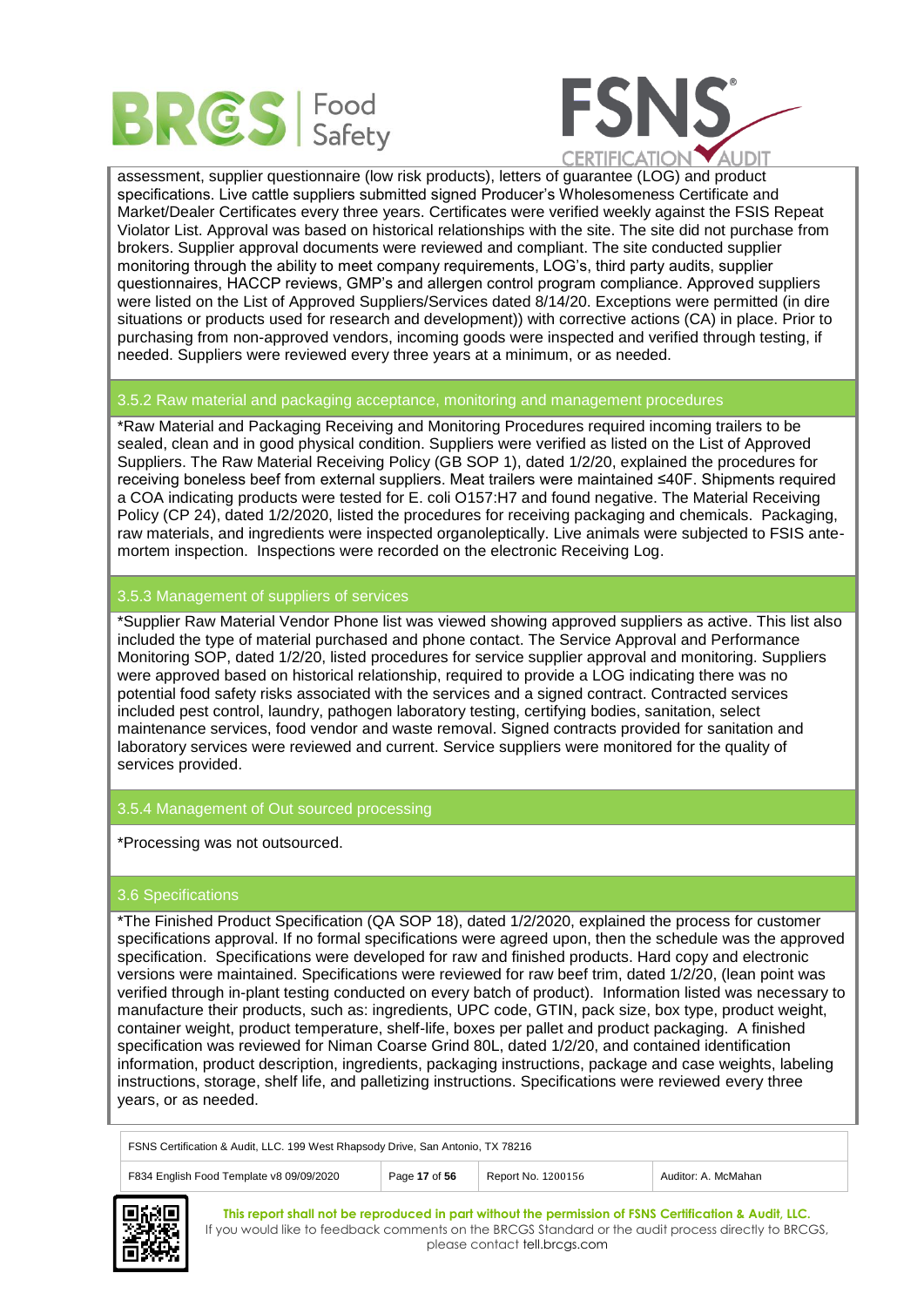



# 3.7 Corrective and preventive actions

\*The SSOP Corrective Actions and HACCP Corrective Actions (CP7), both dated 1/2/2020, were reviewed and detailed the procedures for each program to conduct and document corrective action (CA) and preventive action (PA) investigations. Deviations were reviewed for critical control point (CCP) and non-CCP nonconformances. The site utilized the Five-Why analysis procedure to investigate root cause analysis. The documented CA included date of incident, product involved, or issue, amount of product involved, description of incident, product disposition and corrective and preventive actions. Corrective actions were reviewed for an incident involving cheek meat and an issue with condensation dripping from a cooling unit, no product was affected. Root cause analysis of the CA and trends were reviewed during management review meetings.

# 3.8 Control of non-conforming product

\*Control of Non-conforming product was listed in the QA Hold Tags (QA SOP 4) SOP, dated 1/2/2020. Procedures covered placing non-conforming product, materials, or equipment on hold. Red QA tags were used to identify non-conforming carcasses, boxes or equipment. Tags were released by QA personnel only and verified daily. The QA Hold Tag Log was utilized to document use of such tags, and included the date, QA name, reason for tag, corrective action, release date, and disposition of product (if applicable). The Hold Log from Ground Beef was reviewed and current.

# 3.9 Traceability

The Recall Program was implemented which identified recall team, roles, responsibilities, and contact information. Processing aids and packaging materials were traced using manufacturers information. Live animals were tracked using producer information. Finished products were traced using product code and production date.

A vertical exercise was completed during this assessment on product code 10701 85L produced on 5/7/2020. The facility produced 15 combos of finished product which shipped to one customer distribution center. Packaging materials were traced using manufacturers lot information which was documented on the Packaging Product Traceability record. Processing aids were tracked using manufacturers lot information and purchase order which was documented on ASC - Carcass Spray Cabinet log, Lactic Acid - Subprimals and Trim log, and CCP monitoring logs. Carcasses entering fabrication were tracked using a carcass identification number placed at harvest hot scale. Live animals were tracked using producer name and ear tag. The auditor initiated traceability exercise was completed in less than two hours with 100% identified and traced.

Mock recalls were conducted a minimum of twice per year with two mock recalls provided from 2019 and 2020. Each exercise was completed within two hours and included live animals, packaging, processing aids, and finished product to the first point of distribution.

Rework was tracked on production logs which included product code, production date, and date reworked.

#### 3.10 Complaint-handling

\*Customer Complaint (QA SOP 24) Procedure outlined procedures, responsibility, investigation, and follow-up for customer complaints received. Complaints were received by the FSQA Manager and communicated to management personnel for investigation and corrective action. Documentation was provided for a quality defect (5/12/20) and a Costco defect (6/10/20), and included investigative results

| FSNS Certification & Audit, LLC. 199 West Rhapsody Drive, San Antonio, TX 78216                        |  |  |  |  |
|--------------------------------------------------------------------------------------------------------|--|--|--|--|
| F834 English Food Template v8 09/09/2020<br>Page 18 of 56<br>Auditor: A. McMahan<br>Report No. 1200156 |  |  |  |  |

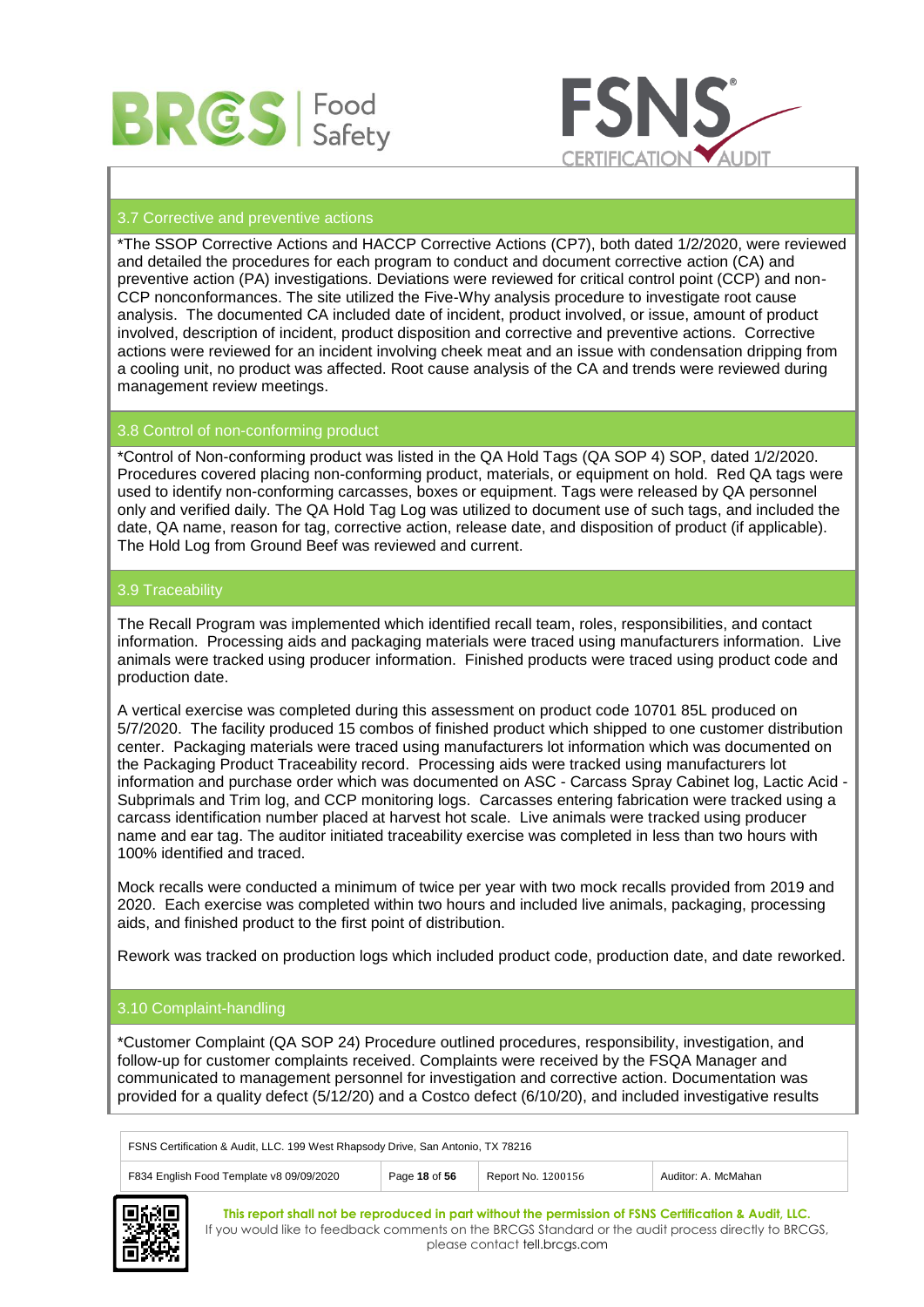



which were reported to the customer. Complaints were tracked through an Excel spreadsheet and trended every time a complaint surfaced. The complaints were reported during the management review monthly meetings. Unaddressed trends were not observed.

# 3.11 Management of incidents, product withdrawal and product recall

\*Emergency Breakdowns (QA SOP 9), dated 1/2/2020, outlined the crisis response team, team objectives and considered situations for fire, water damage, or other facility/building disaster, supply chain deficiencies, electrical power outage, labor shortage, bomb threat, plant evacuation, and water safety issues. The Recall Program outlined the FSQA Manager was the recall coordinator, communication plans, recall procedures, product recall team with responsibilities, external contacts, legal counsel, media contacts, support organizations, customer contact list, and mock notification letters. Recall procedures were tested 6/10/2020 in conjunction with the trace exercise described in section 3.9 of this audit. Procedures included provisions to notify the certification body of a recall within three working days.

# **Details of non-applicable clauses with justification**

| <b>Clause/section</b><br>reference | <b>Justification</b>           |
|------------------------------------|--------------------------------|
| 3.5.4                              | Processes were not outsourced. |
| 3.5.4.1                            | Processes were not outsourced. |
| 3.5.4.2                            | Processes were not outsourced. |
| 3.5.4.3                            | Processes were not outsourced. |
| 3.5.4.4                            | Processes were not outsourced. |

# **4. Site standards**

#### 4.1 External standards

The facility was located in a rural area of Kuna, ID. The surrounding areas did not pose a risk to the facility or products produced. Grassy areas and landscaping was maintained and did not create a pest harborage area. External traffic areas were paved and observed in good repair. Pipes through walls from external bulk tanks were sealed to prevent pest entry. Areas for bird roosting were not observed. Openings which might permit pest and contaminant ingress were not observed.

| FSNS Certification & Audit, LLC. 199 West Rhapsody Drive, San Antonio, TX 78216 |               |                    |                     |
|---------------------------------------------------------------------------------|---------------|--------------------|---------------------|
| F834 English Food Template v8 09/09/2020                                        | Page 19 of 56 | Report No. 1200156 | Auditor: A. McMahan |

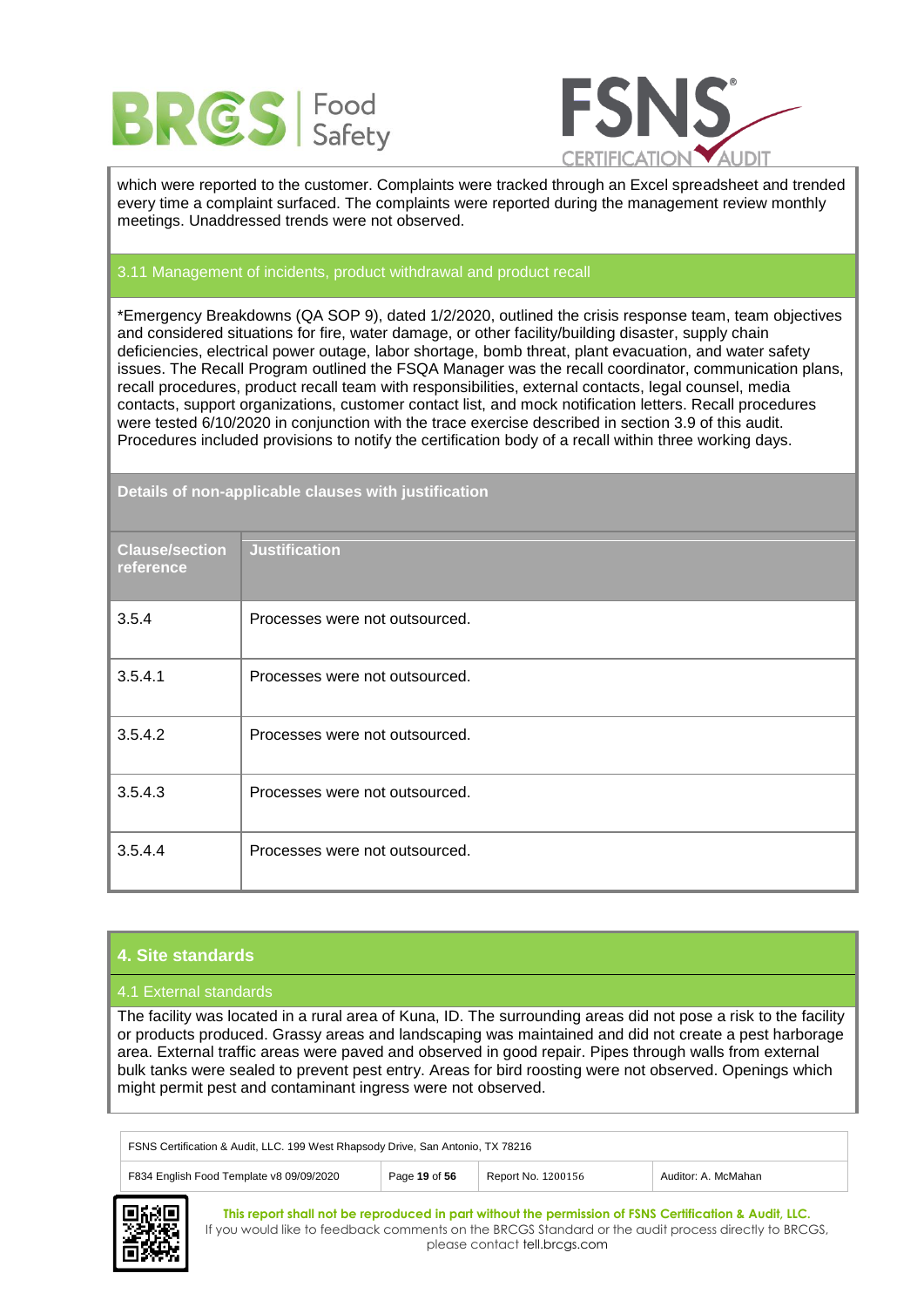



# 4.2 Site security and food defence

\*The Food Defense Plan outlined food security measures, identification of risk, plant security, building access accountability, plant personnel, contractor approval policy, and visitors/delivery. The facility conducted an annual Food Defense Assessment with the most recent dated January 2020. Access to the facility was controlled through locked doors with access codes, security cameras, partial perimeter fencing, and locked external bulk storage. Visitors were required to sign in, read the visitors policy, show identification, and were escorted at all times. Food Defense training for employees was conducted annually through Alchemy. The site conducted Food Defense training in January 2020 with a shelter-inplace exercise on 1/25/20. Training records were reviewed from January 2020. The facility was registered with the FDA Bioterrorism Act ending in 4668. The facility was registered with USDA as Est number 630.

# 4.3 Layout, product flow and segregation

Site maps indicated the locations of receiving, processing, storage, shipping, risk areas, welfare, and break rooms of the facility. Flow of product, personnel, rework, waste, and inedible materials, were included in the site maps. Access points for personnel, raw materials and packaging materials were identified on the maps. Contractors and visitors were informed ammonia was used on site and were escorted at all times. Sufficient work space was provided for storage and personnel to perform their duties. Temporary structures were not present.

# 4.4 Building fabric, raw material handling, preparation, processing, packing and storage areas

Walls were constructed of pre-stressed concrete, easily cleanable and in good repair. Floors were constructed of sealed concrete and slip resistant coatings easily cleanable and in good repair. Floors were sloped to drains to prevent pooled water where wet cleaning was utilized. Drains were easily accessible for sanitation. A drain map was provided to show locations and flow through the facility. Ceilings were observed in sanitary conditions. Stairs to overhead platforms and overhead platforms were equipped with kick plates and bottom plates to protect from contamination of materials or personnel below. Ventilation openings were screened and equipped with backdraft prevention louvers and fans. Glass windows were protected in the processing areas. External personnel doors were self-closing and sealed to prevent pest entry. Dock doors and levelers were observed properly sealed. Lighting was sufficient for cleaning and inspection in the facility. Lights were shielded to protect from breakage. ILTs (insect light traps) were located away from products or packaging material and positioned to prevent attraction of insects from the outside. Ventilation was adequate as condensation and dust accumulation were not observed. There were no suspended ceilings.

# 4.5 Utilities – water, ice, air and other gases

Water was supplied from wells located on the company property. Quarterly water testing from point of use from the slaughter, fabrication and grinding areas for coliforms and residual chlorine was reviewed from 3/19/2020 with acceptable results. Chemical analysis was conducted annually with results provided for 2020. Sites were alternated throughput the year. An up to date water distribution schematic was provided. Backflow prevention testing was conducted annually. Most recent test was conducted on 4/11/20. Filters were utilized on air compressor units in contact with food at a size of 0.3 microns. Air filters were checked 3/30/20 and were set on a monthly preventive maintenance schedule.

# 4.6 Equipment

FSNS Certification & Audit, LLC. 199 West Rhapsody Drive, San Antonio, TX 78216



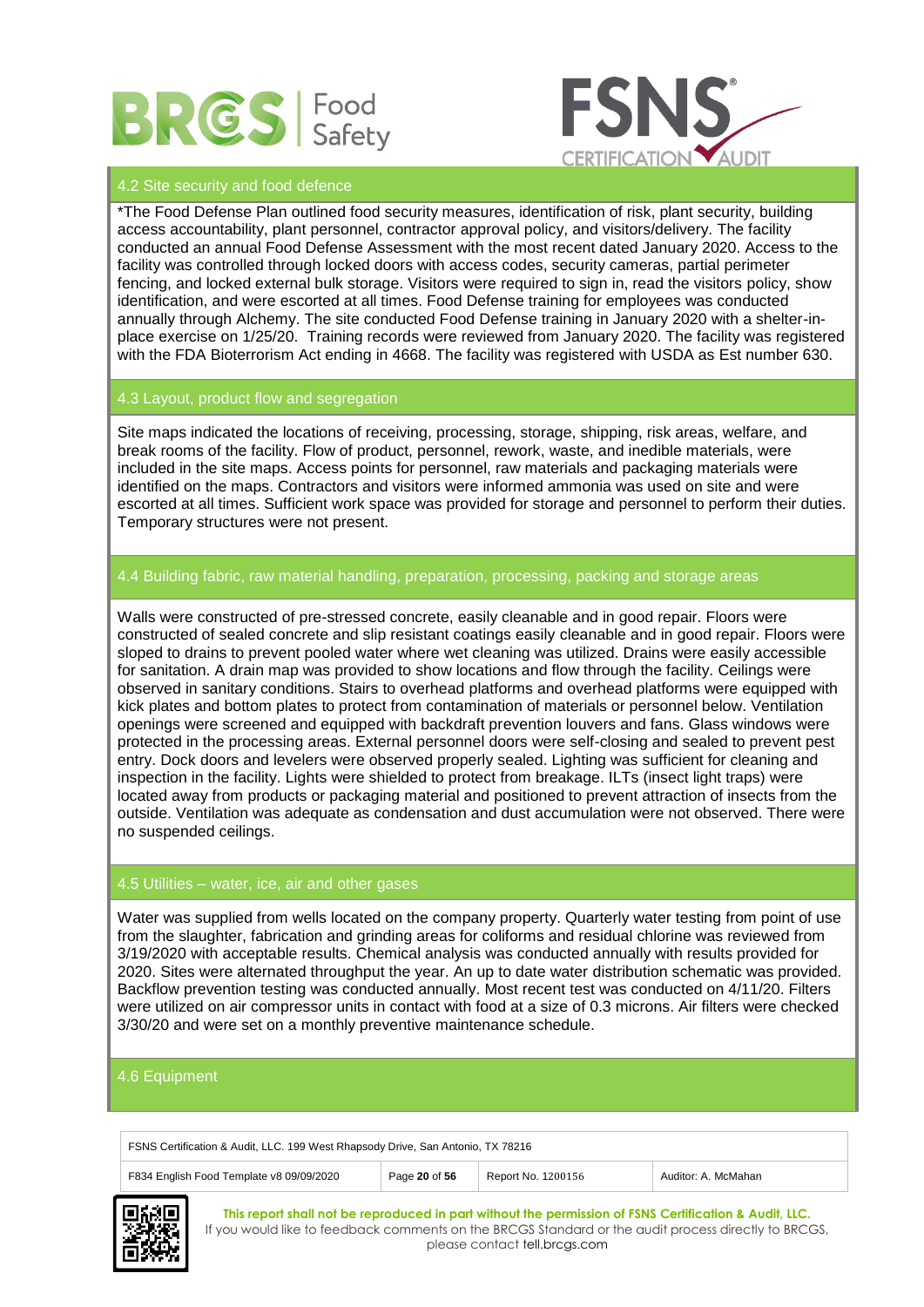



Processing equipment was constructed of stainless steel and other food grade materials and was well maintained. Rough welds, excessive greasing, hollow tubing and metal to metal wear were not observed. Equipment layout and design did not impede maintenance, sanitation or inspections.

# 4.7 Maintenance

\*The Preventive Maintenance Program (QA SOP 26), dated 1/2/20, outlined procedures for maintaining the facility, addressed preventive maintenance, corrective maintenance, the addition of new equipment and procedures for maintaining product safety in the event of unplanned or non-routine maintenance work. Preventive maintenance (PM) was tracked using the Manager Plus (eMaintenance) system. PMs were generated based on the specified frequencies of weekly, monthly, and quarterly inspections based on manufacturer recommendations and facility history. Daily records were reviewed from the Fabrication department (rib, loin line) 8/3, 8/48/12 of various department inspections. Work orders were given to maintenance for work needed each day. Frequencies were adjusted based on inspection results. Temporary repairs were made using approved, cleanable materials and were scheduled for permanent repair as soon as practical as outlined in the Maintenance repair policy. Unplanned work orders required QA inspection prior to release. Tool and part accountability and the restoration of sanitary condition following maintenance on food contact equipment were documented. Tools were cleaned before each task. Food grade greases which did not contain known allergens were used by the maintenance department and segregated from non-food grade greases. Reviewed an allergen letter from Sealed Air for various oils and greases used on their equipment. The maintenance areas were well maintained and organized.

#### 4.8 Staff facilities

Staff facilities included break room, locker room, and toilet areas. Designated changing areas were provided for all personnel. Lockers were provided for storage of outer clothing and personal items for all employees at the facility and inspected daily. Hand wash sinks were provided in restrooms and processing areas. Sinks were equipped with hands free, warm water taps, liquid soap, single use paper towels, waste containers, and hand wash advisory signage. Hand washing was required prior to starting work, after break, eating, smoking, blowing their nose, using the rest room, or other potential contamination. Toilets were provided in sufficient numbers for employees in each department and did not open directly into production areas. Break rooms were provided for employees including shelving for storage of employee lunches. Designated break areas outside were equipped with containers for waste. Smoking including electronic cigarettes was permitted in designated areas equipped with canisters for smokers' waste. Shelves were provided for storage of employee lunches.

4.9 Chemical and physical product contamination control: raw material handling, preparation, processing, packing and storage areas

#### 4.9.1 Chemical control

The Chemical Control Program outlined procedures for purchasing, segregated storage, restricted access, labeling, and use of chemicals in the facility. SDS were available for employee access. Chemicals were handled in compliance with OSHA and EPA requirements. An approved list of chemicals was provided. The FSQA Manager was responsible for reviewing and approving new chemicals. Strongly scented

| FSNS Certification & Audit, LLC. 199 West Rhapsody Drive, San Antonio, TX 78216                        |  |  |  |  |
|--------------------------------------------------------------------------------------------------------|--|--|--|--|
| F834 English Food Template v8 09/09/2020<br>Page 21 of 56<br>Report No. 1200156<br>Auditor: A. McMahan |  |  |  |  |
|                                                                                                        |  |  |  |  |

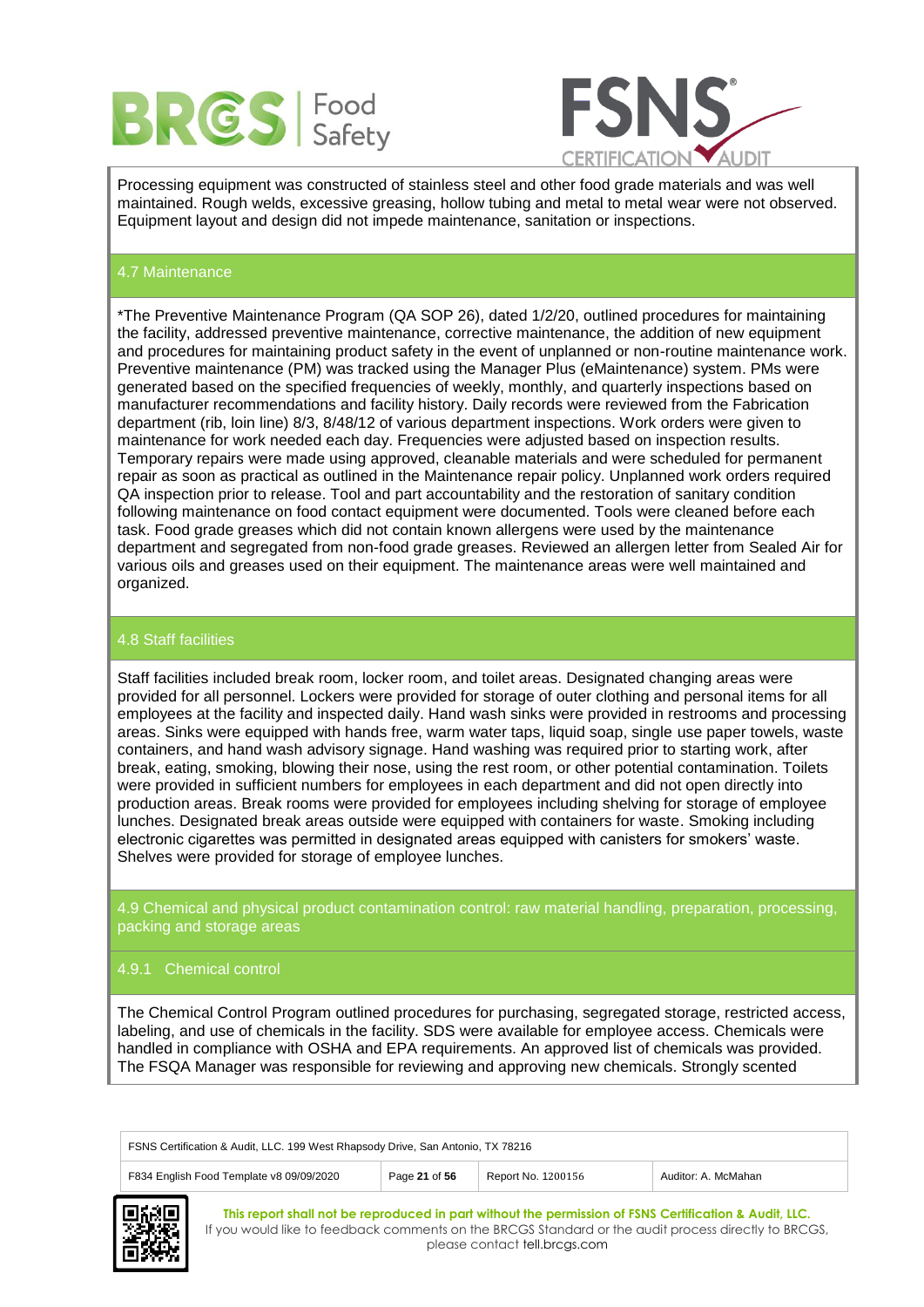



chemicals were not allowed in the production area during operations. Chemicals were observed properly labeled and securely stored in designated locations throughout the facility.

#### 4.9.2 Metal control

The Foreign Object Control (CP 10) outlined procedures for controlling knives and blades used in the processing areas. The facility only allowed company-issued safety knives in the processing areas. Knives/hooks were issued to employees who were responsible for maintaining the condition and cleanliness. The items were engraved with the employee initials or numbers. Tools were issued as needed to employees in the Grind Room. Inspections were conducted at the beginning of the shift, throughout the shift and end of each shift and documented on the on the operational sanitation form. Documents reviewed from 5/4/20 were compliant. Staples, paper clips, push pins, and snap off blades were not permitted in production areas. Corrective and Preventative Action Reports were reviewed from the Fabrication Room and QA Tag Log documented during inspections. Records reviewed from 5/5/20 were compliant.

The following minor non-conformity was identified:

4.9.2.1- A blue handled box knife was observed in the case sealer area which did not include identification information.

# 4.9.3 Glass, brittle plastic, ceramics and similar materials

\*The Glass and Brittle Plastic Inspection (QA SOP 7) Policy outlined procedures for handling glass and brittle plastic in the facility; breakage procedures included documentation of the incident, responsibility, isolation of the area and potentially affected products, cleaning of the area, inspection and verification to resume production, changing of work wear and inspection of footwear. A Glass and Brittle Plastic List was maintained and included location, type and number of the items present. Daily and monthly inspections were performed to verify the condition of the glass and brittle plastic items. Daily operational records were reviewed from 5/9/20 and monthly recorded inspections were reviewed from the Fabrication Room dated 5/8/2020 and the Ground Beef Room dated 5/4/20. In the Ground Beef Room item G-53 (Pressure gauge) was identified with condensation inside. All records were acceptable. No ceramic steels were used in the production areas. The Glass/Brittle Plastic map was reviewed and found acceptable. Glass training was conducted with the QA Leads and Supervisors on 6/10/20, Training documents were reviewed for plant training from 7/4 and 8/4/20.

4.9.4 Products packed into glass or other brittle containers

\*Products were not packed into glass or other hard brittle plastic containers.

# 4.9.5 Wood

\*The Pallet and Spacer Inspection (QA SOP 16) Policy, dated 1/2/20, described the acceptable condition of wooden pallets. Wood was only present in the plant in the form of wooden pallets. Pallets were inspected prior to entry into the production area. Segregated storage was utilized for damaged pallets. Dump stations in the ground beef area were equipped with two stage dumping to minimize the risk of introducing wood into the process.

4.9.6 Other physical contaminants

| FSNS Certification & Audit, LLC. 199 West Rhapsody Drive, San Antonio, TX 78216                        |  |  |  |
|--------------------------------------------------------------------------------------------------------|--|--|--|
| Page 22 of 56<br>F834 English Food Template v8 09/09/2020<br>Report No. 1200156<br>Auditor: A. McMahan |  |  |  |

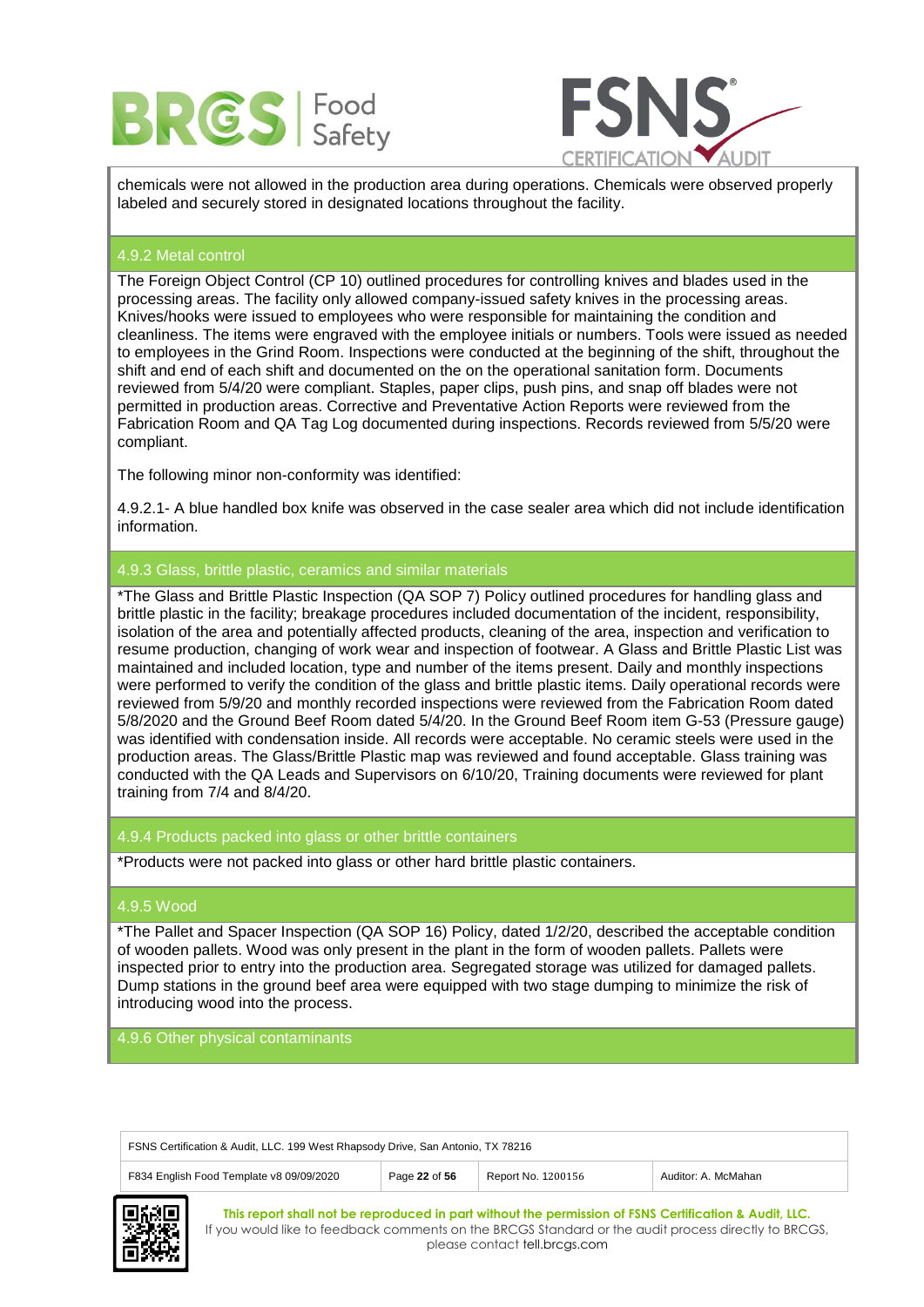



\*Foreign Object Control (CP 10), dated 1/2/20, listed debagging and deboxing procedures outlining methods to prevent raw material contamination due to packaging. The facility used metal detectable pens in processing areas.

4.10 Foreign-body detection and removal equipment

4.10.1 Selection and operation of foreign-body detection and removal equipment

\*A foreign material risk assessment was included in the HACCP plan outlined in section 2.0. Foreign material detection (Metal Detector Check CP 9 dated 1/2/20) included metal and X-ray detection. Devices were located prior to or after packaging. Device monitoring was conducted at a frequency that met customer requirements. The facility was able to isolate and hold potentially affected product in the event of device failure. Documented checks were reviewed and found acceptable.

# 4.10.2 Filters and sieves

\*Filters and sieves were not present.

# 4.10.3 Metal detectors and X-ray equipment

Metal was identified as a physical hazard of concern in HACCP hazard analysis. X-ray (Meat Master) detection was utilized on the round line, and the two trim lines in the fabrication area. Equipment was verified hourly using 3.0mm ferrous, non-ferrous, and stainless-steel standards. Metal detection was implemented in ground beef production at initial grind and final grind. Initial grind metal detector was verified prior to use with 7.0 mm ferrous, 8.0 mm non-ferrous, and 9.0 mm stainless steel standards. Final grind line metal detectors were verified hourly using 2.0 mm ferrous, 2.5mm non-ferrous, and 3.0mm stainless-steel standards. Rework ground beef x-ray was also verified prior to passing product through (and hourly while in use) using 0.8 mm ferrous, non-ferrous, and stainless-steel standards. Memory reset of product rejection systems was verified at each test. Records reviewed from the week of 5/4/2020 in association with the vertical audit were properly completed. Checks were compliant with the exception of 5/9/20. The Meat Master went down and product was diverted to a secondary metal detector. Documents were reviewed which indicated the CA and procedures taken to ensure all product passed through a working metal detector. In the event a detection system failed to detect a standard, product was placed on hold to the last acceptable check, product was reworked through a properly functioning system, and additional employees were utilized to perform 100% product inspection.

#### 4.10.4 Magnets

\*Magnets were not utilized.

#### 4.10.5 Optical sorting equipment

\*Optical sorting equipment was not present.

#### 4.10.6 Container cleanliness – glass jars, cans and other rigid containers

\*Product was not packed into glass jars, cans, or other rigid containers.

#### 4.11 Housekeeping and hygiene

The facility was observed visibly clean and maintained in sanitary condition. Sanitation was conducted by a contract sanitation company (PSSI). Sanitors received training at hire and annually on safety, chemical handling, chemical security, titration, allergens, food defense, GMP's HACCP, bacteria control, cleaning

| FSNS Certification & Audit, LLC. 199 West Rhapsody Drive, San Antonio, TX 78216 |               |                    |                     |  |
|---------------------------------------------------------------------------------|---------------|--------------------|---------------------|--|
| F834 English Food Template v8 09/09/2020                                        | Page 23 of 56 | Report No. 1200156 | Auditor: A. McMahan |  |

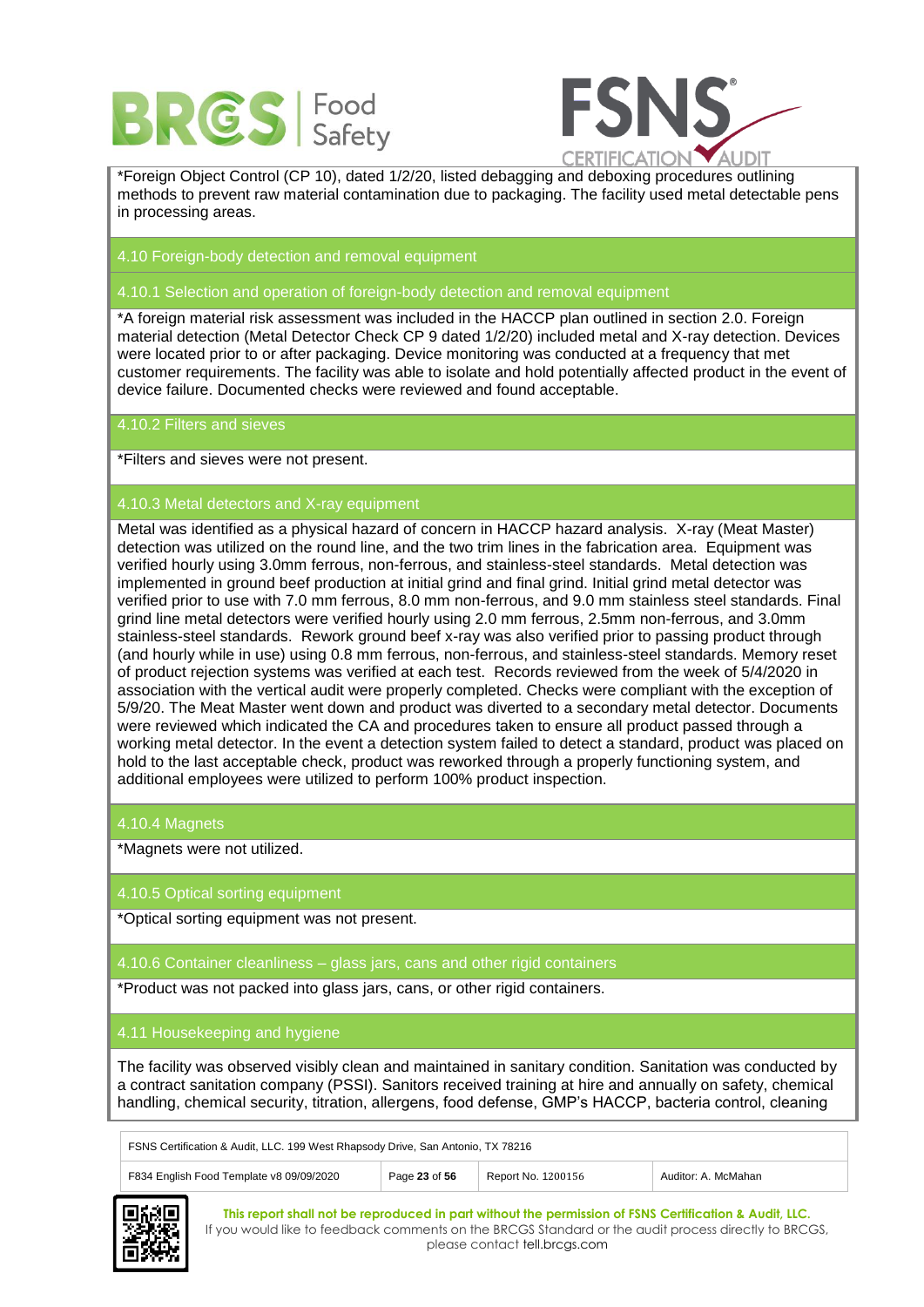



and sanitizing activities, visual inspection, pre-operational inspection, drain cleaning, and equipment specific cleaning techniques. Reviewed employee training documents 6/4-6/6/20 and Supervisor and Lead training on cage security from 5/22/20. Sanitation cleaning instructions were developed and included stepby-step cleaning procedures for cleaning each piece of equipment (including disassembling, if required) or area of the facility. SOP's for the CO² mixers for lines 1 and 2, cutting boards and refrigeration units were reviewed. A Master Sanitation Schedule (MSS) was maintained, outlined less than daily cleaning and responsibility. The MSS documented the area cleaned, frequency of cleaning, date cleaned and responsible party. SDS and labels were maintained for each chemical. Reviewed documents for KC-505, liquid alkaline cleaner dated 3/8/2016. Chemical concentrations were monitored daily and weekly by the chemical supplier with titration of each chemical used in the facility. Titration records were reviewed. Chemicals were dispensed using an electronic control panel with recipes for each chemical use and restricted user access. Chemicals could only be transported, mixed, or applied by trained personnel. Sanitation effectiveness was verified through visual inspections of the area/equipment, adenosine triphosphate (ATP) swabbing and microbiological swabbing. Visual inspections were performed on a daily basis following the end of the sanitation shift and documented on the Pre-Operational Inspection form. ATP swabbing of five Harvest, seven Fabrication and five Ground Beef sites was conducted daily. Upper limit was less than three relative light units (RLU's), greater than or equal to three RLU's required corrective actions. CA included re-cleaning and re-swabbing in the event of an ATP failure. Release of the line was conducted after acceptable results. APC swabbing was conducted weekly by sampling five food contact sites from each area (Harvest, Fabrication and Ground Beef). The upper limit was ≤ 100 cfu/cm. CA included re-cleaning and re-swabbing in the event of an APC failure. Records reviewed for the year indicated failures with multiple pieces of equipment involved with the start-up of a grind line on 1/7/20. The equipment was recleaned and resampled with acceptable results. Equipment sampled 5/8/20 and 8/4/20 indicated acceptable results. The air plate action limit was documented at 100 cfu/cm² as outlined in the Pre-op policy. Drains were sampled monthly for Listeria and Salmonella. Results from testing were reviewed for the week of 5/4/20. Cleaning equipment was suitable for intended use.

The following non-conformity was identified:

4.11.2- There was no documentation of quarterly cleaning of seven refrigeration units on the Master Sanitation Cleaning Schedule (units 24, 25, 28, 30, 32, 37S and 37N).

# 4.11.7 Cleaning in place (CIP)

\*CIP was not utilized.

# 4.11.8 Environmental monitoring

\*Environmental Testing SOP defined sanitation verification requirements. ATP swabs were collected daily from five contact and non-contact surfaces each in each area, which were selected through a random number generator. Action limit was established at 3 RLU, and corrective actions for swab failures included re-cleaning, sanitizing, and swabbing of tested items. APC swabs were collected from five randomly selected surfaces weekly. Action limit was established at 50,000cfu/sq. cm. Listeria spp. swabs were collected on five randomly selected drains per area per month. Corrective actions in the event of a presumptive positive included intensified cleaning, re-training of sanitation employees, and intensified swabbing. Trending of swab results for 2020 did not identify negative trends. Pre-operational findings, swab failures and results, effectiveness of the environmental monitoring program were reviewed annually, most recently on 1/2/20.

FSNS Certification & Audit, LLC. 199 West Rhapsody Drive, San Antonio, TX 78216 F834 English Food Template v8 09/09/2020 Page 24 of 56 Report No. 1200156 Auditor: A. McMahan

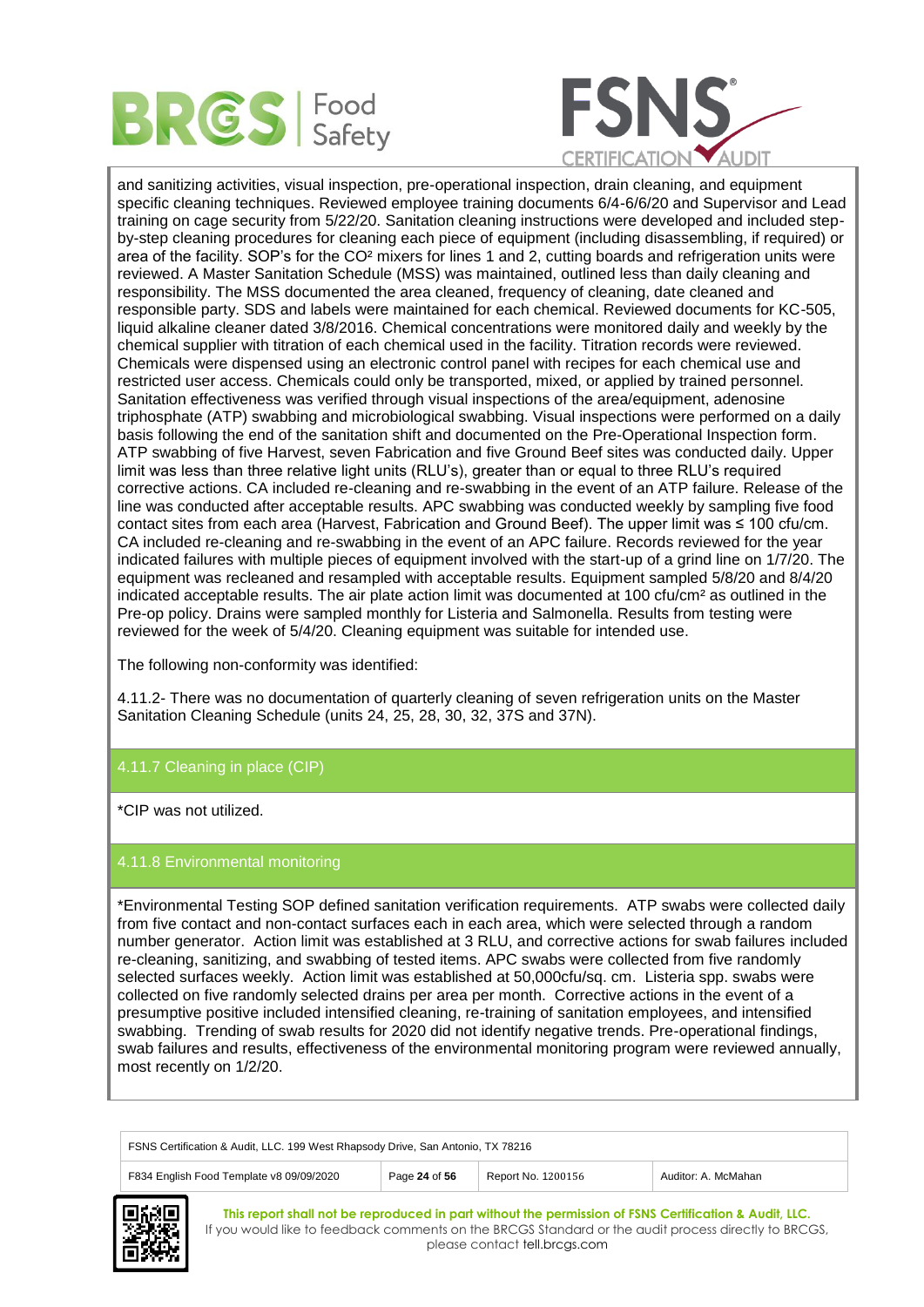



# 4.12 Waste

Waste was collected in color-coded, dedicated containers and removed from the site on an as needed basis by a third party. A certificate of destruction for SRM product was reviewed from 2/18 and 5/4/20. A license was not required by the state of Idaho for waste removal. Waste flow observed did not pose a product contamination risk.

# 4.13 Management of surplus food and products for animal feed

Waste collection was provided by a local licensed waste company. A corporate letter regarding the handling of inedible product made into animal feed was provided for review but not required at this site since no products were intended for animal feed. The Surplus Foods and Pet Food Products (QA SOP 12) dated 1/2/20 for customer-branded products explained surplus foods were eligible for plain packaging with generic labels to sell to other customers. Products eligible for employee sale or donation did not meet customer specifications, but met regulatory requirements.

#### 4.14 Pest management

Integrated Pest Management was contracted to Sprague. License, insurance, and certifications were current. Weekly services included interior and ILT traps. Monthly service was provided for exterior bait stations. Interior traps were appropriately located and maintained to prevent contamination. Exterior bait stations were secured and tamper resistant with bait anchored inside. ILTs were appropriately located to prevent contamination of product. A current site map dated 1/14/20 detailed bait stations, interior traps and ILT's. The pest sighting log was maintained including pest, location, additional comments, and action taken. An approved pesticide log, pesticide labels and SDS were available for review. Viewed the SDS and labels for Contract All Weather Blox. Pesticides were not stored on site. An annual survey of the pest control system was conducted by the supervisor of the pest control technician on 1/27/20. The report was reviewed. Service reports included service comments, material summary, open conditions, conditions resolved this visit, pest summary, device summary, area inspections, device inspection details, and material application details. Pest control devices included a barcode for scanning during service. A work request was provided with a corrective action report for recommendations made by the PCO for plant start-up, since then, no issues were identified. Inspections for bird entry points and nesting areas were monitored during monthly inspections. In the event of infestation, or evidence of pest activity action was taken to identify potentially affected product and to minimize the risk of product contamination. Any potentially affected products followed the QA Hold program. Employees received pest awareness training during annual GMP training.

#### 4.15 Storage facilities

The Materials Receiving Policy, dated 1/2/20, defined product, chemical and packaging material storage requirements. Packaging and incoming ingredients were stored separately from finished product. Obsolete packaging materials were tagged and segregated for disposition. Chemicals were stored in totes in the chemical storage area. Carcasses, raw materials and finished products were stored in refrigerated coolers. First in-first-out (FIFO) rotation was verified through the Canopy electronic system. Materials were observed stored off the floor and in racks away from walls. Partially used packaging was returned to the warehouse and properly protected. Each pallet of finished goods was identified with a pallet identification number based on date of production and ensured proper rotation of finished product. Plant Temperatures SOP explained temperatures of refrigerated areas were monitored continuously through an electronic

| FSNS Certification & Audit, LLC. 199 West Rhapsody Drive, San Antonio, TX 78216                        |  |  |  |  |
|--------------------------------------------------------------------------------------------------------|--|--|--|--|
| F834 English Food Template v8 09/09/2020<br>Page 25 of 56<br>Report No. 1200156<br>Auditor: A. McMahan |  |  |  |  |

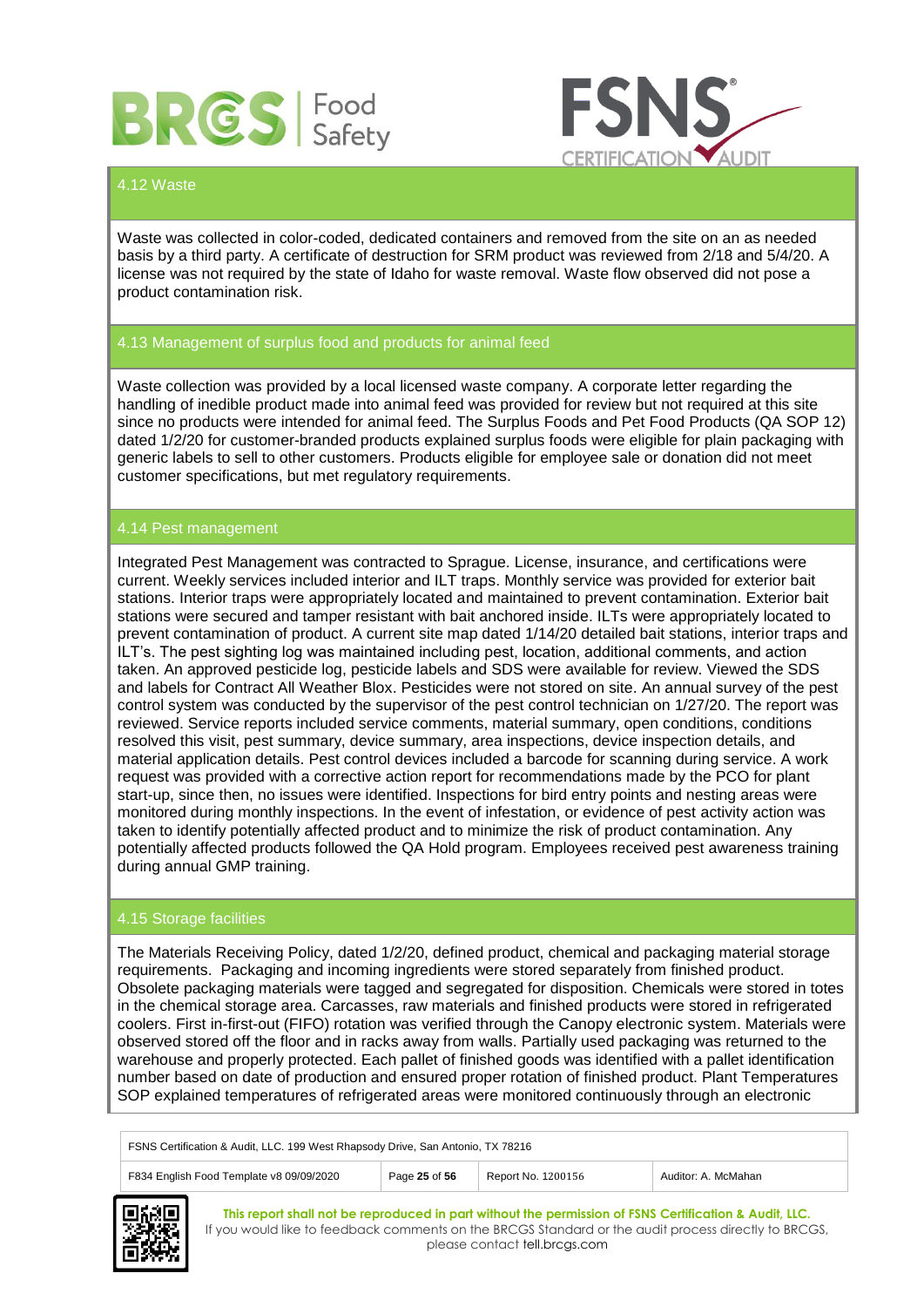



alarm system. Alarm notifications were received by site management and maintenance technicians in the event ambient temperature parameters were exceeded for more than two hours. Temperatures were visually verified by QA at a frequency of once per production period. Fabrication, offal, and ground beef processing areas were maintained at or below 50F. Product storage coolers and hot boxes were maintained at or below 40F. Storage freezers were maintained at or below 5F. Temperature monitoring and verification records reviewed in association with the vertical audit were within defined parameters.

# 4.16 Dispatch and transport

\*Trailer Inspection Policy (QA SOP 15) dated 1/2/20 outlined trailer acceptability, inspections, general loading requirements, temperatures and product safety prior to shipping and during transport. Trailers were pre-chilled to below 44.6F prior to loading. Trailer conditions were documented on the Trailer Inspection Form. Records reviewed from the week of 5/4/20 demonstrated program compliance. Outbound trailer inspections included temperature monitoring and condition. Forklifts were observed properly maintained to prevent contamination. Temperature monitoring devices were required on trailers depending on customer specific requirements. Transporter agreements outlined securing of trailers during transit, restriction of mixed loads, and actions to take in event or breakdown, accident, or unit failure.

| <b>Clause/section</b><br>reference | <b>Justification</b>                           |
|------------------------------------|------------------------------------------------|
| 4.3.5                              | Temporary structures were not present.         |
| 4.4.5                              | There were no suspended ceilings.              |
| 4.13                               |                                                |
| 4.13.1                             |                                                |
| 4.13.2                             |                                                |
| 4.13.3                             |                                                |
| 4.14.3                             | Pest control was contracted.                   |
| 4.15.4                             | Controlled atmosphere storage was not present. |

**Details of non-applicable clauses with justification**

| FSNS Certification & Audit, LLC. 199 West Rhapsody Drive, San Antonio, TX 78216 |  |
|---------------------------------------------------------------------------------|--|
|                                                                                 |  |

| F834 English Food Template v8 09/09/2020 | Page 26 of 56 | Report No. 1200156 | McMahan<br>Auditor: A |
|------------------------------------------|---------------|--------------------|-----------------------|
|------------------------------------------|---------------|--------------------|-----------------------|

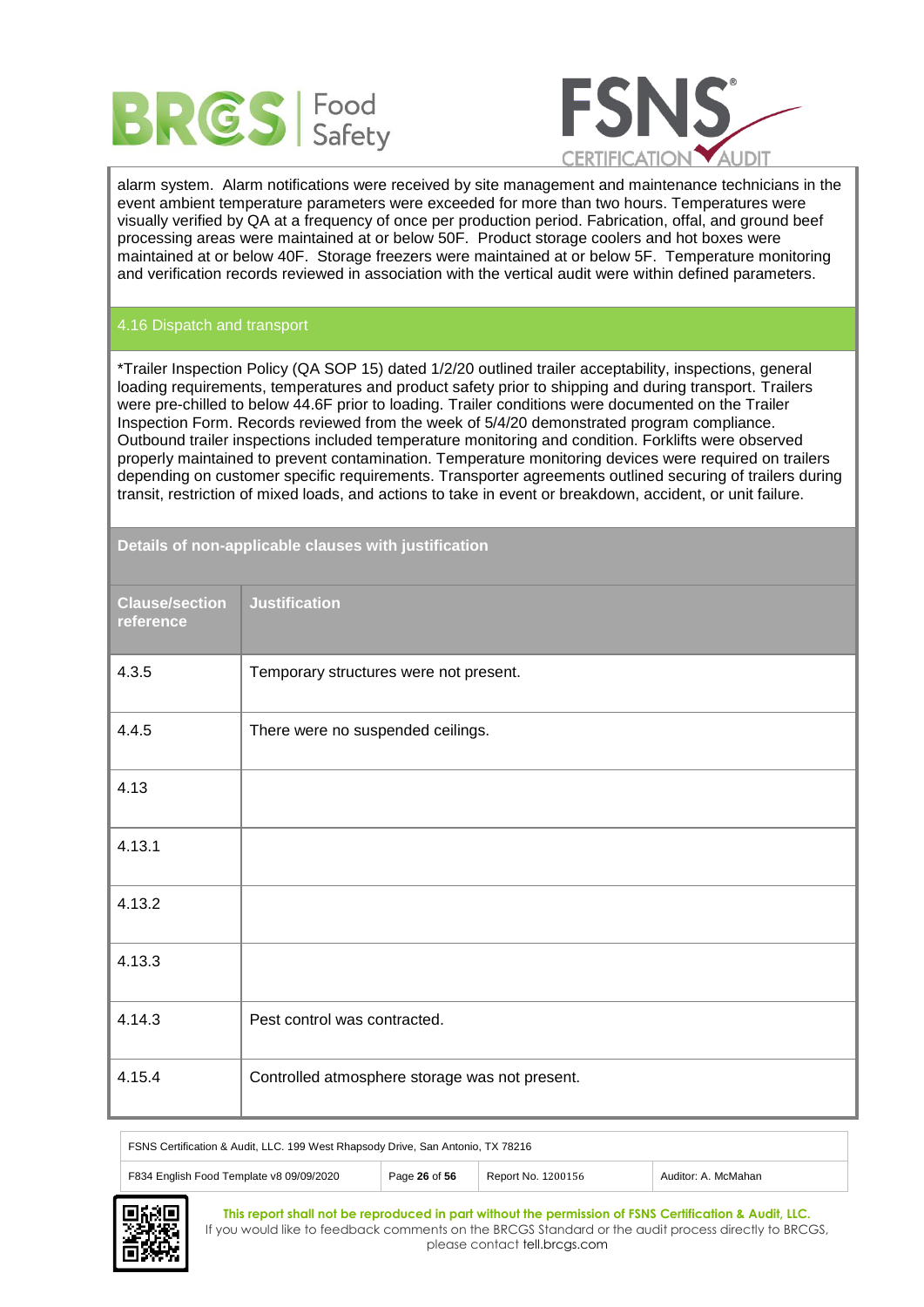



| 4.15.5   | Outside storage was not utilized.                                             |
|----------|-------------------------------------------------------------------------------|
| 4.9.4.1  | Products were not packed into glass or other hard brittle plastic containers. |
| 4.9.4.2  | Products were not packed into glass or other hard brittle plastic containers. |
| 4.9.4.3  | Products were not packed into glass or other hard brittle plastic containers. |
| 4.10.2.1 | Filters and sieves were not present.                                          |
| 4.10.2.2 | Filters and sieves were not present.                                          |
| 4.10.4.1 | Magnets were not utilized.                                                    |
| 4.10.5.1 | Optical sorting equipment was not present.                                    |
| 4.10.6.1 | Product was not packed into glass jars, cans, or other rigid containers.      |
| 4.10.6.2 | Product was not packed into glass jars, cans, or other rigid containers.      |
| 4.11.7.1 | CIP was not utilized.                                                         |
| 4.11.7.2 | CIP was not utilized.                                                         |
| 4.11.7.3 | CIP was not utilized.                                                         |
| 4.11.7.4 | CIP was not utilized.                                                         |

| FSNS Certification & Audit, LLC. 199 West Rhapsody Drive, San Antonio, TX 78216                        |  |  |  |  |
|--------------------------------------------------------------------------------------------------------|--|--|--|--|
| F834 English Food Template v8 09/09/2020<br>Page 27 of 56<br>Report No. 1200156<br>Auditor: A. McMahan |  |  |  |  |
|                                                                                                        |  |  |  |  |

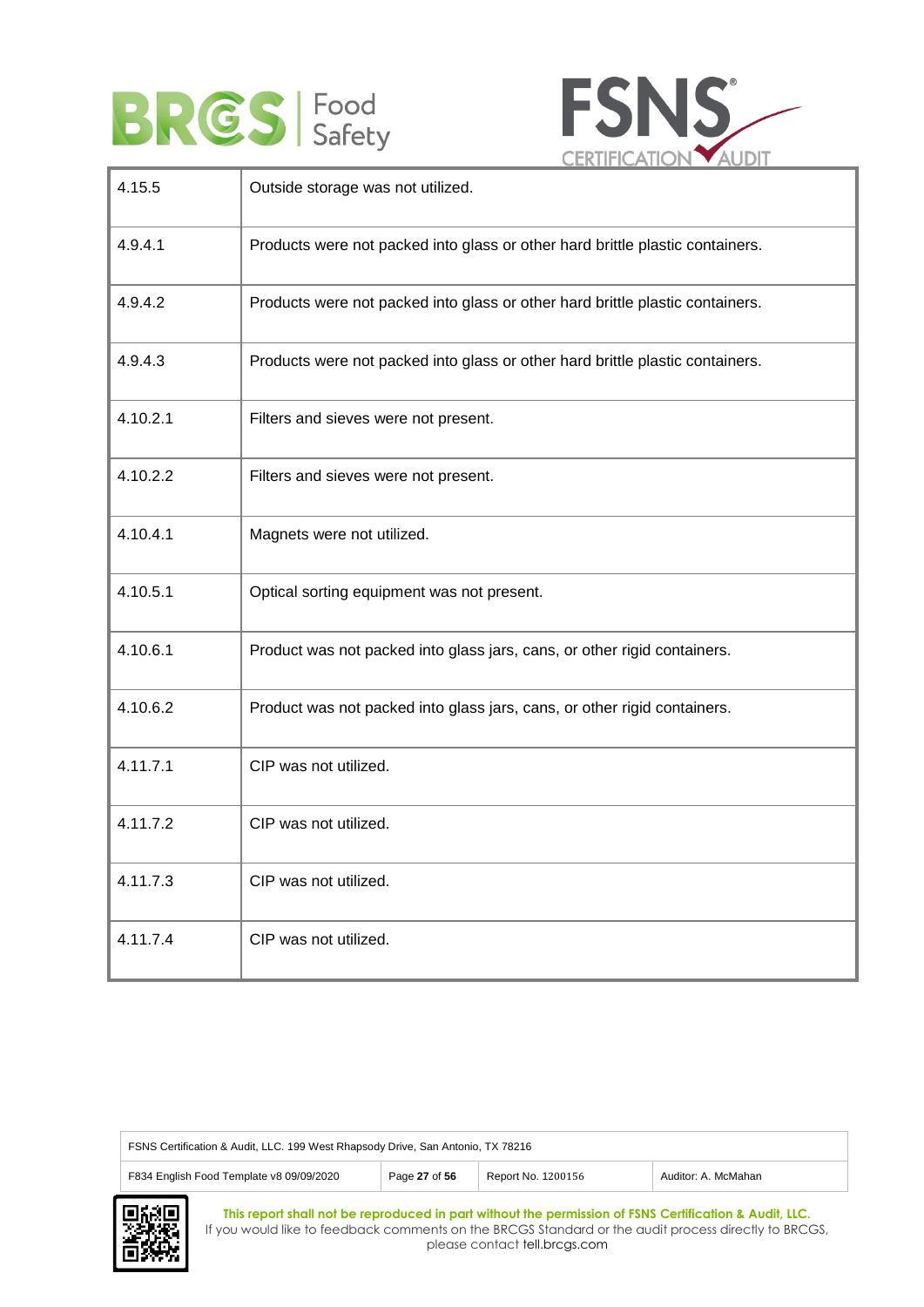



# **5. Product control**

# 5.1 Product design/development

\*Product Design and Development Policy (QA SOP 11) outlined finished product specification development, new product/changes to formulas, formula maintenance, packaging, and shelf life testing. Initiation of new products were communicated to the site from the corporate sales team. Changes were made by FSQA Manager. Processing trials were conducted during new product development to assess process capability, quality, and safety. HACCP plan review was conducted for new products, ingredients, or changes to existing products. Once approved, trial production and shelf-life testing of sample finished products was conducted. New product shelf life testing included: microbiological, chemical and/or organoleptic criteria. The site had not developed new products in the past twelve months. Records were reviewed from on-going shelf life testing started 2/20/20.

# 5.2 Product labelling

\*The Labeling Products (QA SOP 14) defined the new label approval process and requirements. New labels were approved by USDA/FSIS. Labels were reviewed when changes were made to product specifications, and required approval from the FSQA Manager. Label changes were automatically entered into the electronic printing system. Labels are printed in-house but received from its corporate facility. Label and film verification's were conducted against an approved proof at receiving, once per production period, and at product changeovers. Records reviewed in association with the vertical audit from the week of 5/4/20 and during the facility tour demonstrated program compliance. Label approval was reviewed for Boneless Beef for Cooking Only, dated 6/22/2017 and Natural Beef dated 8/9/2017, records demonstrated compliance.

# 5.3 Management of allergens

\*Allergen ingredients were not utilized at the site. Potential allergen contamination GMP requirements explained hand washing was required after eating and drinking, after using the restroom, and when hands became contaminated. Visitors and contractors received allergen awareness through GMPs at arrival. Risk assessment for potential allergen contamination was included in the HACCP hazard analysis as discussed in section 2 of this assessment.

### 5.4 Product authenticity, claims and chain of custody

\*A vulnerability assessment was conducted on 3/12/2020 for each of the raw materials and ingredients used at the facility. Grade change monitoring form was observed for the period of 5/4 – 5/8/20. Natural products were scheduled first of the day then change-over to regular products. The grades were scheduled starting with highest grade first then allow time for product changes. This is all documented on the grade change form. The assessment included fraud or adulteration, motivations, controls in place, and history of each raw material. The facility kept informed of fraud or adulteration risks through reviewing information from USDA and BIFSCO (Beef Industry Food Safety Council). The facility maintained a Halal Certification, the current certificate was issued by Islamic Society of California. Procedures were implemented to maintain product identity throughout processing. The Carcass Separation Program (SL SOP 1), dated 1/2/20, documented cattle grades as less than/or greater than 30 months and the grading requirements for prime, choice and select. Yields were conducted daily by accounting personnel to ensure

| FSNS Certification & Audit, LLC. 199 West Rhapsody Drive, San Antonio, TX 78216                        |  |  |  |  |
|--------------------------------------------------------------------------------------------------------|--|--|--|--|
| F834 English Food Template v8 09/09/2020<br>Page 28 of 56<br>Report No. 1200156<br>Auditor: A. McMahan |  |  |  |  |
|                                                                                                        |  |  |  |  |

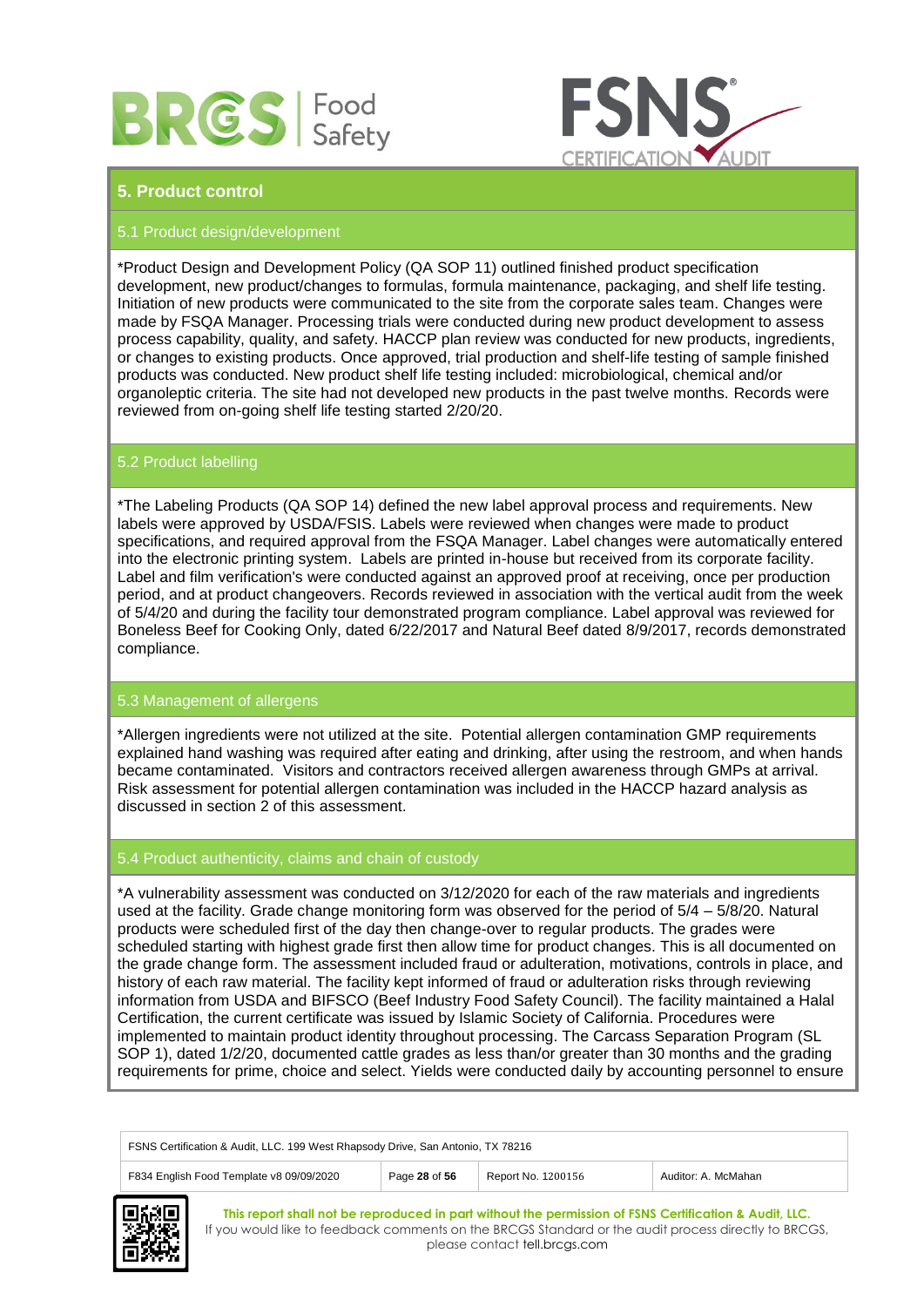



mass balance was achieved. The Beef Vulnerability Assessment was dated 3/12/20 and was reviewed annually, or as needed.

# 5.5 Product packaging

\*Packaging specifications and certificates of conformity were maintained for each packaging material supplier. Packaging materials were verified at receiving by QA and were stored away from ingredients and finished products. Raw material liners used in processing were appropriately colored and tear resistant. Storage Procedures (FAB SOP 17) dated 1/2/20 described obsolete packaging and labels were segregated from use until disposition. No packaging materials were discarded in the past 12 months. Approved supplier Sealed Air documents consisted of GFSI certification, Certificate of Conformance dated 1/19/20, and Letter of Guarantee (LOG) dated 1/12/20. Packaging material supplier BMSI (Veritive distributor) sent COC dated 11/6/2019.

# 5.6 Product inspection and laboratory testing

# 5.6.1 Product inspection and testing

\*Finished product testing conducted included E coli, APC, total coliforms and Salmonella. Microbiological testing for 21 day old 80 Lean Ground Beef was conducted on 2/20/20 and included APC, lactic acid bacteria, organoleptic analysis, appearance, package integrity, color, odor and texture. Records were also reviewed for 7 Day SL 90 Lean Boneless Trim on 2/28/20, 45-day SL Hand trim Shuck Roll. Results were acceptable. Shelf-Life Study (QA SOP 20) outlined the bi-annual requirements (or as needed) of conducting shelf-life analysis. Shelf life testing was conducted on an ongoing basis. Products were evaluated for organoleptic qualities, aerobic plate count (APC), upper limit greater than or equal to 50,000 cfu/cm2, and Lactic Acid Bacteria at pre-determined intervals up to the stated shelf life. Shelf life testing reports supported current shelf life claims. Generic E. coli 1 out of 300 head produced per regulatory requirements was conducted in harvest. Swabs were conducted quarterly on 10 head at hide on, hide off, after pre-wash, before hot water, after hot water, after lactic, after chill, after ASC. Swabs were analyzed for APC and results from 2019 and 2020 quarters were provided for review. Variety meats (hearts, head meat, cheek meat, salivary glands) were sampled for E. coli O157:H7 each lot produced where a lot was a production day. Trim was sampled for E. coli O157:H7 on each bin produced with up to five bins considered as a lot. Ground beef was sampled E. coli O157:H7 per customer request on every 10,000 pounds produced for that customer. APC, coliform, and generic E. coli sampling was conducted per 10,000 pounds of ground beef produced per customer requirements.

#### 5.6.2 Laboratory testing

\*The facility utilized a third party laboratory for routine and pathogen testing. Laboratory utilized maintained ISO/IEC 17025:2005 accreditation through A2LA with a certificate valid until 7/31/21. An onsite laboratory was not in use.

#### 5.7 Product release

Products were subject to pre-shipment records review in accordance with regulatory requirements conducted at the end of each production day. If product was not identified out of specification or placed on hold for any reason, it was acceptable to ship. Finished products were released via the On Hold and

| FSNS Certification & Audit, LLC. 199 West Rhapsody Drive, San Antonio, TX 78216 |               |                    |                     |
|---------------------------------------------------------------------------------|---------------|--------------------|---------------------|
| F834 English Food Template v8 09/09/2020                                        | Page 29 of 56 | Report No. 1200156 | Auditor: A. McMahan |

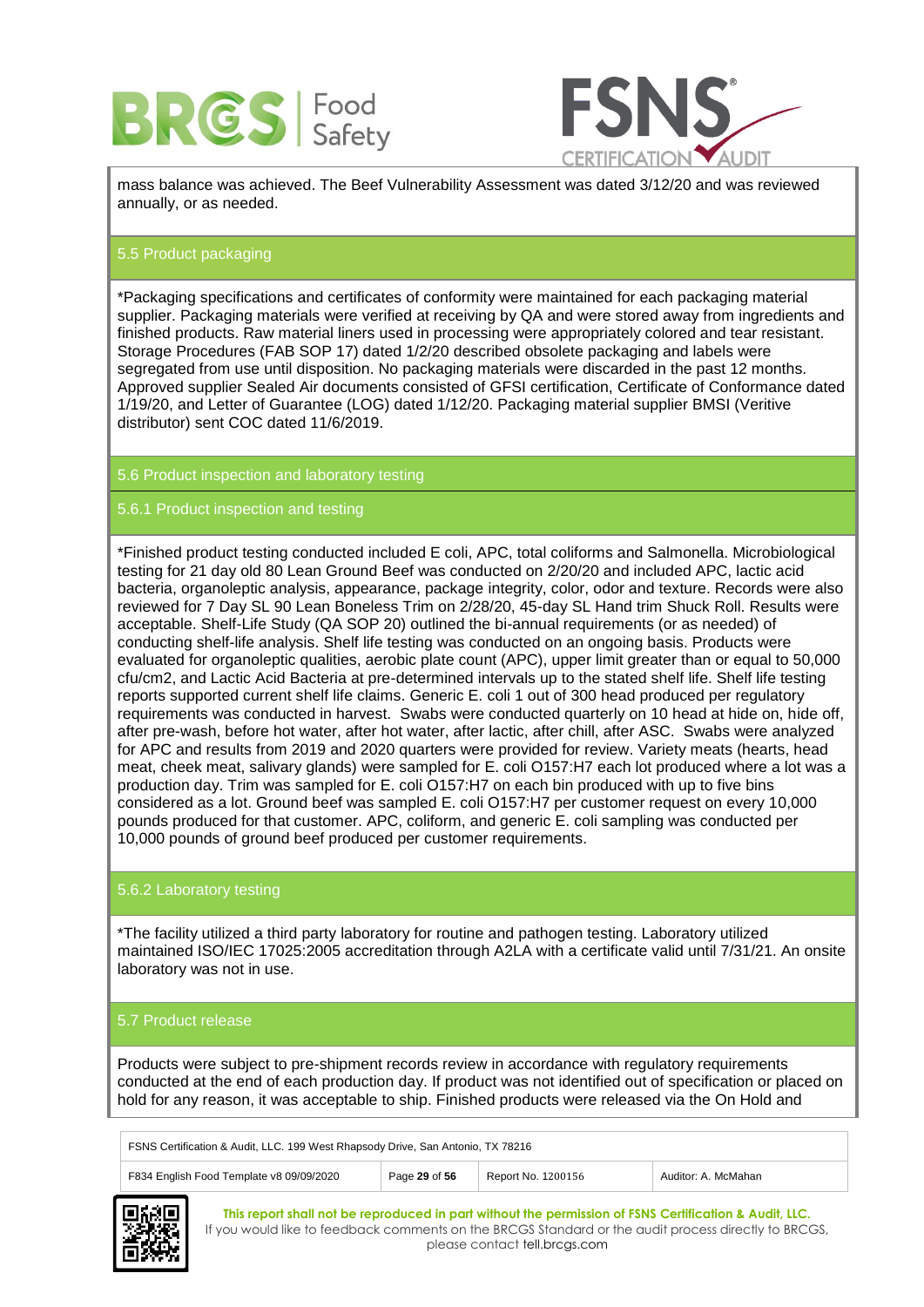



Release Policy by QA after record review of CCP monitoring and batch information was completed, and finished product testing was complete. A lot was defined as between one and five combos. Products requiring positive release were head/cheek/salivary glands. Customer requirements dictated sampling. If a positive result was obtained from the lab it was placed on QA hold, if present. If not, product was returned or stopped from delivering. Affected product on hold was then used for cooking only. Once a cooker was found the product was shipped, case counts verified and cooker sends verification of lethality of cook. Record reviewed from 2/19/20 with lethality treatment on 4/3 and 4/6/20.

5.8 Pet Food

Pet food was not produced on site.

| Details of non-applicable clauses with justification |                                    |  |
|------------------------------------------------------|------------------------------------|--|
| <b>Clause/section</b><br>reference                   | <b>Justification</b>               |  |
| 5.2.3                                                | Claims were not made.              |  |
| 5.3.2                                                | Allergens were not utilized.       |  |
| 5.3.3                                                | Allergens were not utilized.       |  |
| 5.3.4                                                | Allergens were not utilized.       |  |
| 5.3.5                                                | Allergens were not utilized.       |  |
| 5.3.6                                                | Allergens were not utilized.       |  |
| 5.3.7                                                | Allergens were not utilized.       |  |
| 5.3.8                                                | Allergens were not utilized.       |  |
| 5.8                                                  | Pet food was not produced on site. |  |
| 5.8.1                                                | Pet food was not produced on site. |  |

FSNS Certification & Audit, LLC. 199 West Rhapsody Drive, San Antonio, TX 78216



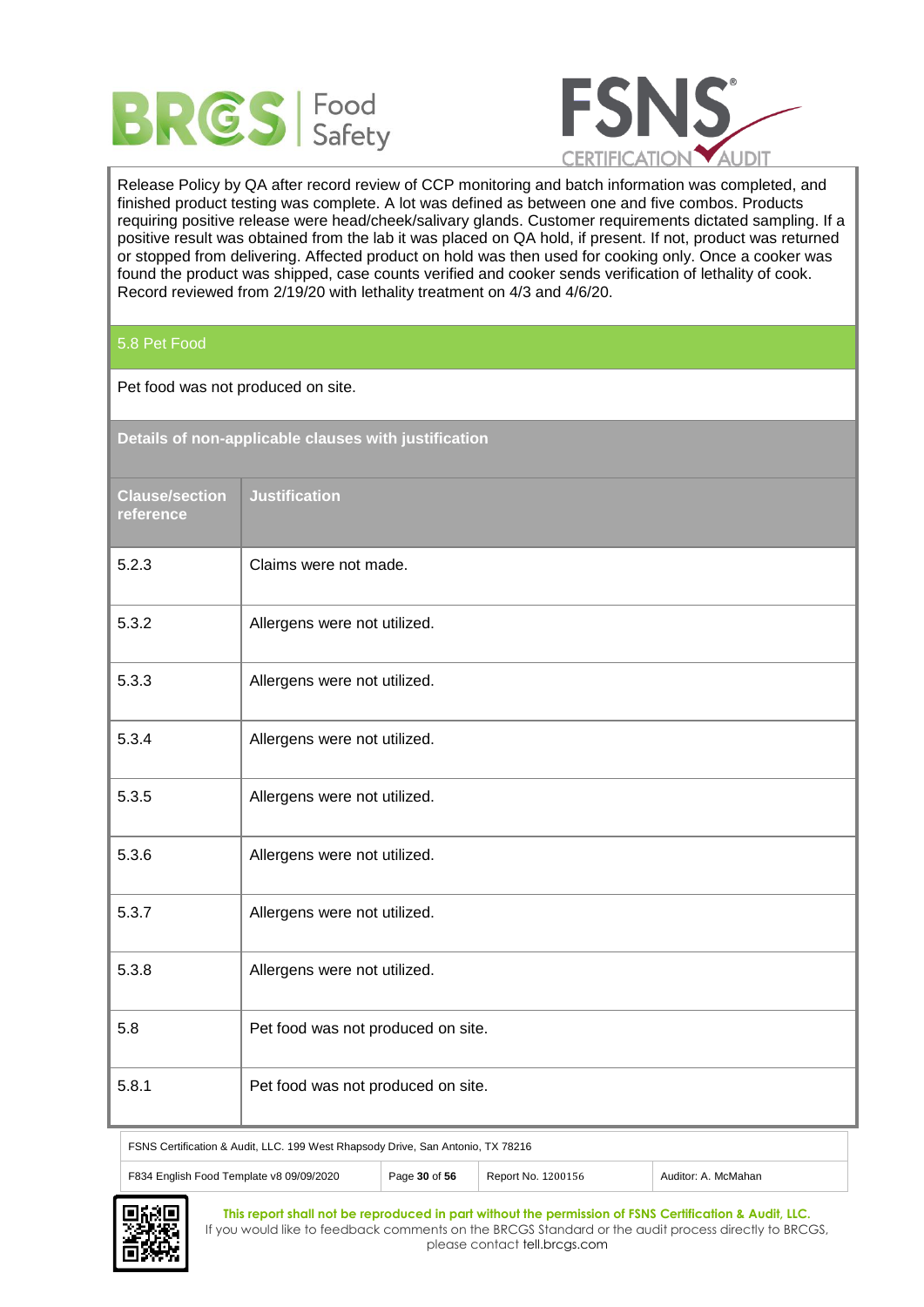



|         | ___                                                   |
|---------|-------------------------------------------------------|
| 5.8.2   | Pet food was not produced on site.                    |
| 5.8.3   | Pet food was not produced on site.                    |
| 5.6.2.2 | An onsite laboratory was not present at the facility. |

# **6. Process control**

# 6.1 Control of operations

The Validation Study for E. coli O157:H7, Salmonella, and Listeria monocytogenes in Ground Turkey and Beef conducted by R.Y. Murphy et. al involved a cross-functional team from the University of Arkansas, dated 2004 was used to support the decision to note their products were required cooking to 165F. Specifications outlined component assembly, code date, and packaging requirements. Specifications were utilized to communicate processing activities to employees on each line. Product quality audits were completed on each product category. Equipment adjustments were made by authorized individuals. Critical areas were either locked by a key or code access such as metal detectors, x-rays, equipment adjustments, mechanical areas and process computers. Incoming materials were inspected for product integrity. Product changeovers were monitored and recorded on the processing paperwork. Label and code date verification was completed once a period or at each product change over and recorded on the audit form which included a control label. Metal detection, x-ray and scale calibration verification were recorded on operational forms. In the event of a deviation, products were retained and assessed for quality and safety prior to release. Corrective and preventive actions were recorded on the corrective action form.

# 6.2 Labelling and pack control

Grade Change Policy (QA SOP 34), dated 1/2/20, stated label verification was conducted at receiving for accuracy of information. Labels were also verified when issued to production, change-overs, and end of shift. Line clearance verification was included on the Product Change Monitoring Form. Product changeovers were observed and found acceptable. Labels were removed from the line and the current product label was placed in-line. Records were reviewed from the week of 5/4/20 and acceptable. A Boxed Product Return form, dated 1/2/20, was reviewed from 5/9/20 with documented checks conducted for the day. Production employees documented non-conforming label issues and notified QA for correction with documented release.

# 6.3 Quantity, weight, volume and number control

Finished product (individual package or case weight) sold as net weight was in accordance with NIST 133 handbook. Net weight verification was conducted every hour of production and documented on the Box Weight Inspection Check (GB SOP 10). Maximum allowable variances (MAV) were established for each finished product weight. When an MAV limit was exceeded products were retained to the last acceptable check. Tares were verified at the beginning of production and at change-overs. Products were required to

| FSNS Certification & Audit, LLC. 199 West Rhapsody Drive, San Antonio, TX 78216 |               |                    |                     |  |
|---------------------------------------------------------------------------------|---------------|--------------------|---------------------|--|
| F834 English Food Template v8 09/09/2020                                        | Page 31 of 56 | Report No. 1200156 | Auditor: A. McMahan |  |

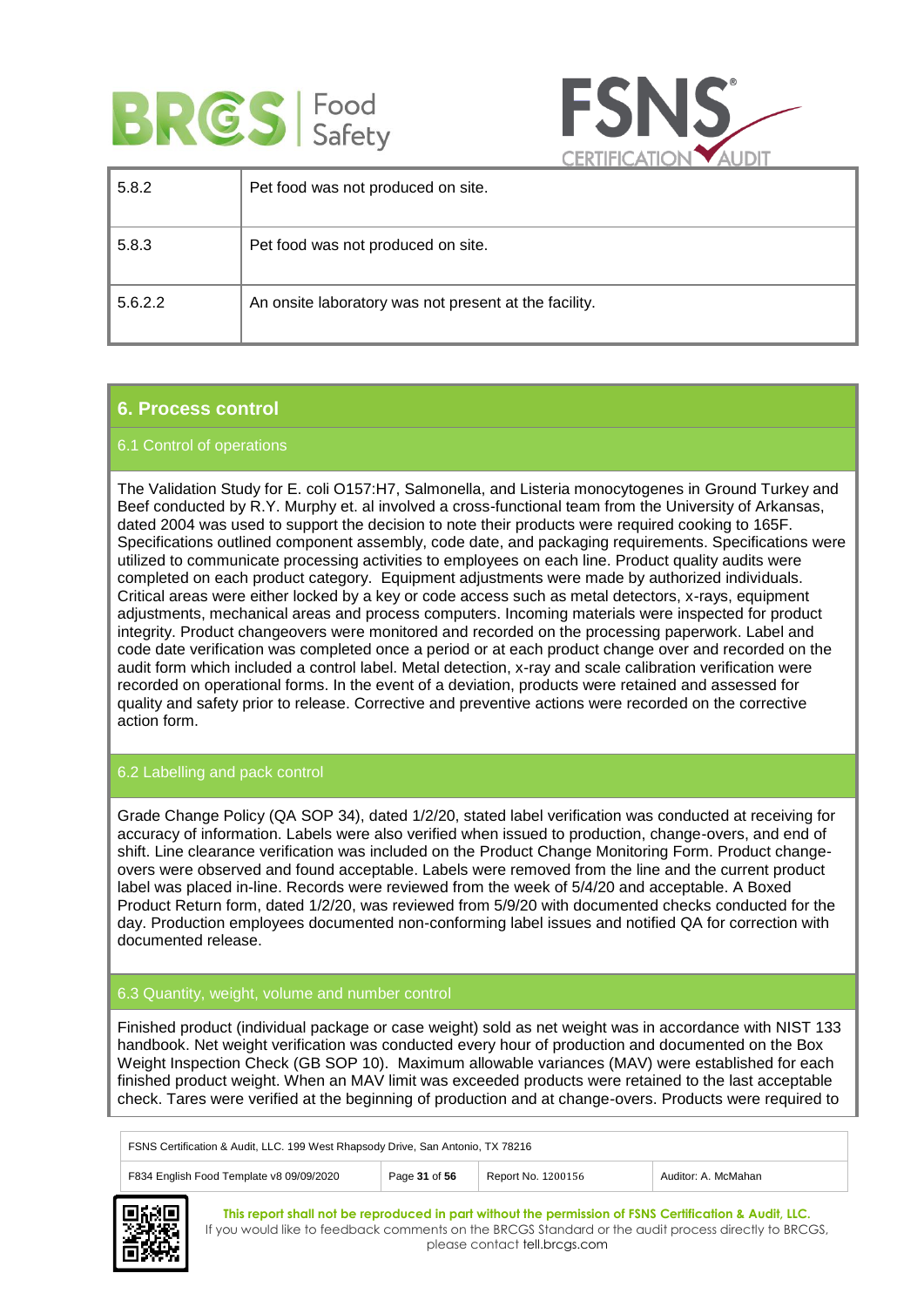



meet the stated package weight and labels were pre-printed. Checkweigher verification was performed daily by the maintenance staff. Scale Calibration Check (GB SOP 14), dated 1/2/20, lists procedures to ensure the scales were functioning properly. Records reviewed from the week of 5/4/20 were completed at the established frequency and met product stated weights. A third-party check of the scales was completed annually.

# 6.4 Calibration and control of measuring and monitoring devices

Equipment Calibration Policy outlined calibration frequencies of thermometers, scales, pH meter, moisture meter, and water meters. Thermometers were calibrated daily using the methods recommended by Kansas State University. The method included using dial and digital thermometers and an NIST certified thermometer. The NIST certification was dated 4/24/20. Scales were calibrated annually, valid through USDA Packers and Stockyards Program, and verified daily using certified weights valid through 3/12/21. The In-line Fabrication Carcass Cabinet pH meter was calibrated quarterly by a third-party vendor utilizing 4.0 and 7.0 buffer solution standards in accordance with manufacturer's directions. Records were reviewed and demonstrated compliance. Product measured with equipment found significantly out of calibration followed the On-Hold and Release Policy. Devices which could not be calibrated were removed from service. Procedures in the calibration policy listed instructions for product assessment in the event a device was found out of calibration.

| Details of non-applicable clauses with justification |                      |  |  |
|------------------------------------------------------|----------------------|--|--|
| <b>Clause/section</b><br>reference                   | <b>Justification</b> |  |  |
|                                                      |                      |  |  |
|                                                      |                      |  |  |

# **7. Personnel**

# 7.1 Training: raw material handling, preparation, processing, packing and storage areas

Training was conducted at date of hire and annually for employees and included good manufacturing practices (GMPs), sanitation, HACCP, chemical control, food defense, allergens, pest awareness, and job specific tasks. Temporary employees were not employed. Visitors were required to sign in, read the visitors policy including GMPs, hand washing procedures and ammonia awareness and show identification. CCP training was conducted annually as job specific tasks. CCP training records were verified for CCP monitors observed during the on-site assessment. Employees related to packaging were appropriately trained. Training records reviewed from 4/13 and 4/14/20 for the Fabrication department, 5/19 and 8/5/20 for Harvest and 6/15-6/22 for Ground Beef. The records included date, trainer, trainee,

| FSNS Certification & Audit, LLC. 199 West Rhapsody Drive, San Antonio, TX 78216                        |  |  |  |  |
|--------------------------------------------------------------------------------------------------------|--|--|--|--|
| F834 English Food Template v8 09/09/2020<br>Page 32 of 56<br>Report No. 1200156<br>Auditor: A. McMahan |  |  |  |  |
| ----                                                                                                   |  |  |  |  |

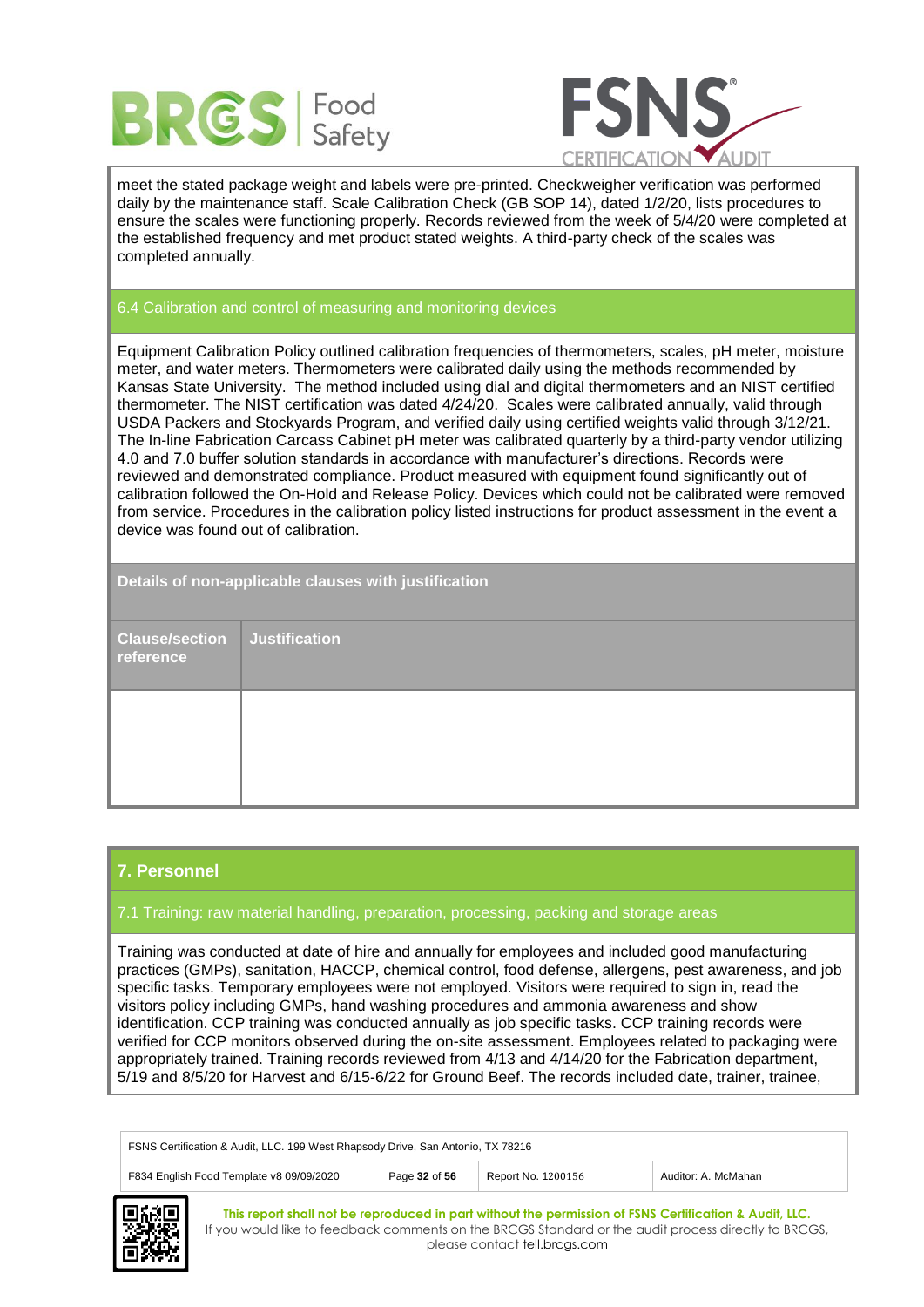



duration, and topic. Training competency was assessed through on the job observation and quizzes. Internal training reference materials were maintained.

# 7.2 Personal hygiene: raw material handling, preparation, processing, packing and storage areas

GMP Policy outlined hygiene requirements. Jewelry including watches, false nails, and nail polish were not permitted in the facility. Strongly scented after shave or perfume was not permitted. Hand washing was required before and after work, after every break, including lunch, smoke and restroom breaks. GMPs were monitored daily by QA. Blue metal detectable bandages were provided for employees with minor cuts and covered with a glove. Metal detection checks on bandages were performed and the purchase order number was recorded to enable tracking. Records were reviewed from 7/6/20 and demonstrated compliance with the program. Personal medicines were stored in employee lockers and not permitted on the production floor without a doctor's note.

# 7.3 Medical screening

QA SOP 1 GMP Policy outlined persons with communicable disease, infected or open boils, lesions and sores were not permitted in production or storage areas. Persons with such symptoms were to report conditions to supervisors or management. Visitor Policy outlined requirements for visitor health requirements. COVID-19 monitoring procedures put in place were: Temperatures monitored by IR, health screening at entrance, hand sanitizer stations installed all over the facility, hygiene/hand washing focus, plexiglass dividers installed in break areas, mask wearing for all employees, barriers in hallway to aid in one-way single file lines, temperature checks at break times and visitor screening/temperature monitoring.

#### 7.4 Protective clothing: employees or visitors to production areas

Protective clothing requirements were outlined in the GMP Policy. Protective clothing was defined as plant coats and uniforms. Color coded frocks were provided with snap closures and without pockets above the waist. Frocks were laundered by a third-party service provider, delivered protected and stored separately from dirty laundry. ATP swabs were conducted on employee frocks daily. Records were reviewed from 9/17/20 with acceptable results. The results were totaled to date and trended. Hairnets and beard nets were required in processing areas. Mustaches were covered per company policy. Protective clothing was changed upon soiling or as needed, at least daily. Employees handling product were required to wear blue plastic disposable gloves. Gloves, arm guards, and aprons were cleaned or changed as often as necessary to prevent product contamination.

**Details of non-applicable clauses with justification Clause/section reference Justification**

| FSNS Certification & Audit, LLC. 199 West Rhapsody Drive, San Antonio, TX 78216 |               |                    |                     |
|---------------------------------------------------------------------------------|---------------|--------------------|---------------------|
| F834 English Food Template v8 09/09/2020                                        | Page 33 of 56 | Report No. 1200156 | Auditor: A. McMahan |

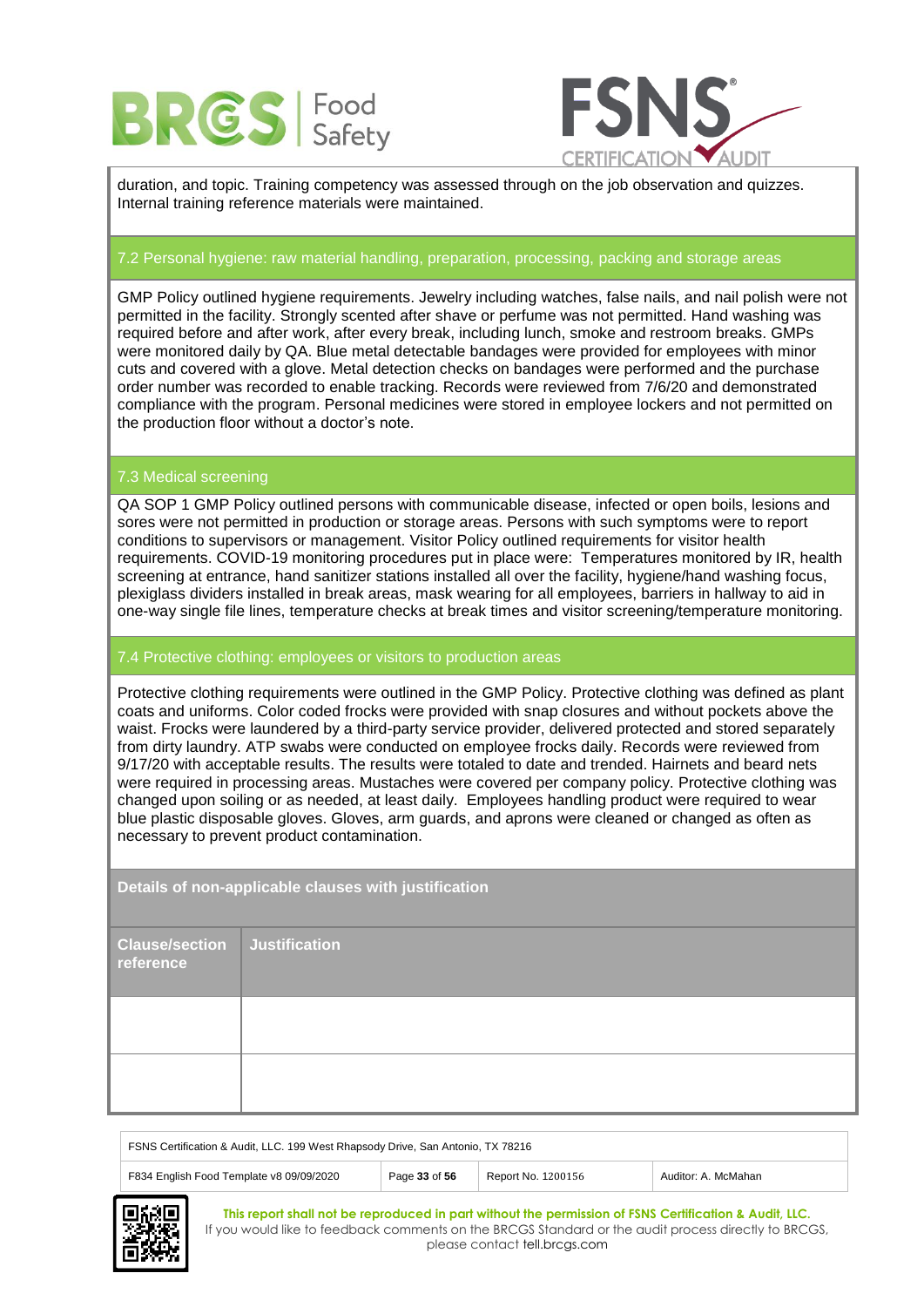



# **8. High-Risk, High-Care and Ambient High-Care Production Risk Zones** 8.1 Layout product flow and segregation in high-risk, high-care and ambient high-care zones Low-risk. 8.2 Building fabric in high-risk and high-care zones Low-risk. 8.3 Maintenance in high-risk and high-care zones Low-risk. 8.4 Staff facilities for high-risk and high-care zones Low-risk. 8.5 Housekeeping and hygiene in the high-risk high-care zones Low-risk. 8.6 Waste/Waste disposal in high risk, high care zones Low-risk. 8.7 Protective clothing in the high-risk high-care zones Low-risk. **Details of non-applicable clauses with justification Clause/section reference Justification** 8.1 Low-risk.

| FSNS Certification & Audit, LLC. 199 West Rhapsody Drive, San Antonio, TX 78216                        |  |  |  |  |
|--------------------------------------------------------------------------------------------------------|--|--|--|--|
| Page 34 of 56<br>F834 English Food Template v8 09/09/2020<br>Report No. 1200156<br>Auditor: A. McMahan |  |  |  |  |

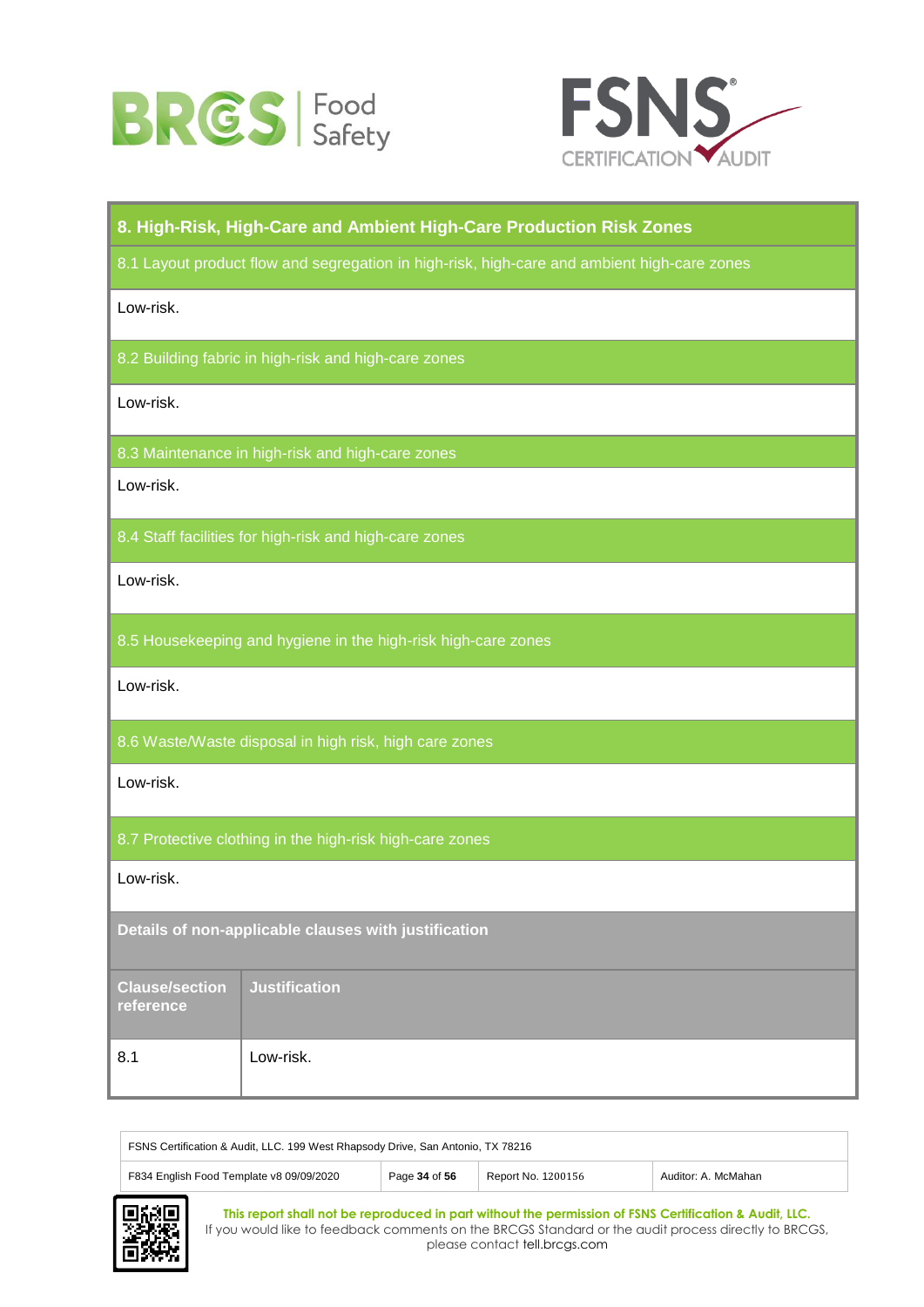



| Low-risk. |
|-----------|
| Low-risk. |
| Low-risk. |
| Low-risk. |
| Low-risk. |
| Low-risk. |
| Low-risk. |
| Low-risk. |
| Low-risk. |
| Low-risk. |
| Low-risk. |
| Low-risk. |
| Low-risk. |
| Low-risk. |
| Low-risk. |
| Low-risk. |
|           |

| FSNS Certification & Audit, LLC. 199 West Rhapsody Drive, San Antonio, TX 78216                        |  |  |  |  |
|--------------------------------------------------------------------------------------------------------|--|--|--|--|
| F834 English Food Template v8 09/09/2020<br>Page 35 of 56<br>Report No. 1200156<br>Auditor: A. McMahan |  |  |  |  |

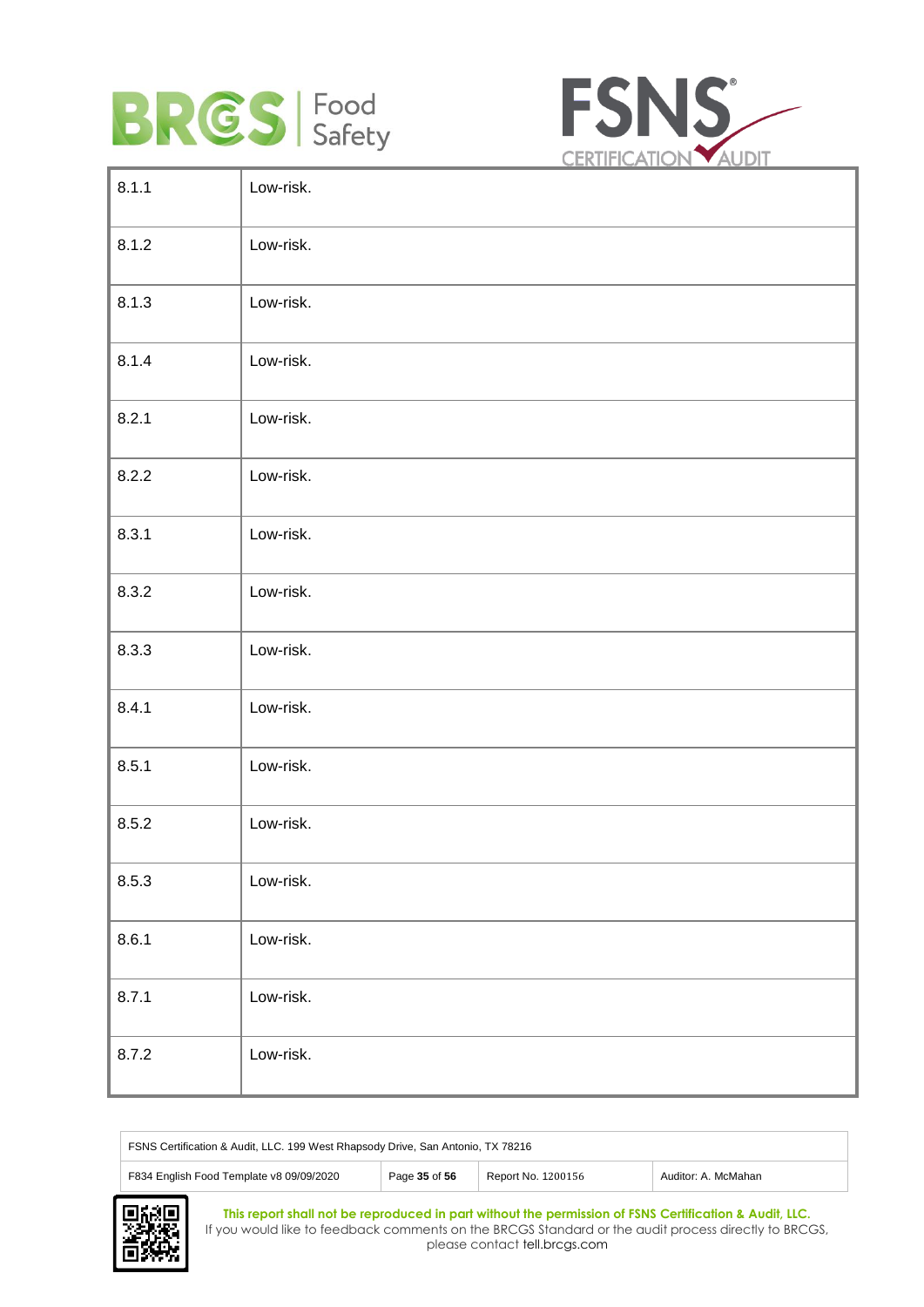



| 8.7.3 | Low-risk. |
|-------|-----------|
|       |           |

| FSNS Certification & Audit, LLC. 199 West Rhapsody Drive, San Antonio, TX 78216 |               |                    |                     |  |
|---------------------------------------------------------------------------------|---------------|--------------------|---------------------|--|
| F834 English Food Template v8 09/09/2020                                        | Page 36 of 56 | Report No. 1200156 | Auditor: A. McMahan |  |

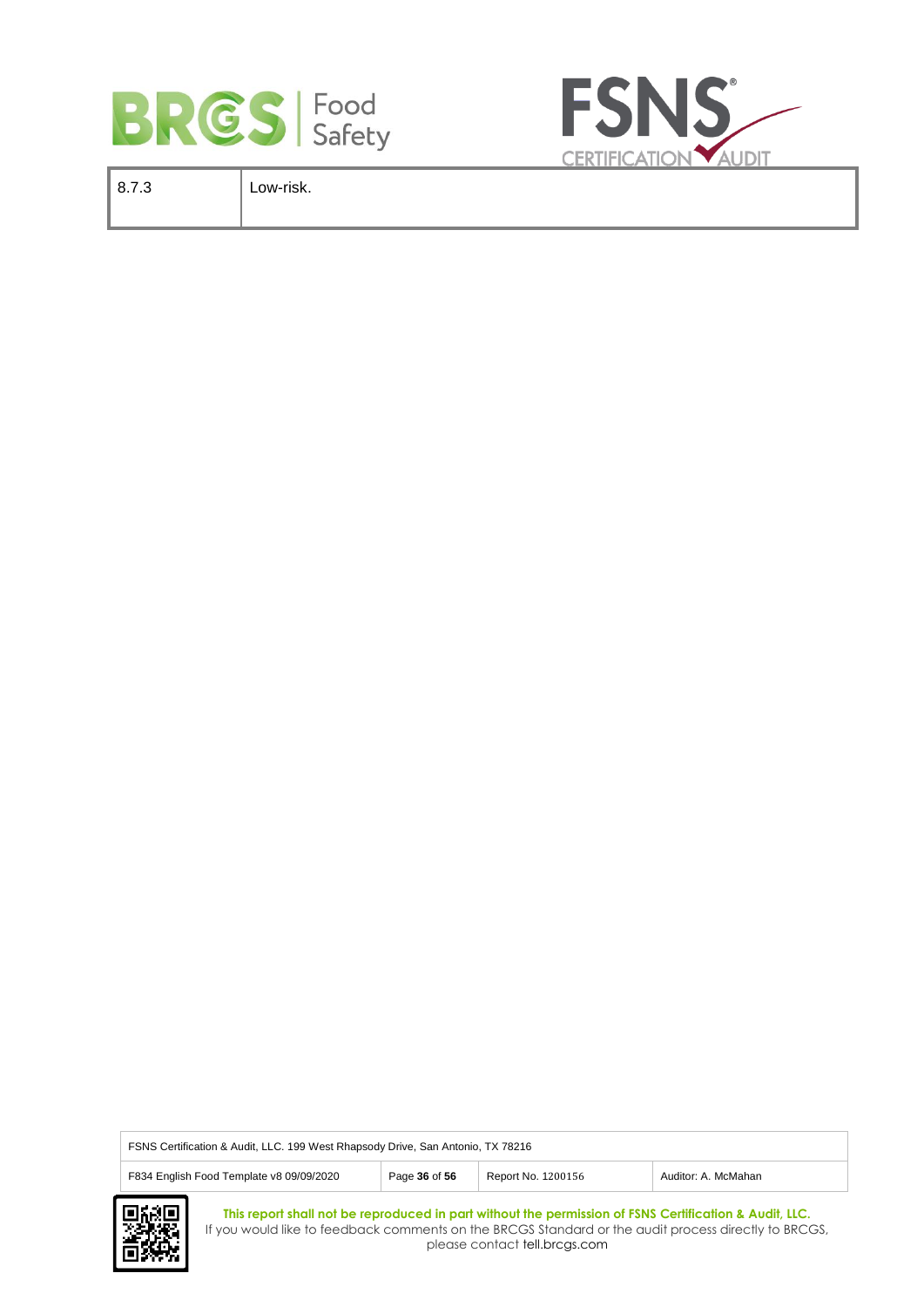



| 9 - Traded Products                                                                         |
|---------------------------------------------------------------------------------------------|
| 9.1 Approval and performance monitoring of manufacturers/packers of traded food<br>products |
| Voluntary Module not Included.                                                              |
| <b>9.2 Specifications</b>                                                                   |
| Voluntary Module not Included.                                                              |
| 9.3 Product inspection and laboratory testing                                               |
| Voluntary Module not Included.                                                              |
| 9.4 Product legality                                                                        |
| Voluntary Module not Included.                                                              |
| 9.5 Traceability                                                                            |
| Voluntary Module not Included.                                                              |

# **Module 11: Meat supply chain assurance**

**Scope**

**11.1 Traceability**

Voluntary Module not Included.

**11.2 Approval of meat supply chain**

Voluntary Module not Included.

# **11.3 Raw material receipt and inspection**

Voluntary Module not Included.

| FSNS Certification & Audit, LLC. 199 West Rhapsody Drive, San Antonio, TX 78216 |  |                    |                     |  |
|---------------------------------------------------------------------------------|--|--------------------|---------------------|--|
| F834 English Food Template v8 09/09/2020<br>Page 37 of 56                       |  | Report No. 1200156 | Auditor: A. McMahan |  |

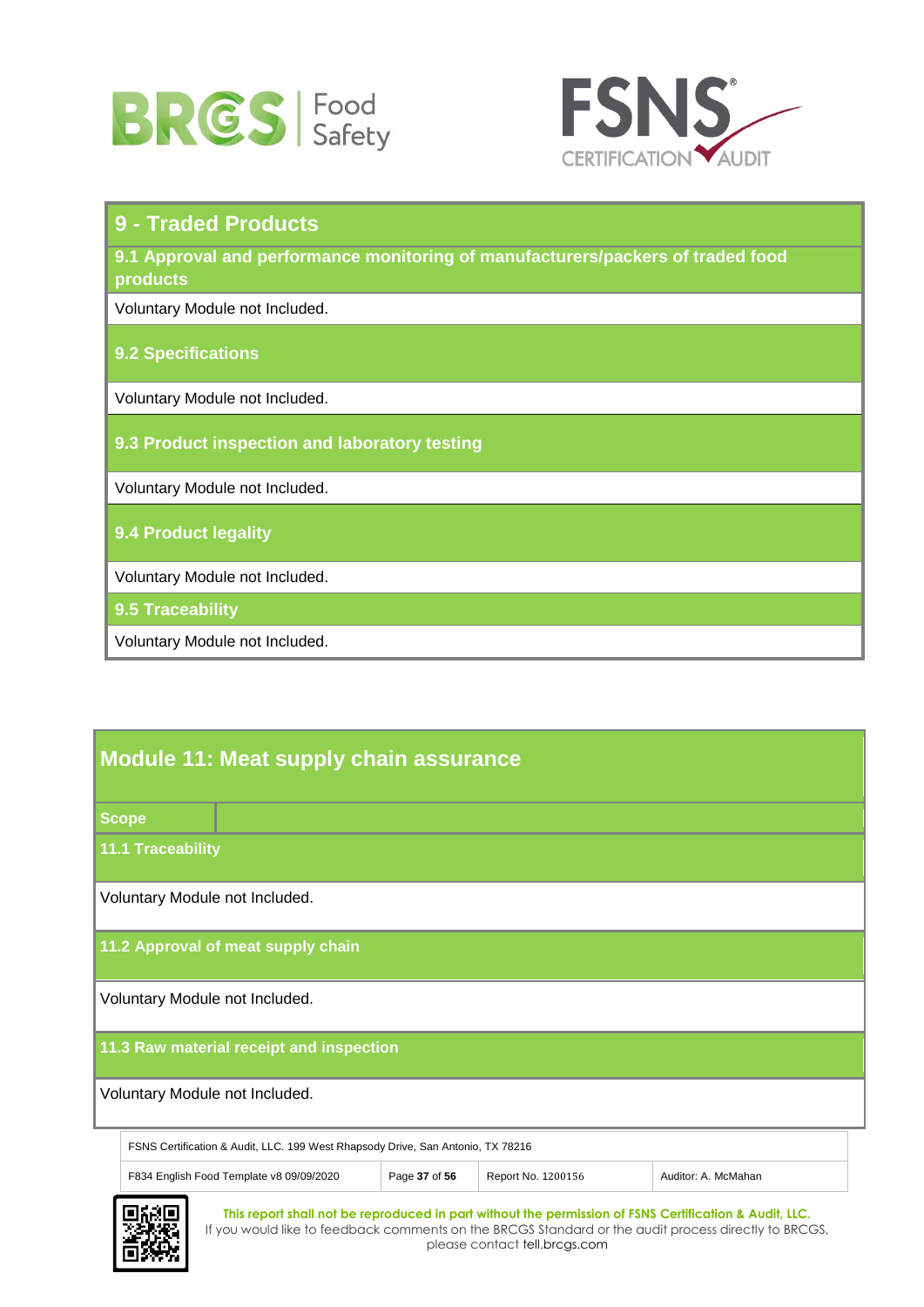



**11.4 Management of cross-contamination between species** Voluntary Module not Included. **11.5 Product testing** Voluntary Module not Included. **11.6 Training** Voluntary Module not Included.

| <b>Module 12: AOECS Gluten-free Foods</b>                   |  |  |  |  |
|-------------------------------------------------------------|--|--|--|--|
| <b>Scope</b>                                                |  |  |  |  |
| <b>12.1 Senior management</b>                               |  |  |  |  |
| Voluntary Module not Included.                              |  |  |  |  |
| 12.2 Management of suppliers of raw materials and packaging |  |  |  |  |
| Voluntary Module not Included.                              |  |  |  |  |
| <b>12.3 Outsourced production</b>                           |  |  |  |  |
| Voluntary Module not Included.                              |  |  |  |  |
| <b>12.4 Specifications</b>                                  |  |  |  |  |
| Voluntary Module not Included.                              |  |  |  |  |

| FSNS Certification & Audit, LLC. 199 West Rhapsody Drive, San Antonio, TX 78216 |               |                    |                     |
|---------------------------------------------------------------------------------|---------------|--------------------|---------------------|
| F834 English Food Template v8 09/09/2020                                        | Page 38 of 56 | Report No. 1200156 | Auditor: A. McMahan |

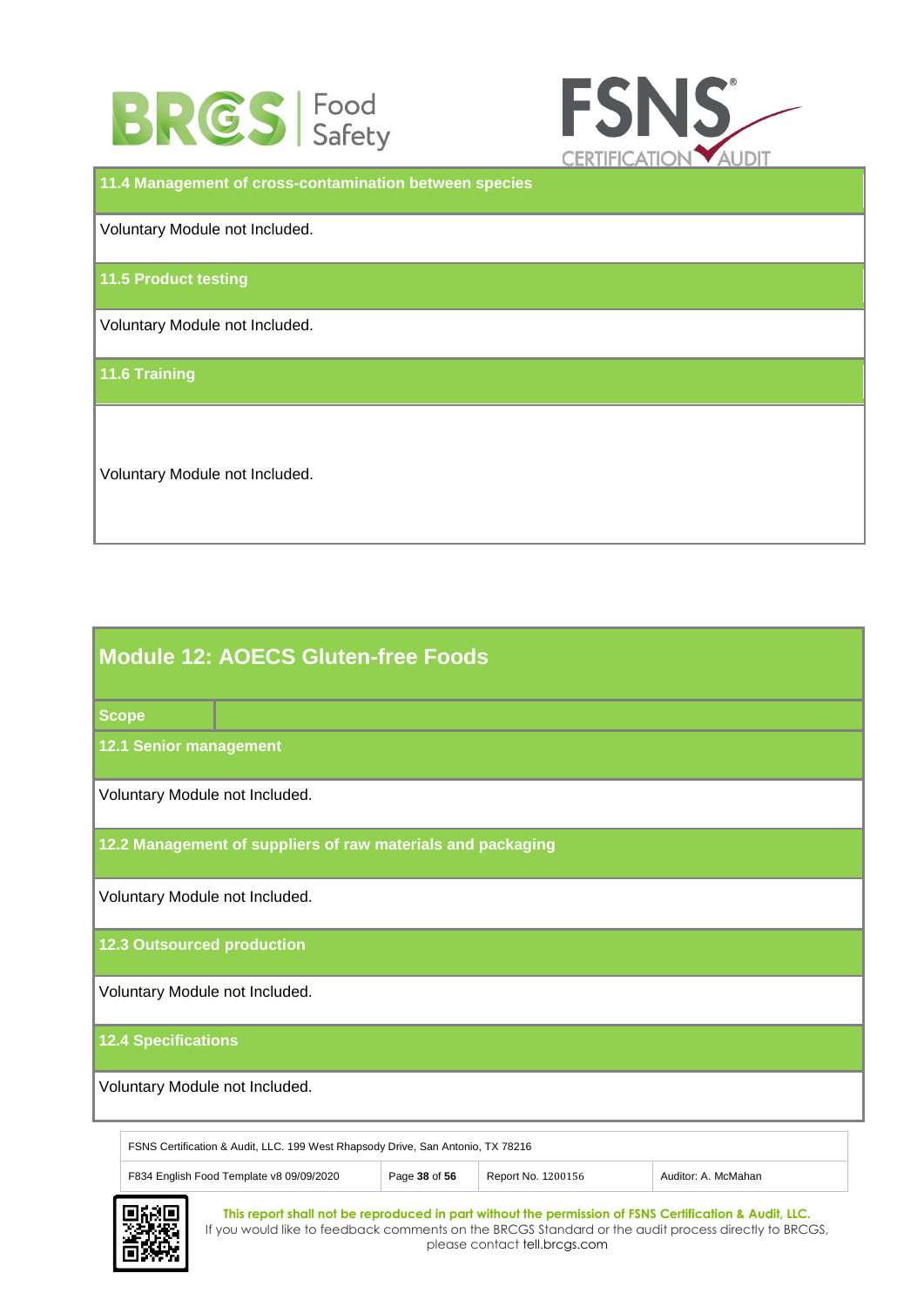



**12.5 Management of gluten cross-contamination** Voluntary Module not Included. **12.6 Management of incidents, product withdrawal and product recall** Voluntary Module not Included. **12.7 Labelling** Voluntary Module not Included. **12.8 Product inspection and laboratory testing**  Voluntary Module not Included.

|                    | <b>Module 13 FSMA Preventive Controls Preparedness Module</b> |                                                                                                   |                                                              |                                |  |  |
|--------------------|---------------------------------------------------------------|---------------------------------------------------------------------------------------------------|--------------------------------------------------------------|--------------------------------|--|--|
|                    | <b>Version 2 July 2018</b>                                    |                                                                                                   |                                                              |                                |  |  |
| <b>Item</b><br>no. | <b>Clause</b>                                                 | <b>Module item</b>                                                                                | <b>Conforms</b><br>(Y/N) or Not<br><b>Applicable</b><br>(NA) | Comments                       |  |  |
| $\mathbf{1}$       | 13.1.1                                                        | Handwashing areas, dressing and<br>locker rooms, and toilet rooms<br>must have adequate lighting. | NA.                                                          | Voluntary Module not Included. |  |  |
| $\mathcal{P}$      | 13.1.2                                                        | Water distribution system must<br>prevent backflow from, or cross-<br>connection between, piping  | NA.                                                          | Voluntary Module not Included. |  |  |

FSNS Certification & Audit, LLC. 199 West Rhapsody Drive, San Antonio, TX 78216 F834 English Food Template v8 09/09/2020 Page 39 of 56 Report No. 1200156 Auditor: A. McMahan

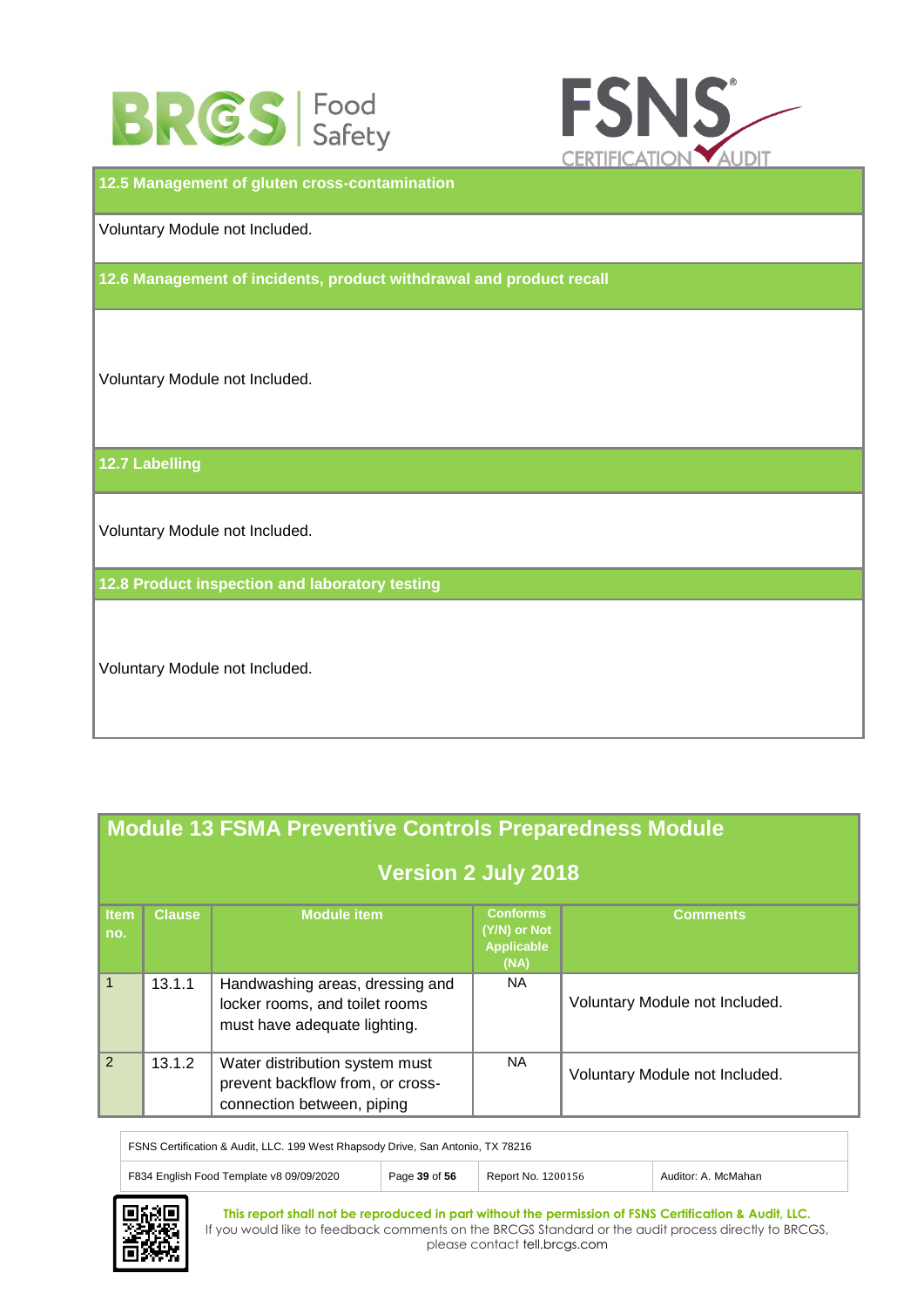



|                |        | systems that discharge waste                                                                                                                                                                                                                                                                                                                                                                                                              |           |                                |
|----------------|--------|-------------------------------------------------------------------------------------------------------------------------------------------------------------------------------------------------------------------------------------------------------------------------------------------------------------------------------------------------------------------------------------------------------------------------------------------|-----------|--------------------------------|
|                |        | water or sewage.                                                                                                                                                                                                                                                                                                                                                                                                                          |           |                                |
| $\mathbf{3}$   | 13.1.3 | All food contact surfaces of plant<br>equipment and utensils used in<br>manufacturing, processing,<br>packing, or holding food must be<br>corrosion resistant.<br>Seams on food-contact surfaces<br>must be smoothly bonded or<br>maintained so as to minimize<br>accumulation of food particles, dirt,<br>and organic matter and thus<br>minimize the opportunity for growth<br>of microorganisms and allergen<br>cross-contact.         | <b>NA</b> | Voluntary Module not Included. |
| $\overline{4}$ | 13.1.4 | Ice used in contact with food must<br>be manufactured in accordance<br>with Good Manufacturing Practice<br>(GMP) requirements of 21 CFR<br>117.                                                                                                                                                                                                                                                                                           | <b>NA</b> | Voluntary Module not Included. |
| $\overline{5}$ | 13.1.5 | Where defect action levels (DAL)<br>are established for a food, quality<br>control operations must reduce<br>defects to the lowest level possible.<br>Defect levels rendering the food<br>adulterated may not be reduced by<br>mixing the food with another lot.                                                                                                                                                                          | <b>NA</b> | Voluntary Module not Included. |
| $\,6\,$        | 13.1.6 | The hazard analysis must<br>additionally identify and evaluate<br>the following known or reasonably<br>foreseeable hazards, which are<br>associated with the food or facility:<br>Economic adulterants<br>which affect food safety<br>Environmental pathogens<br>where ready-to-eat (RTE)<br>food is exposed to the<br>environment prior to<br>packaging and the<br>packaged food does not<br>receive a kill step<br>Radiological hazards | <b>NA</b> | Voluntary Module not Included. |

| FSNS Certification & Audit, LLC. 199 West Rhapsody Drive, San Antonio, TX 78216 |               |                    |                     |
|---------------------------------------------------------------------------------|---------------|--------------------|---------------------|
| F834 English Food Template v8 09/09/2020                                        | Page 40 of 56 | Report No. 1200156 | Auditor: A. McMahan |

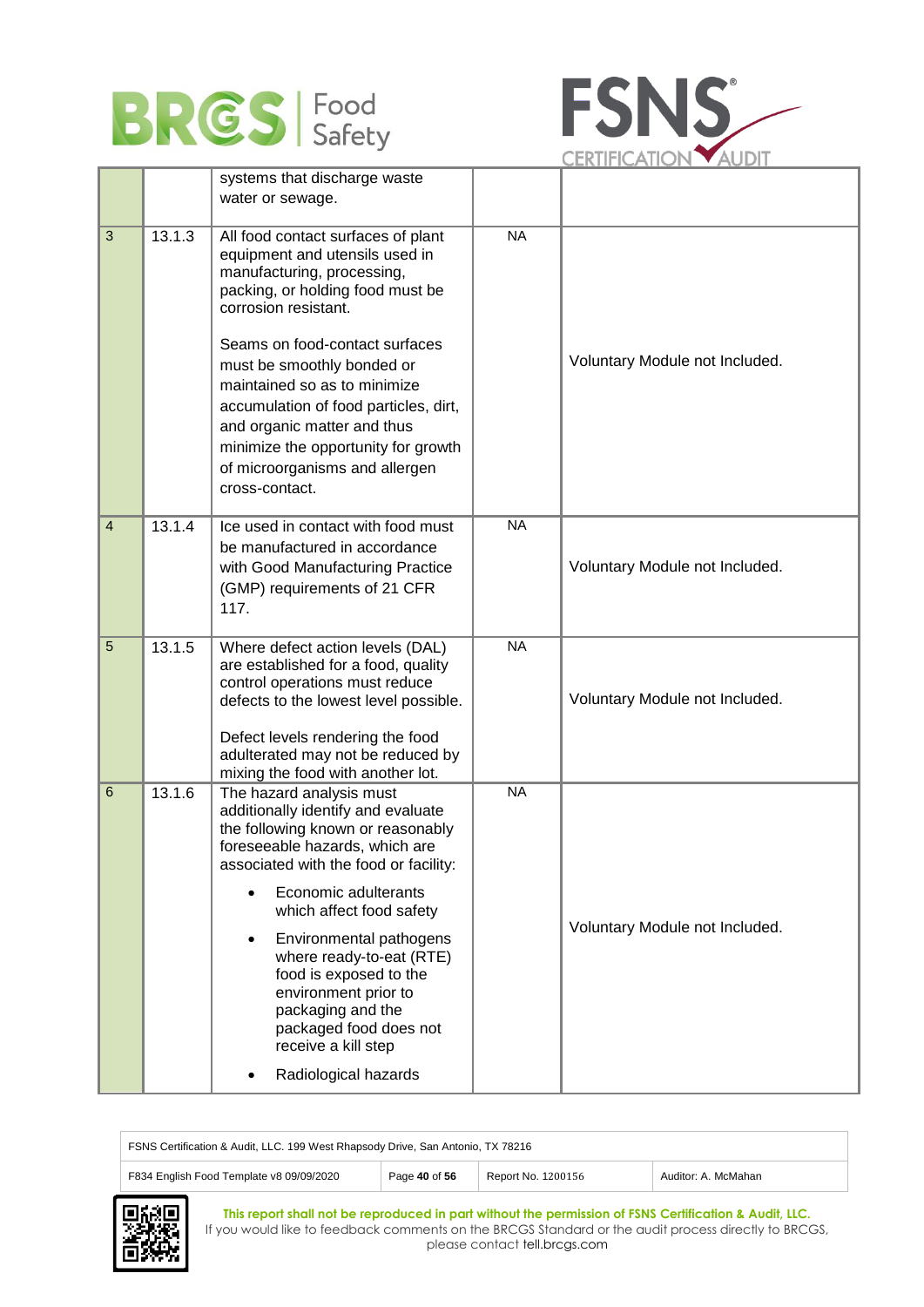



|                |         | Unintentional adulterants<br>$\bullet$<br>which affect food safety                                                                                                                                                                                                                                                                                                                                                                                                     |           |                                |
|----------------|---------|------------------------------------------------------------------------------------------------------------------------------------------------------------------------------------------------------------------------------------------------------------------------------------------------------------------------------------------------------------------------------------------------------------------------------------------------------------------------|-----------|--------------------------------|
| $\overline{7}$ | 13.1.7  | All identified known or reasonably<br>foreseeable hazards must be<br>evaluated to determine "hazards<br>requiring a preventive control" (i.e.,<br>significant hazards).                                                                                                                                                                                                                                                                                                | <b>NA</b> | Voluntary Module not Included. |
| 8              | 13.1.8  | Establish one or more preventive<br>control(s) for each identified<br>"hazard requiring a preventive<br>control" (i.e., significant hazard)<br>such that the control significantly<br>minimizes or prevents the food<br>manufactured, processed, packed,<br>or held by the facility from being<br>adulterated under section 402 of<br>the Federal Food, Drug, and<br>Cosmetic Act or misbranded under<br>section 403(w) of the Federal<br>Food, Drug and Cosmetic Act. | <b>NA</b> | Voluntary Module not Included. |
| 9              | 13.1.9  | Evaluate and update the recall and<br>withdrawal procedure as necessary<br>to ensure it contains procedures<br>and responsibility for the following:<br>Notifying consignees of<br>how to return or dispose of<br>recalled product<br>Conducting effectiveness<br>checks to verify recall is<br>carried out<br>Appropriate disposal (i.e.,<br>destroy, divert, repurpose)<br>of recalled product                                                                       | <b>NA</b> | Voluntary Module not Included. |
| 10             | 13.1.10 | Establish monitoring activities and<br>a written procedure for each<br>preventive control consistent with<br>the requirements of BRC section<br>2.10.                                                                                                                                                                                                                                                                                                                  | <b>NA</b> | Voluntary Module not Included. |
| 11             | 13.1.11 | Establish corrective action<br>procedures when preventive<br>controls are not implemented<br>consistent with the requirements of<br>BRC sections 2.11 and 3.7.                                                                                                                                                                                                                                                                                                         | <b>NA</b> | Voluntary Module not Included. |

FSNS Certification & Audit, LLC. 199 West Rhapsody Drive, San Antonio, TX 78216 F834 English Food Template v8 09/09/2020 Page 41 of 56 Report No. 1200156 Auditor: A. McMahan

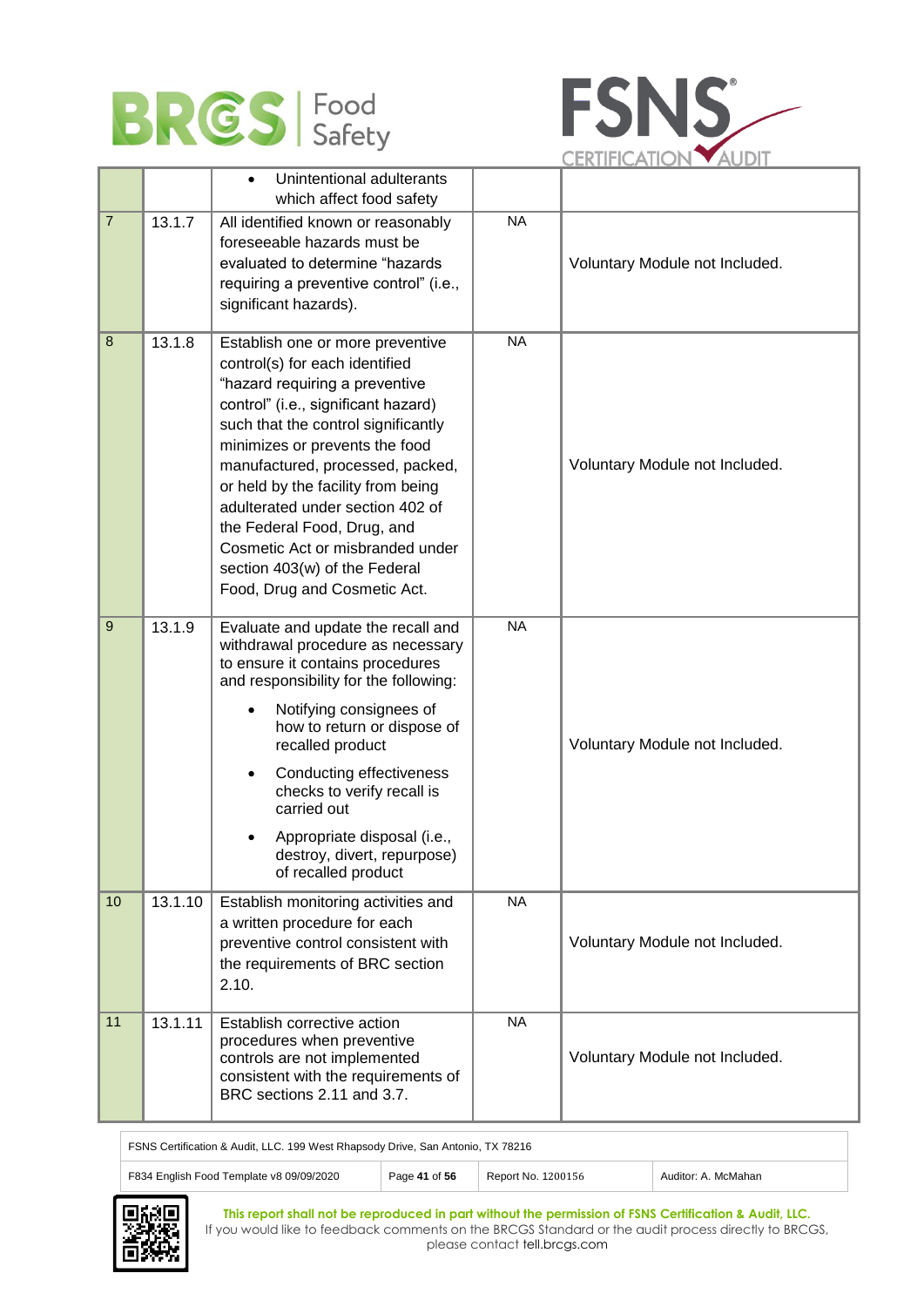



|    |         | Corrective action procedures must<br>be established and implemented<br>when the presence of a pathogen<br>(or indicator organism) is detected<br>as a part of verification activities<br>(i.e., product testing and/or<br>environmental monitoring).                                                                                                                                                                                                       |                |                                |
|----|---------|------------------------------------------------------------------------------------------------------------------------------------------------------------------------------------------------------------------------------------------------------------------------------------------------------------------------------------------------------------------------------------------------------------------------------------------------------------|----------------|--------------------------------|
| 12 | 13.1.12 | Validate all established process<br>controls prior to implementation of<br>the food safety plan, upon changes<br>requiring re-validation or within 90<br>calendar days of the first food<br>production.<br>Validate allergen, sanitation and<br>supply-chain controls as<br>appropriate to the nature of the<br>hazard, control and facility.                                                                                                              | <b>NA</b>      | Voluntary Module not Included. |
| 13 | 13.1.13 | The PCQI (or authorized designee)<br>reviews monitoring and corrective<br>action records within 7 days.<br>Where an alternate timeframe<br>exceeding 7 days is used, the<br>PCQI must document justification.<br>The PCQI (or authorized designee)<br>reviews verification records for all<br>preventive controls (e.g.,<br>calibration records, product testing,<br>supply-chain audits) within a<br>reasonable timeframe after the<br>record is created. | N <sub>A</sub> | Voluntary Module not Included. |
| 14 | 13.1.14 | Where product testing for a<br>pathogen (or indicator organism) or<br>other hazard is used as a<br>verification activity, a scientifically<br>valid and written testing procedure<br>must identify the following:<br>Sampling procedure to<br>include method, quantity,<br>frequency, and number of<br>samples<br>Analytical method<br>Laboratory conducting<br>analysis<br>Corrective action<br>procedure where pathogen<br>is detected                   | <b>NA</b>      | Voluntary Module not Included. |

FSNS Certification & Audit, LLC. 199 West Rhapsody Drive, San Antonio, TX 78216 F834 English Food Template v8 09/09/2020 Page 42 of 56 Report No. 1200156 Auditor: A. McMahan

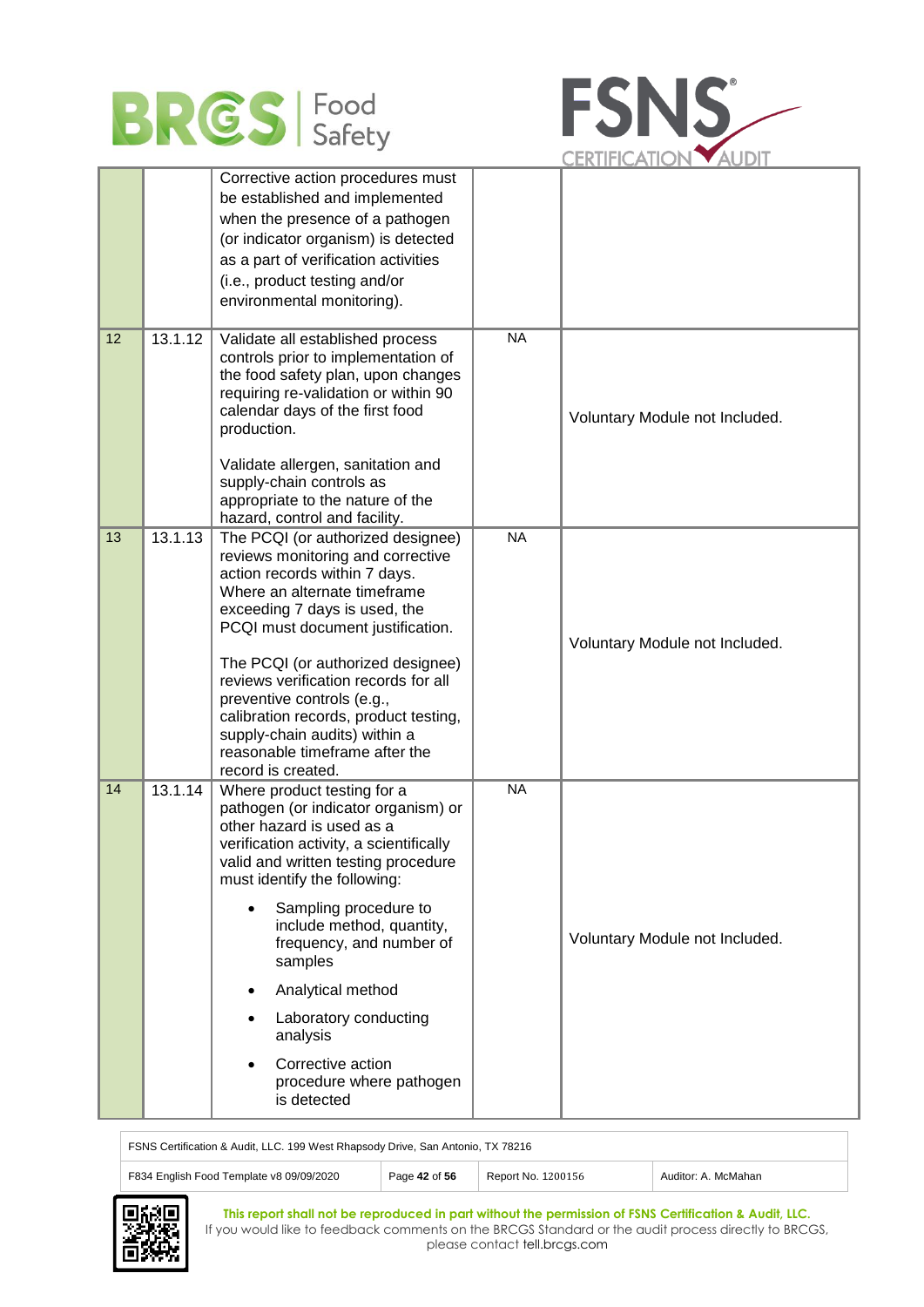



|    |         |                                                                                                                                                                                                                                                                                                                                                                                                                                             |           | ULNIITUAIIUN YAUUT             |
|----|---------|---------------------------------------------------------------------------------------------------------------------------------------------------------------------------------------------------------------------------------------------------------------------------------------------------------------------------------------------------------------------------------------------------------------------------------------------|-----------|--------------------------------|
| 15 | 13.1.15 | Where environmental monitoring<br>for a pathogen (or indicator<br>organism) is used as a verification<br>activity, a scientifically valid and<br>written testing procedure must<br>identify the following:<br>Adequate number and<br>location of sample sites<br>Timing and frequency of<br>$\bullet$<br>sampling<br>Analytical method<br>Laboratory conducting<br>analysis<br>Corrective action<br>procedure where pathogen<br>is detected | <b>NA</b> | Voluntary Module not Included. |
| 16 | 13.1.16 | Devices used to verify preventive<br>controls must be calibrated.                                                                                                                                                                                                                                                                                                                                                                           | <b>NA</b> | Voluntary Module not Included. |
| 17 | 13.1.17 | Identify a Preventive Controls<br>Qualified Individual (PCQI)<br>responsible for developing the food<br>safety plan, validating preventing<br>controls, review of records, and<br>reanalysis of the plan.<br>Document the PCQI's training and<br>qualification via job experience.                                                                                                                                                          | <b>NA</b> | Voluntary Module not Included. |
| 18 | 13.1.18 | All records required by 21 CFR §<br>117 must include:<br>Date and time of activity<br>being documented<br>Signature/ initials of<br>individual performing<br>activity or conducting<br>record review<br>Information to identify the<br>facility (e.g., name and<br>location)<br>Identity of the product and<br>lot code where applicable                                                                                                    | <b>NA</b> | Voluntary Module not Included. |
| 19 | 13.1.19 | The owner, operator or agent in<br>charge of facility must sign and<br>date the written food safety plan<br>initially and then upon any changes<br>following reanalysis.                                                                                                                                                                                                                                                                    | <b>NA</b> | Voluntary Module not Included. |

FSNS Certification & Audit, LLC. 199 West Rhapsody Drive, San Antonio, TX 78216 F834 English Food Template v8 09/09/2020 Page 43 of 56 Report No. 1200156 Auditor: A. McMahan

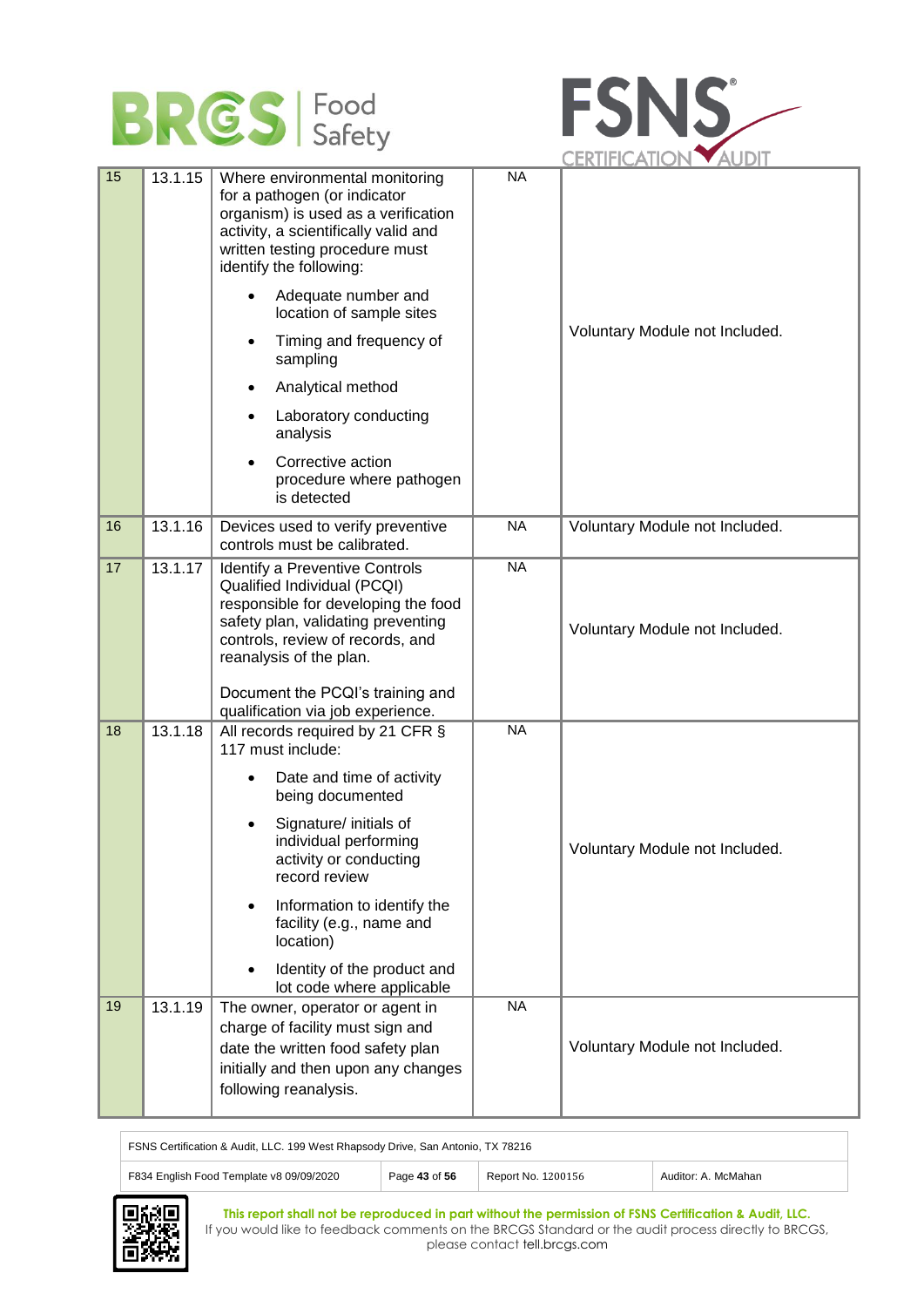



| 20 | 13.1.20 | All documents and records relating<br>to the food safety plan (i.e., all<br>records required by 21 CFR § 117)<br>must be retained at the facility for 2<br>years after the record is created.<br>Where records are stored offsite,<br>they must be retrievable within 24<br>hours with the exception of the<br>food safety plan, which must<br>remain onsite.                                                                                                                                  | <b>NA</b> | Voluntary Module not Included. |
|----|---------|------------------------------------------------------------------------------------------------------------------------------------------------------------------------------------------------------------------------------------------------------------------------------------------------------------------------------------------------------------------------------------------------------------------------------------------------------------------------------------------------|-----------|--------------------------------|
| 21 | 13.1.21 | Where a hazard requiring a supply-<br>chain-applied control is identified in<br>the hazard analysis, the receiving<br>facility must establish and<br>implement specific supplier<br>approval and verification activities.<br>Where a hazard requiring a supply-<br>chain-applied control is identified<br>AND the control is applied by an<br>entity other than the receiving<br>facility's supplier, the receiving<br>facility is responsible for verifying<br>implementation of the control. | <b>NA</b> | Voluntary Module not Included. |
| 22 | 13.1.22 | Supplier approval must be<br>documented before receiving and<br>using raw materials and<br>ingredients.<br>Verification activities must be<br>conducted before receiving and<br>using raw materials and ingredients<br>on a temporary basis from<br>unapproved suppliers.                                                                                                                                                                                                                      | <b>NA</b> | Voluntary Module not Included. |
| 23 | 13.1.23 | One or more supplier verification<br>activities (defined in § 117.410(b))<br>must be conducted for each<br>supplier before using raw materials<br>and ingredients AND periodically<br>thereafter at an adequate<br>frequency.                                                                                                                                                                                                                                                                  | <b>NA</b> | Voluntary Module not Included. |
| 24 | 13.2.1  | Human food by-products held for<br>distribution as animal food must be<br>held under conditions that will<br>protect against contamination,<br>including the following:                                                                                                                                                                                                                                                                                                                        | <b>NA</b> | Voluntary Module not Included. |

| FSNS Certification & Audit, LLC. 199 West Rhapsody Drive, San Antonio, TX 78216 |               |                    |                     |
|---------------------------------------------------------------------------------|---------------|--------------------|---------------------|
| F834 English Food Template v8 09/09/2020                                        | Page 44 of 56 | Report No. 1200156 | Auditor: A. McMahan |

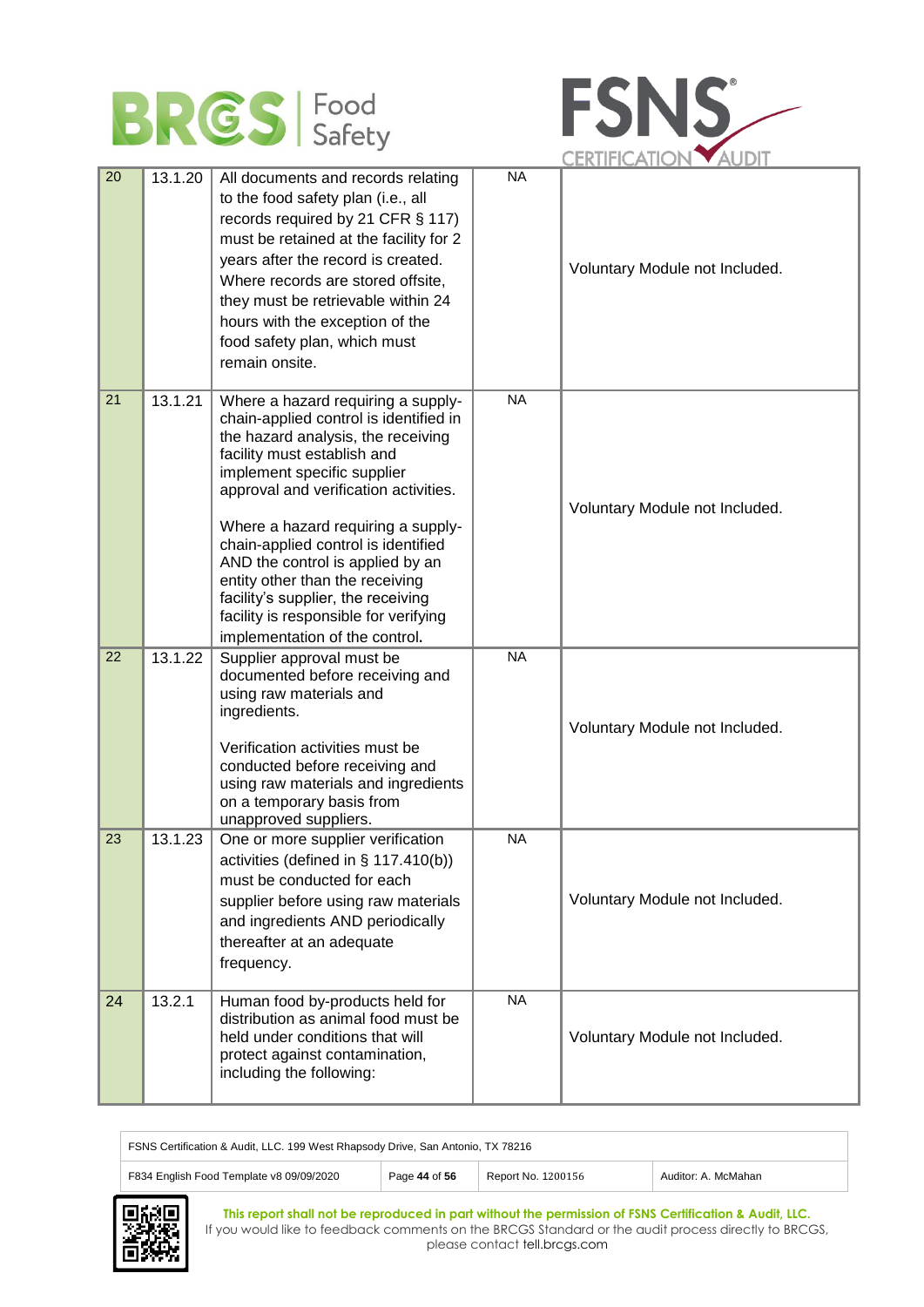



|    |        | - During holding, human food by-<br>products for use as animal food<br>must be accurately identified.<br>* Labeling that identifies the<br>product by the common or usual<br>name must be affixed to or<br>accompany the human food by-<br>products for use as animal food<br>when distributed.<br>Shipping containers (e.g., totes,<br>drums, and tubs) and bulk vehicles<br>used to distribute human food by-<br>products for use as animal food<br>must be examined prior to use to<br>protect against the contamination<br>of animal food from the container<br>or vehicle when the facility is<br>responsible for transporting the<br>human food by-products for use as<br>animal food itself or arranges with<br>a third party to transport the human<br>food by-products for use as animal<br>food. |           |                                |
|----|--------|------------------------------------------------------------------------------------------------------------------------------------------------------------------------------------------------------------------------------------------------------------------------------------------------------------------------------------------------------------------------------------------------------------------------------------------------------------------------------------------------------------------------------------------------------------------------------------------------------------------------------------------------------------------------------------------------------------------------------------------------------------------------------------------------------------|-----------|--------------------------------|
| 25 | 13.3.1 | A Qualified Individual (QI) is<br>responsible for developing the<br>site's food defense plan,<br>conducting a vulnerability<br>assessment, identifying mitigation<br>strategies, and conducting a<br>reanalysis of the plan. The QI<br>responsible for developing the food<br>defense plan shall be identified on<br>the site's organizational chart.<br>One or more QI's shall be<br>responsible for implementing<br>mitigation strategies at actionable<br>process steps.                                                                                                                                                                                                                                                                                                                                | <b>NA</b> | Voluntary Module not Included. |
| 26 | 13.3.2 | The site shall have a written food<br>defense plan, which includes the<br>following:<br>A vulnerability assessment<br>identifying significant<br>vulnerabilities and<br>actionable process steps                                                                                                                                                                                                                                                                                                                                                                                                                                                                                                                                                                                                           | <b>NA</b> | Voluntary Module not Included. |

| FSNS Certification & Audit, LLC. 199 West Rhapsody Drive, San Antonio, TX 78216 |               |                    |                     |
|---------------------------------------------------------------------------------|---------------|--------------------|---------------------|
| F834 English Food Template v8 09/09/2020                                        | Page 45 of 56 | Report No. 1200156 | Auditor: A. McMahan |

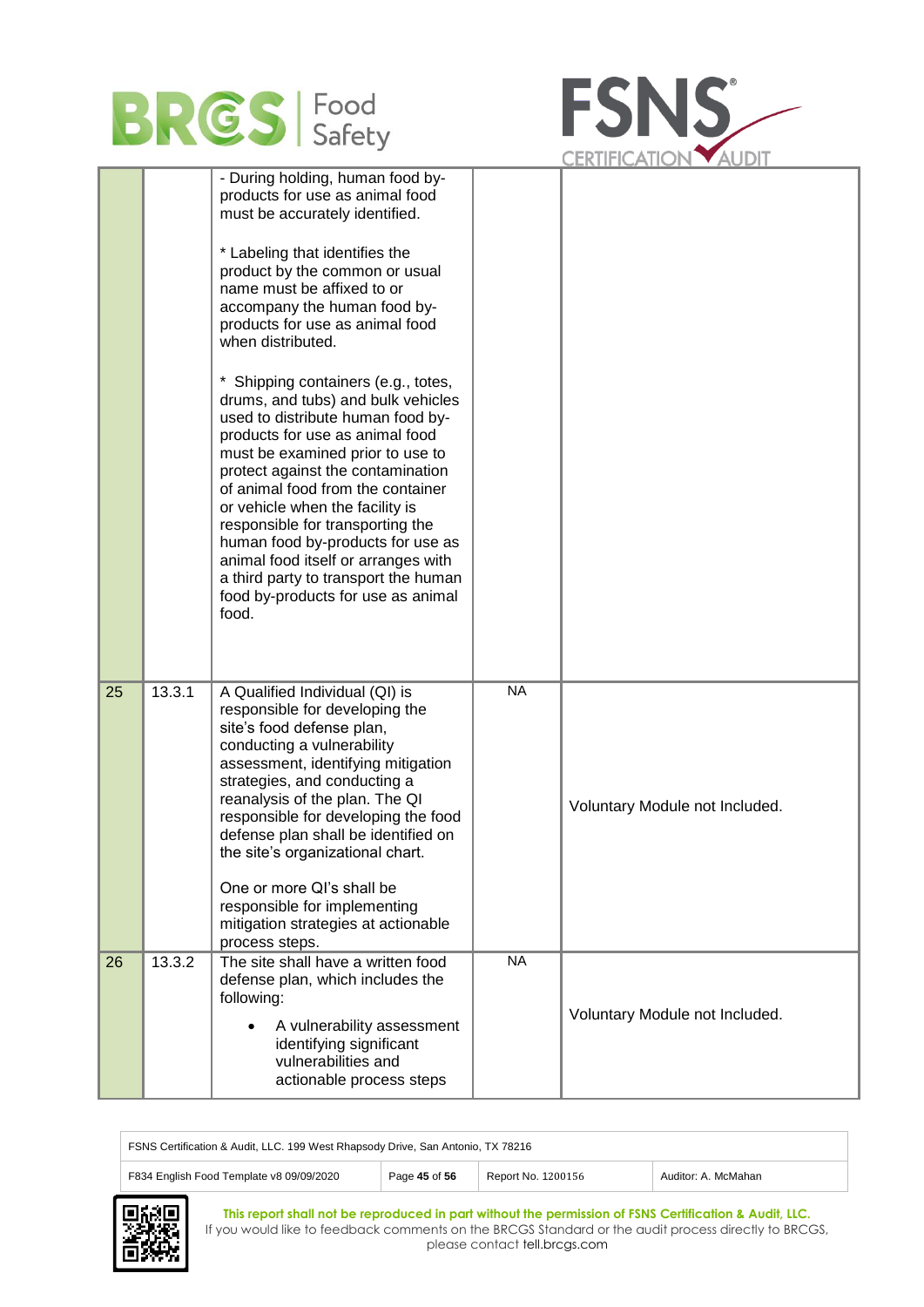



|    |        |                                                                                                                                                                                                                                                                                                                                                                                                                                                                                                                                                        |           | ULINI II IVAIIN                |
|----|--------|--------------------------------------------------------------------------------------------------------------------------------------------------------------------------------------------------------------------------------------------------------------------------------------------------------------------------------------------------------------------------------------------------------------------------------------------------------------------------------------------------------------------------------------------------------|-----------|--------------------------------|
|    |        | <b>Mitigation strategies</b><br>appropriate to reduce the<br>vulnerability                                                                                                                                                                                                                                                                                                                                                                                                                                                                             |           |                                |
|    |        | Procedures for food<br>defense monitoring,<br>corrective action and<br>verification                                                                                                                                                                                                                                                                                                                                                                                                                                                                    |           |                                |
| 27 | 13.3.3 | A written vulnerability assessment<br>shall be prepared for each food<br>type manufactured, processed,<br>packed, or held, which evaluates<br>the following key criteria (at a<br>minimum):<br>Scale and severity of threat<br>if a contaminant is added<br>to product<br>Degree of physical access<br>to the product<br>Ability of an attacker to<br>successfully contaminate<br>product-including<br>consideration of an inside<br>attacker<br>A vulnerability assessment shall be<br>documented for each food type<br>regardless of the outcome and | <b>NA</b> | Voluntary Module not Included. |
|    |        | provide justification as to why each<br>point, step or procedure in the<br>operation was or was not identified<br>as an actionable process step.                                                                                                                                                                                                                                                                                                                                                                                                       |           |                                |
| 28 | 13.3.4 | Written mitigation strategies shall<br>be established and implemented<br>for each actionable process step<br>identified in the vulnerability<br>assessment.<br>Justification shall be documented<br>explaining how the strategy<br>significantly minimizes or prevents<br>the vulnerability.                                                                                                                                                                                                                                                           | <b>NA</b> | Voluntary Module not Included. |
| 29 | 13.3.5 | Written monitoring procedures shall<br>be established and implemented to<br>include the activity and frequency<br>for monitoring food defense<br>mitigation strategies.                                                                                                                                                                                                                                                                                                                                                                                | <b>NA</b> | Voluntary Module not Included. |

FSNS Certification & Audit, LLC. 199 West Rhapsody Drive, San Antonio, TX 78216

F834 English Food Template v8 09/09/2020 Page 46 of 56 Report No. 1200156 Auditor: A. McMahan



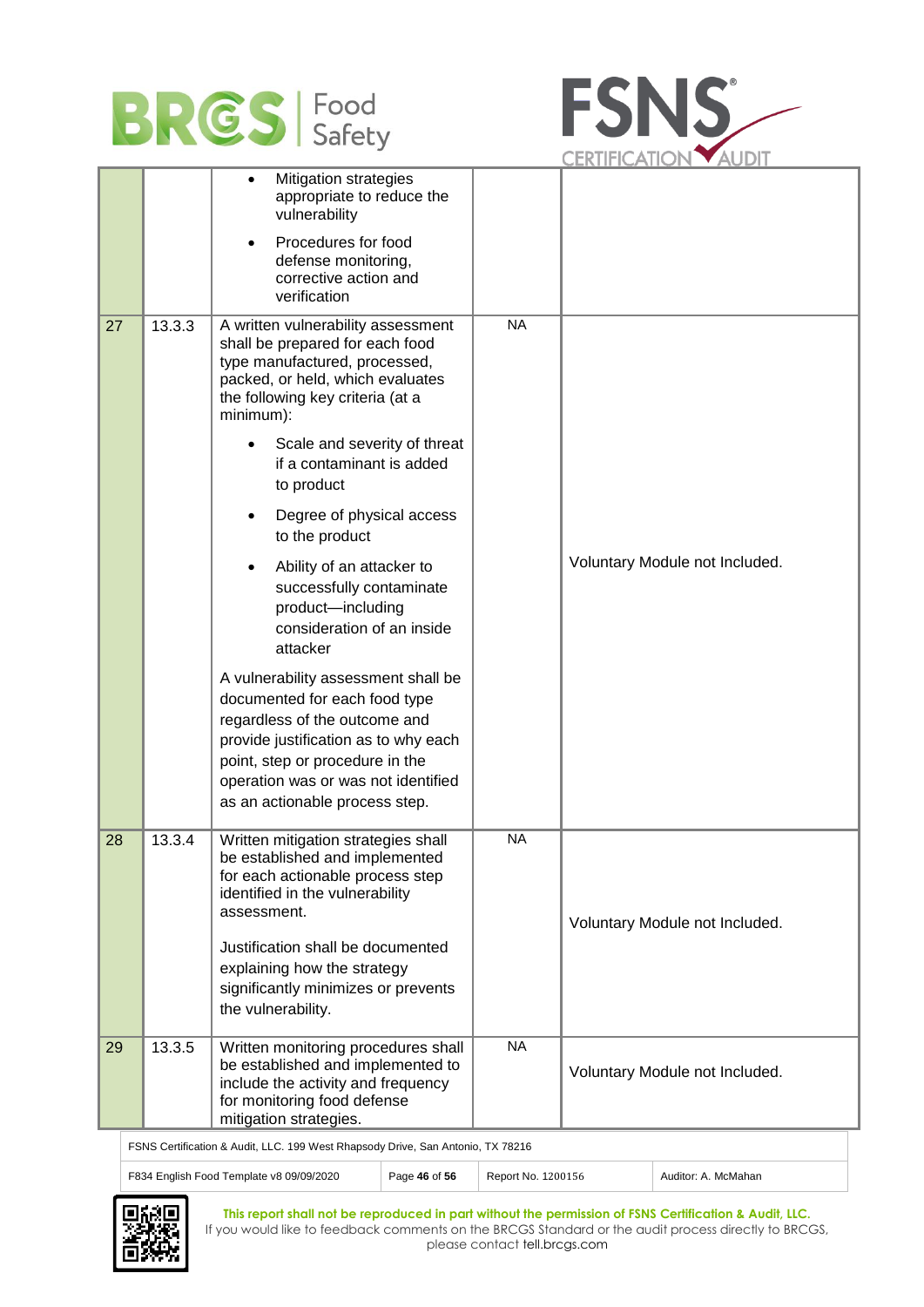



|    |        | Procedures shall include<br>recordkeeping requirements for all<br>monitoring activities.                                                                                                                                                                                                                                                                                                                                                                                                                                                                                                                                                                                                                                                                                              |           |                                |
|----|--------|---------------------------------------------------------------------------------------------------------------------------------------------------------------------------------------------------------------------------------------------------------------------------------------------------------------------------------------------------------------------------------------------------------------------------------------------------------------------------------------------------------------------------------------------------------------------------------------------------------------------------------------------------------------------------------------------------------------------------------------------------------------------------------------|-----------|--------------------------------|
| 30 | 13.3.6 | Written corrective action<br>procedures shall be established<br>and implemented when mitigation<br>strategies are not properly<br>implemented. The procedure shall<br>include the following criteria:                                                                                                                                                                                                                                                                                                                                                                                                                                                                                                                                                                                 | <b>NA</b> |                                |
|    |        | Method for identifying and<br>correcting a lack of<br>implementation                                                                                                                                                                                                                                                                                                                                                                                                                                                                                                                                                                                                                                                                                                                  |           | Voluntary Module not Included. |
|    |        | Method for reducing the<br>$\bullet$<br>likelihood of recurrence                                                                                                                                                                                                                                                                                                                                                                                                                                                                                                                                                                                                                                                                                                                      |           |                                |
|    |        | Recordkeeping<br>requirements for corrective<br>actions                                                                                                                                                                                                                                                                                                                                                                                                                                                                                                                                                                                                                                                                                                                               |           |                                |
| 31 | 13.3.7 | Written verification procedures<br>shall be established and<br>implemented to ensure that food<br>defense monitoring and corrective<br>action are performed according to<br>procedures. Verification<br>procedures shall describe activities<br>to verify implementation of<br>mitigation strategies.<br>Verification procedures shall<br>include:<br>A review of monitoring and<br>٠<br>corrective action records<br>within an appropriate<br>timeframe (e.g., 7 days)<br>Other verification activities<br>as appropriate (e.g.,<br>internal audit)<br>Method for verifying that<br>$\bullet$<br>reanalysis of the food<br>defense plan was<br>conducted<br>Frequency for verification<br>activities<br>Recordkeeping<br>$\bullet$<br>requirements of all<br>verification activities | <b>NA</b> | Voluntary Module not Included. |

| FSNS Certification & Audit, LLC. 199 West Rhapsody Drive, San Antonio, TX 78216 |               |                    |                     |  |
|---------------------------------------------------------------------------------|---------------|--------------------|---------------------|--|
| F834 English Food Template v8 09/09/2020                                        | Page 47 of 56 | Report No. 1200156 | Auditor: A. McMahan |  |
| Larga I<br>--                                                                   |               |                    |                     |  |

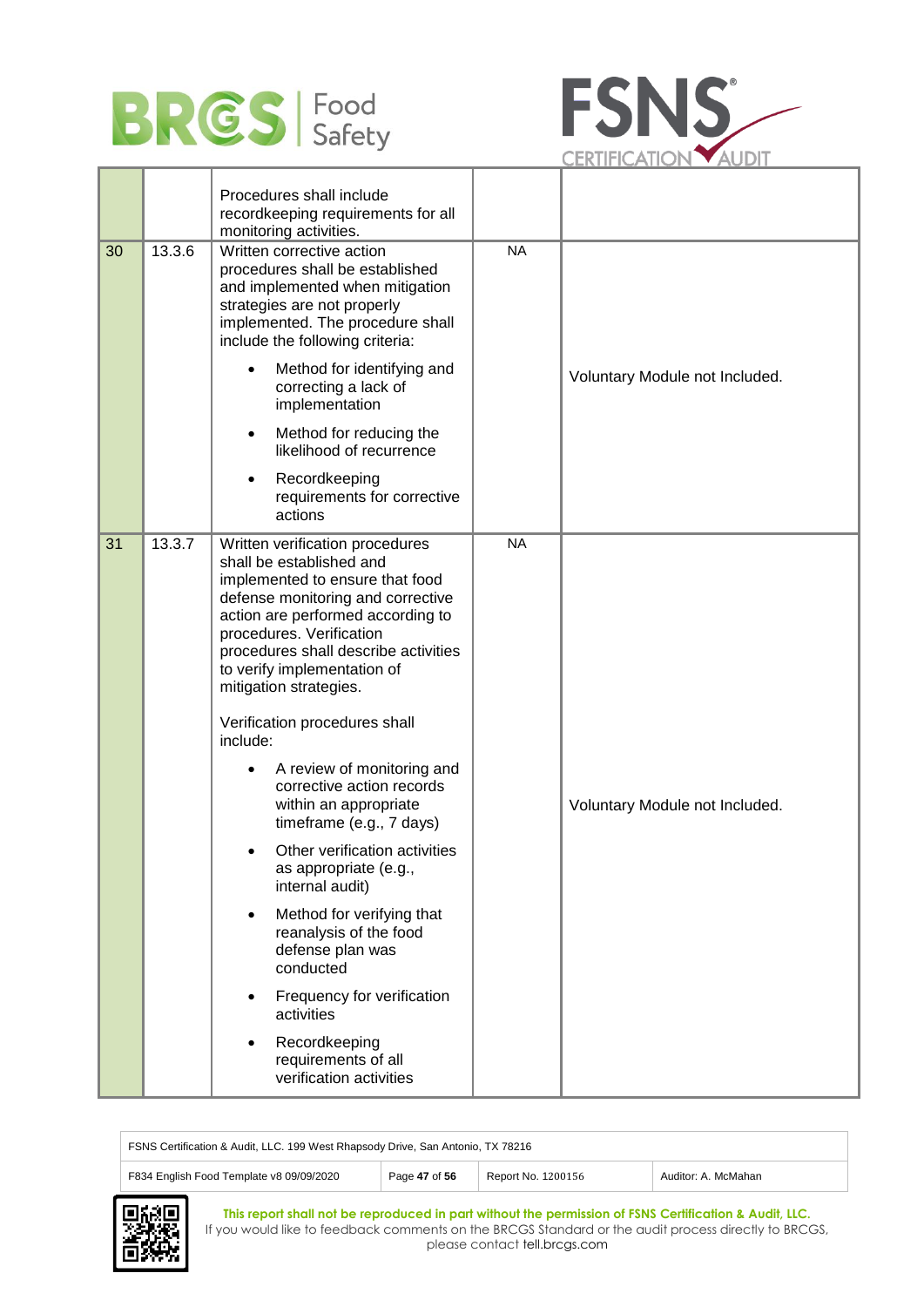



|    |         |                                                                                                                                                                                                                                                                                                                                                                                                                                                                     |           | UERIIFIUAIIUIN YAUDII          |
|----|---------|---------------------------------------------------------------------------------------------------------------------------------------------------------------------------------------------------------------------------------------------------------------------------------------------------------------------------------------------------------------------------------------------------------------------------------------------------------------------|-----------|--------------------------------|
| 32 | 13.3.8  | Reanalysis of the food defense<br>plan shall be documented and<br>performed every three years or<br>whenever<br>A change in facility<br>operations which creates a<br>new significant vulnerability<br>Knowledge about a new<br>$\bullet$<br>threat applicable to the<br>food or facility becomes<br>known<br>Mitigation strategies are<br>$\bullet$<br>not implemented as<br>intended<br>FDA requires reanalysis<br>based on new threats or<br>scientific evidence | <b>NA</b> | Voluntary Module not Included. |
| 33 | 13.3.9  | All records required by 21 CFR §<br>121 must include:<br>Date and time of activity<br>being documented<br>Signature/ initials of<br>$\bullet$<br>individual performing<br>activity or conducting<br>record review<br>Information to identify the<br>facility (e.g., name and<br>location)<br>Identity of the product and<br>lot code where applicable                                                                                                               | <b>NA</b> | Voluntary Module not Included. |
| 34 | 13.3.10 | The owner, operator or agent in<br>charge of facility must sign and<br>date the written food defense plan<br>initially and then upon any changes<br>following reanalysis.                                                                                                                                                                                                                                                                                           | <b>NA</b> | Voluntary Module not Included. |
| 35 | 13.3.11 | All documents and records relating<br>to the food defense plan (i.e., all<br>records required by 21 CFR § 121)<br>must be retained at the facility for 2<br>years after the record is created.<br>Where records are stored offsite,<br>they must be retrievable within 24<br>hours with the exception of the<br>food defense plan, which must<br>remain onsite.                                                                                                     | <b>NA</b> | Voluntary Module not Included. |



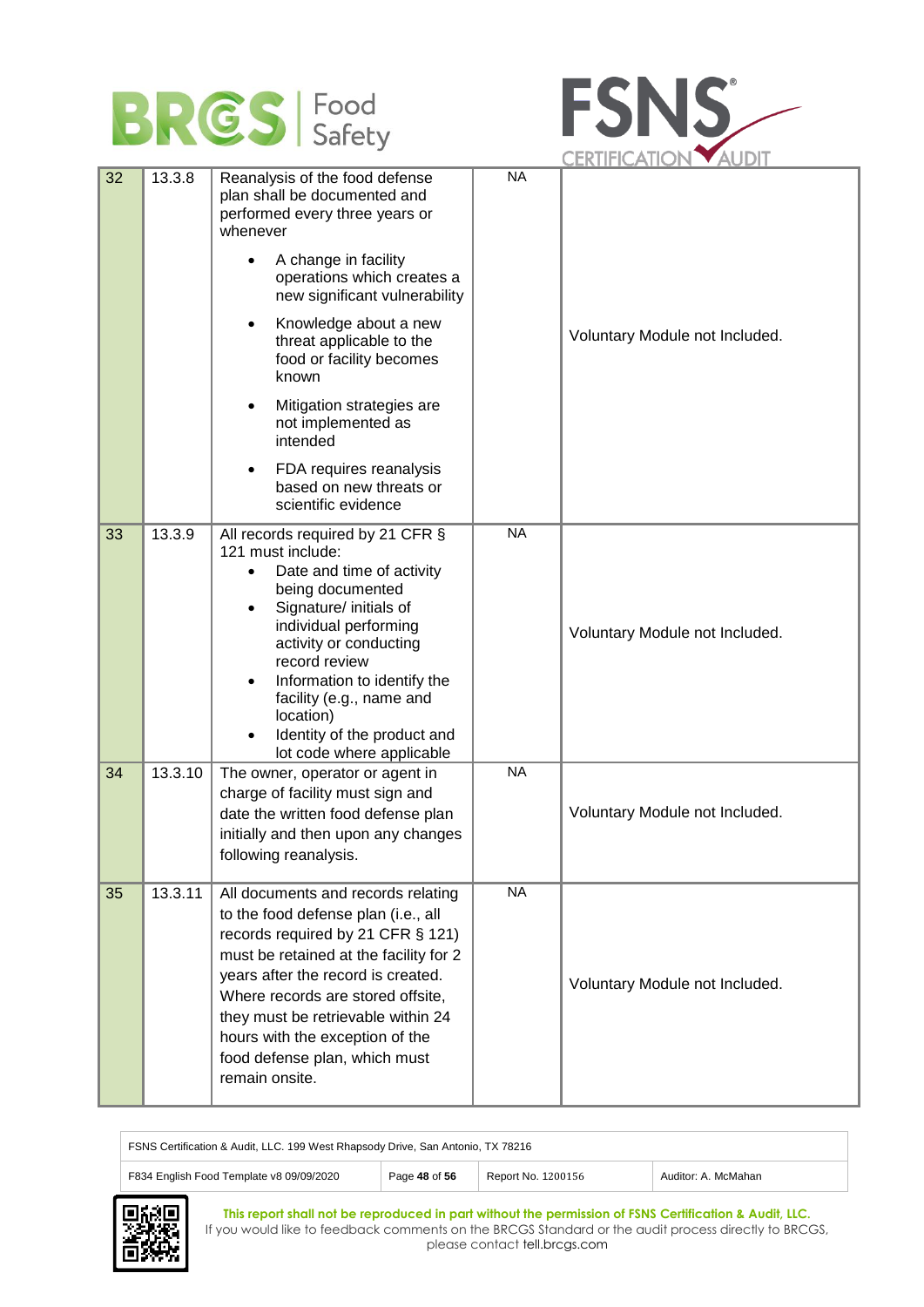



|    |        |                                                                                                                                                                                                                                                                                                                                                                                                                                                                                                                                                                                                                                                       |           | UERIIFIUAIIUIN YAUDII          |
|----|--------|-------------------------------------------------------------------------------------------------------------------------------------------------------------------------------------------------------------------------------------------------------------------------------------------------------------------------------------------------------------------------------------------------------------------------------------------------------------------------------------------------------------------------------------------------------------------------------------------------------------------------------------------------------|-----------|--------------------------------|
| 36 | 13.4.1 | Vehicles and transportation<br>equipment must be maintained and<br>stored in a sanitary condition<br>appropriate for the intended use to<br>prevent food from becoming unsafe<br>during transportation. Where<br>inspection reveals that vehicles or<br>containers are not in a clean<br>condition, they shall not be used.<br>A documented procedure shall<br>describe cleaning and storage<br>practices of all vehicles and<br>transportation equipment<br>maintained by the site whether<br>leased or owned and as<br>appropriate for the intended use.<br>The procedures shall be fully<br>implemented. Cleaning activities<br>shall be recorded. | <b>NA</b> | Voluntary Module not Included. |
| 37 | 13.4.2 | The site shall ensure that contracts<br>with U.S. shippers, receivers,<br>loaders, and carriers specify their<br>responsibility for compliance with<br><b>FSMA's Sanitary Transportation</b><br>rule. Where the site acts as the<br>shipper or receiver, it shall ensure<br>compliance with the rule.<br>Responsibilities shall ensure<br>transportation operations are<br>conducted in a manner to prevent<br>food from becoming unsafe during<br>transport (i.e., apply controls) and<br>that responsibility for compliance<br>with the regulation is assigned to<br>competent supervisory personnel.                                               | <b>NA</b> | Voluntary Module not Included. |
| 38 | 13.4.3 | Where the site arranges<br>transportation, it shall document<br>sanitary design requirements and<br>cleaning procedures of vehicles<br>appropriate for the type of food to<br>be transported. These<br>requirements shall be<br>communicated to the loader and<br>carrier.<br>Where the site does not arrange<br>transportation, the above provision<br>shall be documented in the<br>shipping service contract to ensure                                                                                                                                                                                                                             | <b>NA</b> | Voluntary Module not Included. |

FSNS Certification & Audit, LLC. 199 West Rhapsody Drive, San Antonio, TX 78216

| ONO OCHINGHON & AGGIL, LEO. TOO WOOLTMADOOGY DING, OGNTANOMO, TA TOZTO |               |                    |                     |  |
|------------------------------------------------------------------------|---------------|--------------------|---------------------|--|
| F834 English Food Template v8 09/09/2020                               | Page 49 of 56 | Report No. 1200156 | Auditor: A. McMahan |  |

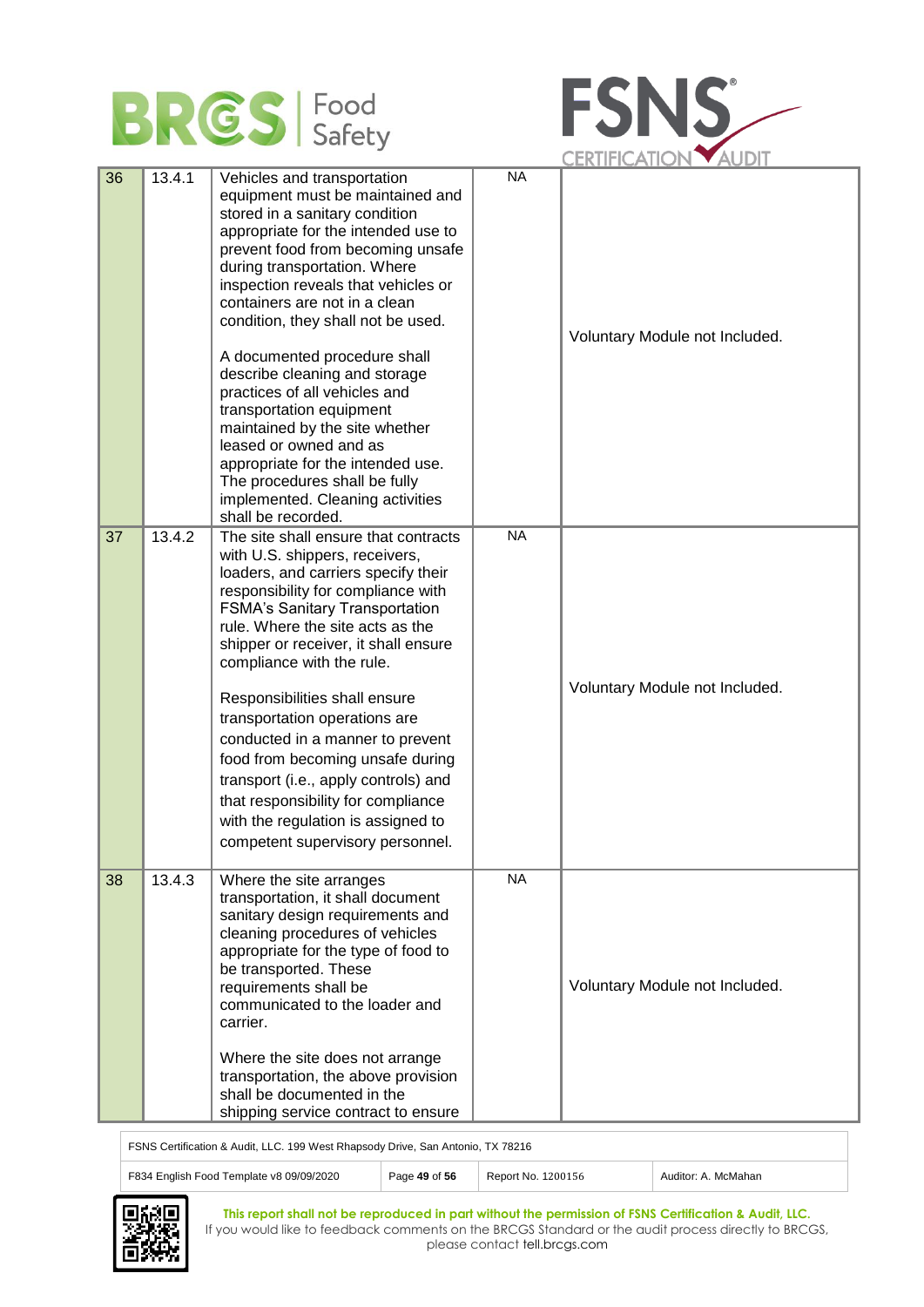



|    |        | the shipper documents sanitary<br>specifications of vehicles for the<br>loader and carrier, which are<br>appropriate for the type of food.                                                                                                                                                                                                                                                                                                                                                                                                                                                                              |           |                                |
|----|--------|-------------------------------------------------------------------------------------------------------------------------------------------------------------------------------------------------------------------------------------------------------------------------------------------------------------------------------------------------------------------------------------------------------------------------------------------------------------------------------------------------------------------------------------------------------------------------------------------------------------------------|-----------|--------------------------------|
| 39 | 13.4.4 | Contracts with loaders shall specify<br>that the loader is responsible for<br>following sanitary specifications<br>provided by shipper.                                                                                                                                                                                                                                                                                                                                                                                                                                                                                 | <b>NA</b> | Voluntary Module not Included. |
| 40 | 13.4.5 | Where the site receives<br>temperature controlled product<br>immediately following<br>transportation, it shall conduct an<br>assessment to determine whether<br>the food was subject to<br>temperature abuse.                                                                                                                                                                                                                                                                                                                                                                                                           | <b>NA</b> | Voluntary Module not Included. |
| 41 | 13.4.6 | Contracts with carriers shall specify<br>that the carrier is responsible for<br>the following sanitary activities<br>where agreed to in writing with<br>shipper.<br>Sanitary condition of<br>vehicles and transportation<br>equipment<br>Following shipper's<br>$\bullet$<br>sanitary specifications<br>(including pre-cooling<br>requirements where<br>applicable)<br>Recording compliance with<br>operating temperature<br>where critical to food safety<br>Procedures for the use of<br>$\bullet$<br>bulk vehicles, which<br>includes recording the<br>previous cargo and most<br>recent cleaning for the<br>shipper | <b>NA</b> | Voluntary Module not Included. |
| 42 | 13.4.7 | Contracts with carriers shall specify<br>that the carrier implements a<br>training program for all personnel<br>engaged in transportation activities,<br>which covers<br>Awareness of potential<br>$\bullet$<br>food safety problems that<br>may occur during food<br>transportation<br><b>Basic sanitary</b><br>transportation practices to                                                                                                                                                                                                                                                                            | <b>NA</b> | Voluntary Module not Included. |

FSNS Certification & Audit, LLC. 199 West Rhapsody Drive, San Antonio, TX 78216

| $\sim$ . The commodator of radial, ELO: 100 Treat randpood $\gamma$ Drive, Odiffers in the relation |               |                    |                     |  |
|-----------------------------------------------------------------------------------------------------|---------------|--------------------|---------------------|--|
| F834 English Food Template v8 09/09/2020                                                            | Page 50 of 56 | Report No. 1200156 | Auditor: A. McMahan |  |

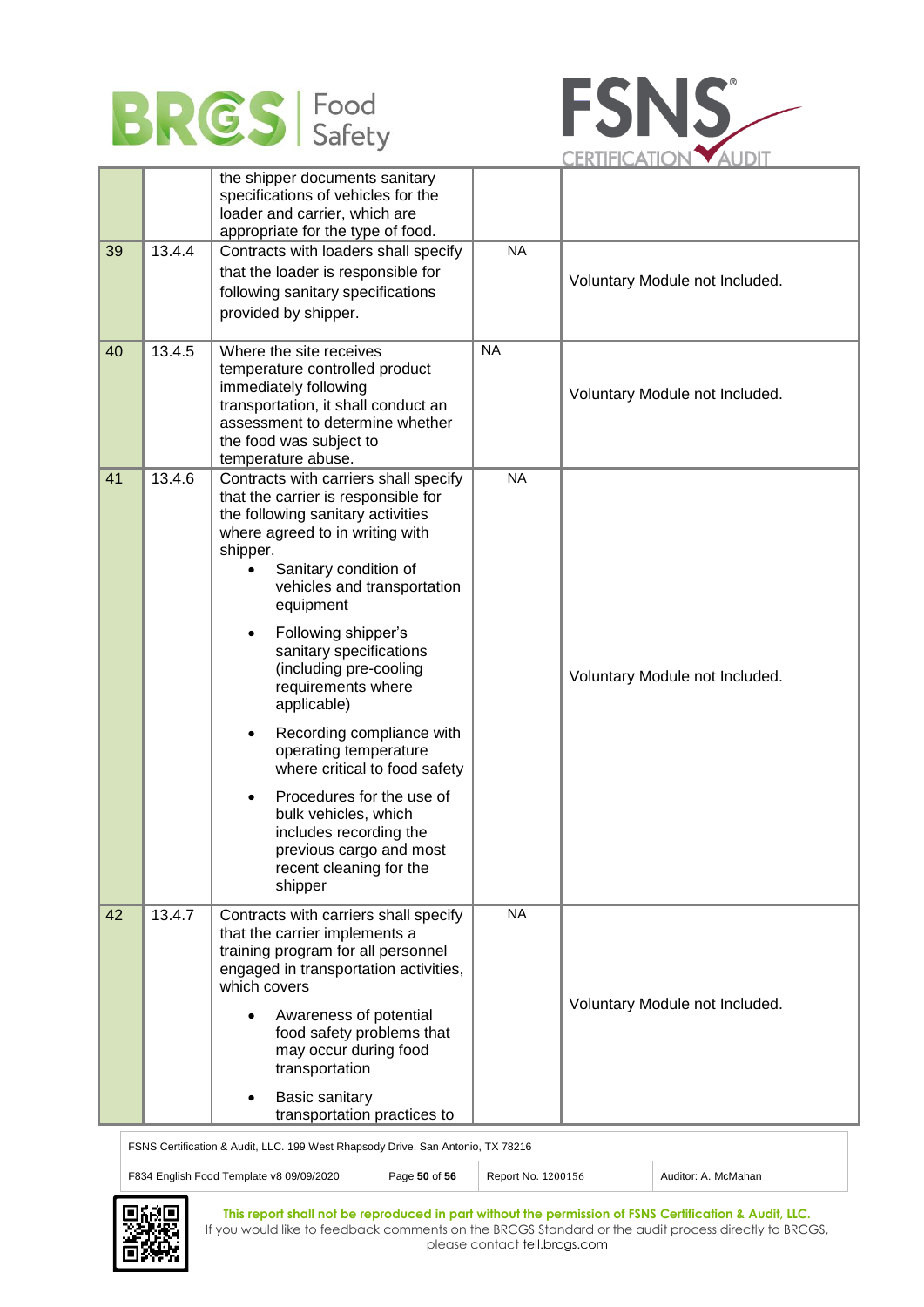



|    |        | address those potential<br>problems<br>Responsibilities of the<br>carrier                                                                                                                                                                                                                                                                                                                                                                 |           |                                |
|----|--------|-------------------------------------------------------------------------------------------------------------------------------------------------------------------------------------------------------------------------------------------------------------------------------------------------------------------------------------------------------------------------------------------------------------------------------------------|-----------|--------------------------------|
| 43 | 13.4.8 | The site shall keep all records<br>related to U.S. transportation<br>operations and transportation<br>service contracts as original or<br>electronic records for a minimum of<br>12 months beyond termination of<br>the activity or contract. Offsite<br>records shall be retrievable within<br>24 hours.                                                                                                                                 | <b>NA</b> | Voluntary Module not Included. |
| 44 | 13.4.9 | The recordkeeping policy shall<br>ensure all sanitary design<br>requirements and cleaning<br>procedures for vehicles are<br>maintained onsite and all offsite<br>records are retrievable within 24<br>hours.                                                                                                                                                                                                                              | <b>NA</b> | Voluntary Module not Included. |
| 45 | 13.5.1 | Personnel (permanent and<br>temporary) who handle produce or<br>food contact surfaces must receive<br>additional training on the following:<br>Principles of food hygiene<br>and food safety<br>Produce safety standards<br>applicable to an individual's job                                                                                                                                                                             | <b>NA</b> | Voluntary Module not Included. |
| 46 | 13.5.2 | Personnel (permanent and<br>temporary) who conduct harvest<br>activities (including washing and<br>cooling) must receive additional<br>training on the following:<br>Recognizing produce<br>$\bullet$<br>contaminated with known<br>or reasonably foreseeable<br>hazards<br>Inspecting harvest<br>$\bullet$<br>containers and equipment<br>to ensure that they are<br>clean, maintained and do<br>not contaminate produce<br>with hazards | <b>NA</b> | Voluntary Module not Included. |

| FSNS Certification & Audit, LLC. 199 West Rhapsody Drive, San Antonio, TX 78216 |               |                    |                     |  |
|---------------------------------------------------------------------------------|---------------|--------------------|---------------------|--|
| F834 English Food Template v8 09/09/2020                                        | Page 51 of 56 | Report No. 1200156 | Auditor: A. McMahan |  |

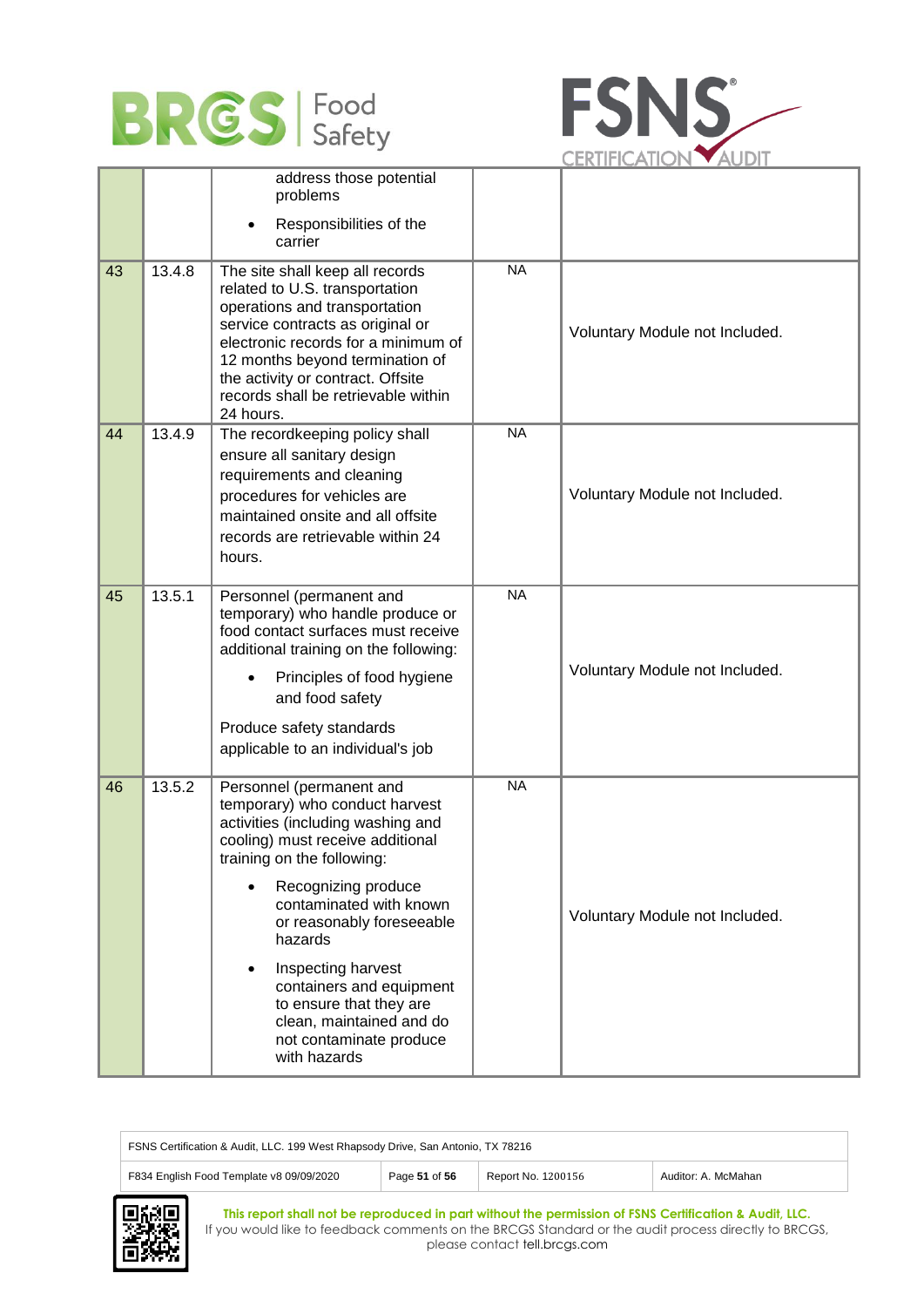



|    |        | Correcting problems with<br>$\bullet$<br>harvest containers or<br>equipment                                                                                                                                                                                                                                                                                                                                                                                                                                                                                                                                                               |                |                                |
|----|--------|-------------------------------------------------------------------------------------------------------------------------------------------------------------------------------------------------------------------------------------------------------------------------------------------------------------------------------------------------------------------------------------------------------------------------------------------------------------------------------------------------------------------------------------------------------------------------------------------------------------------------------------------|----------------|--------------------------------|
| 47 | 13.5.3 | One or more supervisors or<br>individuals responsible for the<br>operation must have successfully<br>completed food safety training<br>equivalent to standardized<br>curriculum recognized by the FDA.                                                                                                                                                                                                                                                                                                                                                                                                                                    | <b>NA</b>      | Voluntary Module not Included. |
| 48 | 13.5.4 | A supervisor shall be identified with<br>responsibility for the operation and<br>ensuring compliance with Produce<br>Safety regulation. This individual<br>shall be identified on the site's<br>organizational chart.                                                                                                                                                                                                                                                                                                                                                                                                                     | <b>NA</b>      | Voluntary Module not Included. |
| 49 | 13.5.5 | Personnel (permanent and<br>temporary) shall avoid contact with<br>animals or take measures such as<br>hand washing and protective<br>clothing to prevent contamination<br>of produce and food contact<br>surfaces following contact with<br>worker animals.                                                                                                                                                                                                                                                                                                                                                                              | N <sub>A</sub> | Voluntary Module not Included. |
| 50 | 13.5.6 | The water distribution system<br>supplying agricultural water used<br>for harvest, packing, holding-and<br>associated equipment-shall be<br>maintained, regularly inspected<br>and equipment properly stored to<br>prevent the system from being a<br>source of contamination to produce<br>and food contact surfaces. The<br>system shall be inspected for<br>conditions, which could introduce<br>known or foreseeable hazards into<br>or onto produce.<br>Where testing of the water source<br>or system inspection reveals<br>contamination, deficiencies shall be<br>corrected such as the repair of well<br>caps or sanitary seals. | <b>NA</b>      | Voluntary Module not Included. |
| 51 | 13.5.7 | Agricultural water treatment must<br>be delivered and monitored at a<br>frequency that ensures water is<br>safe, of adequate sanitary quality,<br>and meets the microbial quality<br>criteria of no detectable generic<br>Escherichia coli (E. coli) in 100mL.                                                                                                                                                                                                                                                                                                                                                                            | <b>NA</b>      | Voluntary Module not Included. |

| FSNS Certification & Audit, LLC. 199 West Rhapsody Drive, San Antonio, TX 78216 |               |                    |                     |  |
|---------------------------------------------------------------------------------|---------------|--------------------|---------------------|--|
| F834 English Food Template v8 09/09/2020                                        | Page 52 of 56 | Report No. 1200156 | Auditor: A. McMahan |  |

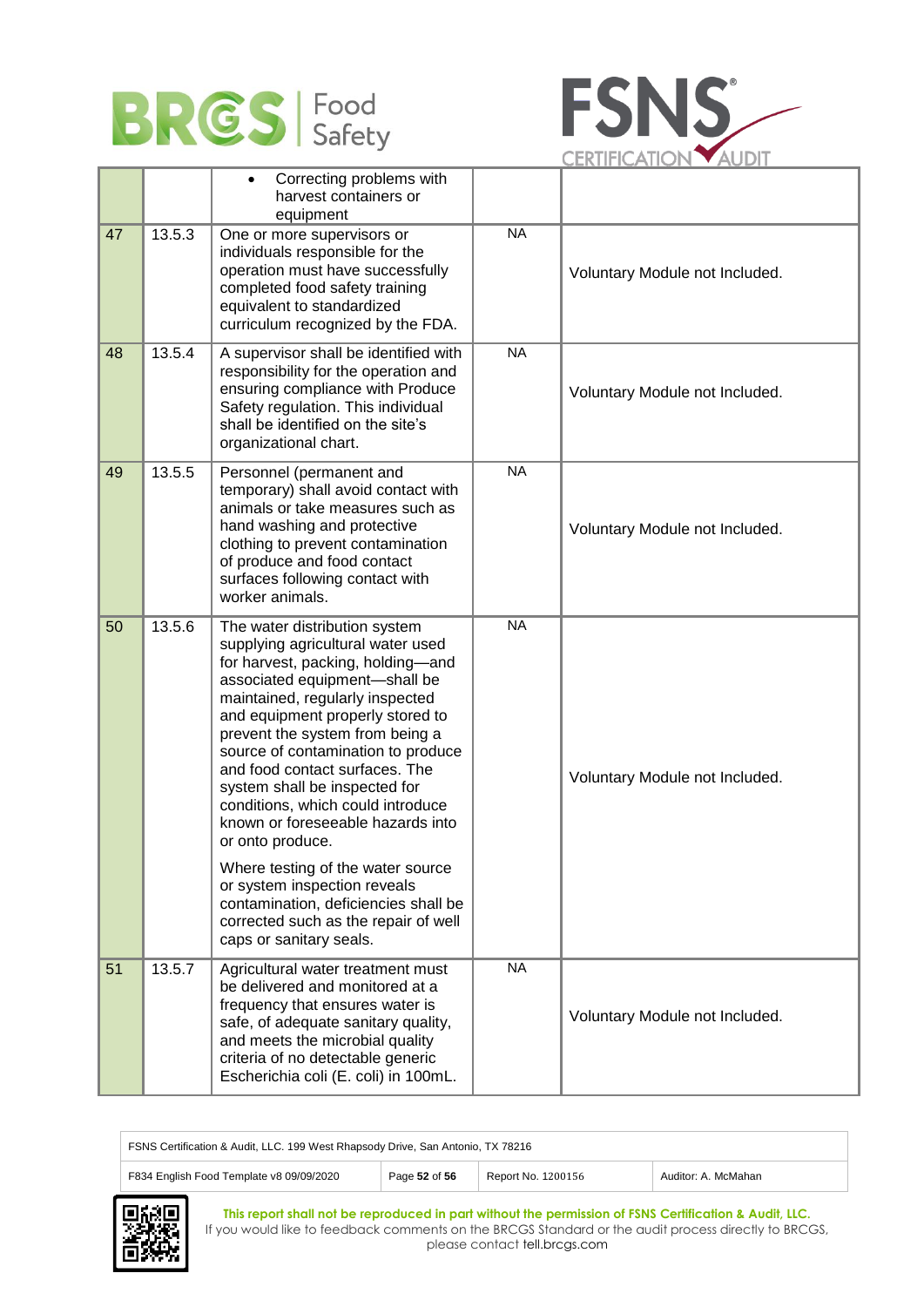



|    |         |                                                                                                                                                                                                                                                                                                                                                                                                  |           | ULINIII IVAIIVI                |
|----|---------|--------------------------------------------------------------------------------------------------------------------------------------------------------------------------------------------------------------------------------------------------------------------------------------------------------------------------------------------------------------------------------------------------|-----------|--------------------------------|
| 52 | 13.5.8  | Potable water quality standards<br>used shall ensure the microbial<br>quality criterion is met, which is no<br>detectable generic E. coli in 100<br>mL.                                                                                                                                                                                                                                          | <b>NA</b> | Voluntary Module not Included. |
| 53 | 13.5.9  | Where agricultural water does not<br>meet microbial quality criteria or is<br>determined to be unsafe and not of<br>adequate sanitary quality, water<br>use must be discontinued along<br>with treatment or other correction<br>that reestablishes sanitary quality<br>and microbial criteria.<br>Where water treatment is not                                                                   | <b>NA</b> |                                |
|    |         | performed, re-inspection of the<br>entire affected agricultural water<br>system shall be conducted followed<br>by the identification of conditions<br>leading to the introduction of<br>hazards into or onto produce or<br>food contact surfaces, correction,<br>and verification of correction to<br>ensure water meets microbial<br>quality criteria.                                          |           | Voluntary Module not Included. |
| 54 | 13.5.10 | Agricultural water testing may be<br>performed by the site (or site<br>representative) or by a third party<br>provided representative samples of<br>the site's water source is secured.                                                                                                                                                                                                          | <b>NA</b> |                                |
|    |         | Aseptic water sampling must be<br>performed. The method of analysis<br>for water testing is U.S.<br><b>Environmental Protection Agency</b><br>(EPA), "Method 1603: Escherichia<br>coli (E. coli) in Water by Membrane<br><b>Filtration Using Modified</b><br>membrane-Thermotolerant<br>Escherichia coli Agar (Modified<br>mTEC), EPA-821-R-09-007),"<br>December, 2009 or equivalent<br>method. |           | Voluntary Module not Included. |
| 55 | 13.5.11 | During harvest, packing and<br>holding operations (e.g.,<br>hydrocooling, washing), manage<br>water to maintain its safety and<br>sanitary quality and prevent<br>contamination of produce to<br>include establishing and following a<br>water-change schedule for<br>recirculated water.                                                                                                        | <b>NA</b> | Voluntary Module not Included. |

FSNS Certification & Audit, LLC. 199 West Rhapsody Drive, San Antonio, TX 78216

F834 English Food Template v8 09/09/2020 Page 53 of 56 Report No. 1200156 Auditor: A. McMahan

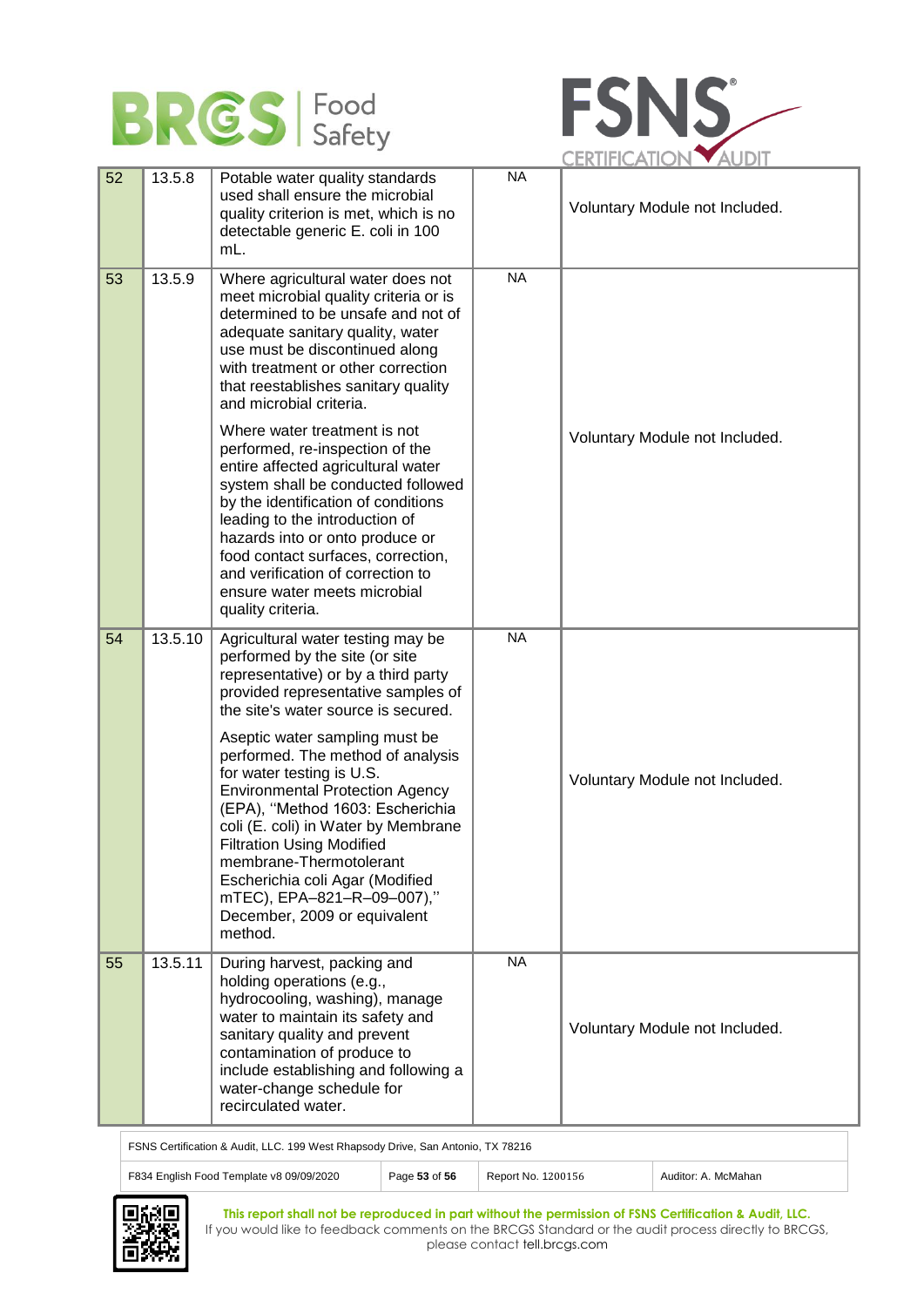



|    |         | Visually monitor the water quality of<br>water used for harvest, packing,<br>and holding activities for organic<br>build-up (e.g., soil, plant debris).<br>Maintain and monitor the<br>temperature of water used for<br>harvest, packing, and holding<br>activities as appropriate to the<br>commodity and operation to<br>minimize infiltration of pathogens<br>into produce.                                                                                                                  |           |                                |
|----|---------|-------------------------------------------------------------------------------------------------------------------------------------------------------------------------------------------------------------------------------------------------------------------------------------------------------------------------------------------------------------------------------------------------------------------------------------------------------------------------------------------------|-----------|--------------------------------|
| 56 | 13.5.12 | Dropped produce (i.e., produce<br>that comes in contact with the<br>ground prior to harvest) where the<br>produce would not normally touch<br>the ground as a part of growing<br>and harvest (e.g., cantaloupe,<br>almonds, etc.) shall not be<br>distributed.                                                                                                                                                                                                                                  | <b>NA</b> | Voluntary Module not Included. |
| 57 | 13.5.13 | Sewage disposal and septic<br>systems shall be controlled and<br>appropriate for the site to prevent<br>the contamination of produce and<br>food contact surfaces.                                                                                                                                                                                                                                                                                                                              | <b>NA</b> | Voluntary Module not Included. |
| 58 | 13.5.14 | Plumbing shall not allow backflow<br>or cross-connection between waste<br>and potable water lines.                                                                                                                                                                                                                                                                                                                                                                                              | <b>NA</b> | Voluntary Module not Included. |
| 59 | 13.5.15 | All produce safety related records<br>must be reviewed, dated, and<br>signed within a reasonable<br>timeframe after being made by the<br>supervisor or responsible party.                                                                                                                                                                                                                                                                                                                       | <b>NA</b> | Voluntary Module not Included. |
| 60 | 13.5.16 | All produce safety documents and<br>records must be retained at the site<br>for 2 years after the record is<br>created.<br>Where records are stored offsite,<br>they must be retrievable within 24<br>hours.<br>Records related to equipment or<br>processes used by the site for<br>analyses, sampling, or action<br>plans-including the results of<br>scientific studies, tests, and<br>evaluations-shall be retained at<br>the site for at least 2 years after<br>their use is discontinued. | <b>NA</b> | Voluntary Module not Included. |

| FSNS Certification & Audit, LLC. 199 West Rhapsody Drive, San Antonio, TX 78216 |               |                    |                     |  |
|---------------------------------------------------------------------------------|---------------|--------------------|---------------------|--|
| F834 English Food Template v8 09/09/2020                                        | Page 54 of 56 | Report No. 1200156 | Auditor: A. McMahan |  |

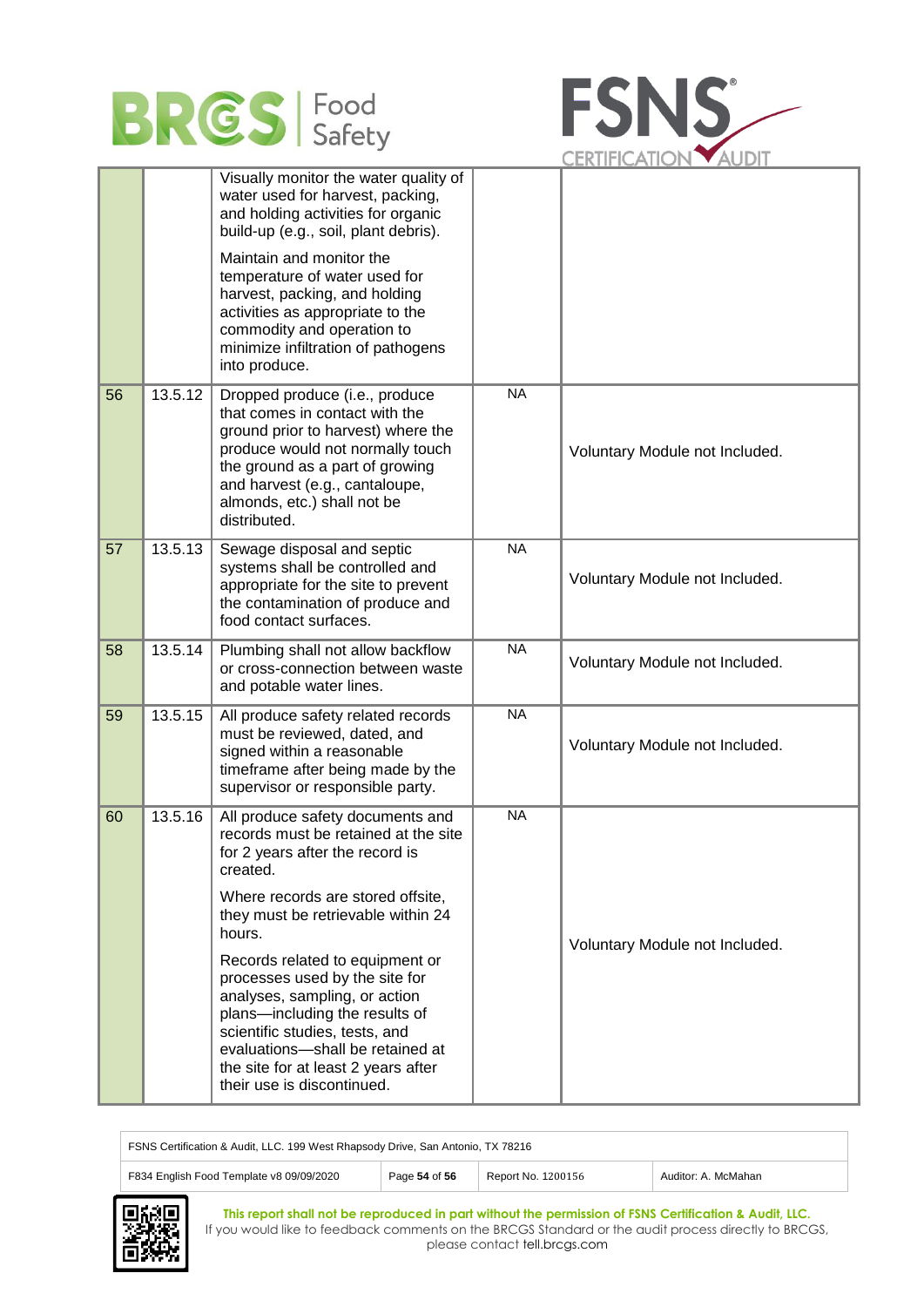# **BRES** Food



|    |         |                                                                                                                                                                                                                                                  |           | UERIIFIUAIIUIN YAUDII          |
|----|---------|--------------------------------------------------------------------------------------------------------------------------------------------------------------------------------------------------------------------------------------------------|-----------|--------------------------------|
| 61 | 13.5.17 | Specific additional requirements for<br>the harvesting, packing, and<br>holding of sprouts.                                                                                                                                                      | <b>NA</b> |                                |
|    |         | Establish and implement a written<br>Environmental Monitoring plan for<br>the testing of Listeria spp or<br>Listeria monocytogenes.                                                                                                              |           |                                |
|    |         | The environmental monitoring plan<br>shall include the following criteria:                                                                                                                                                                       |           |                                |
|    |         | Target test (i.e., Listeria<br>spp. or L. mono)                                                                                                                                                                                                  |           |                                |
|    |         | Sample frequency (no less<br>$\bullet$<br>monthly)                                                                                                                                                                                               |           |                                |
|    |         | Sample timing (i.e., when<br>in the process are samples<br>collected)                                                                                                                                                                            |           | Voluntary Module not Included. |
|    |         | Sample sites where the<br>number of samples and<br>location are sufficient to<br>determine the efficacy of<br>controls (includes food<br>contact and non-food<br>contact surfaces)                                                               |           |                                |
|    |         | The plan shall describe aseptic<br>methods for sample collection and<br>testing according to FDA's "Testing<br>Methodology for Listeria species or<br>L. monocytogenes in<br>Environmental Samples," Version<br>1, October 2015 (or equivalent). |           |                                |
| 62 | 13.5.18 | Specific additional requirements for<br>the harvesting, packing, and<br>holding of sprouts.                                                                                                                                                      | <b>NA</b> |                                |
|    |         | The environmental monitoring plan<br>shall include a corrective action<br>plan if any samples are positive for<br>Listeria spp. or L. mono.                                                                                                      |           |                                |
|    |         | If Listeria spp. or L mono are<br>identified in the harvesting,<br>packing, holding area, the following<br>activities shall occur as a part of<br>the corrective action process:                                                                 |           | Voluntary Module not Included. |
|    |         | Resample positive<br>surfaces and the<br>surrounding area to<br>determine the extent of<br>contamination                                                                                                                                         |           |                                |

FSNS Certification & Audit, LLC. 199 West Rhapsody Drive, San Antonio, TX 78216

| F834 English Food Template v8 09/09/2020 | Page 55 of 56 | Report No. 1200156 | Auditor: A. McMahan |  |  |
|------------------------------------------|---------------|--------------------|---------------------|--|--|
|                                          |               |                    |                     |  |  |